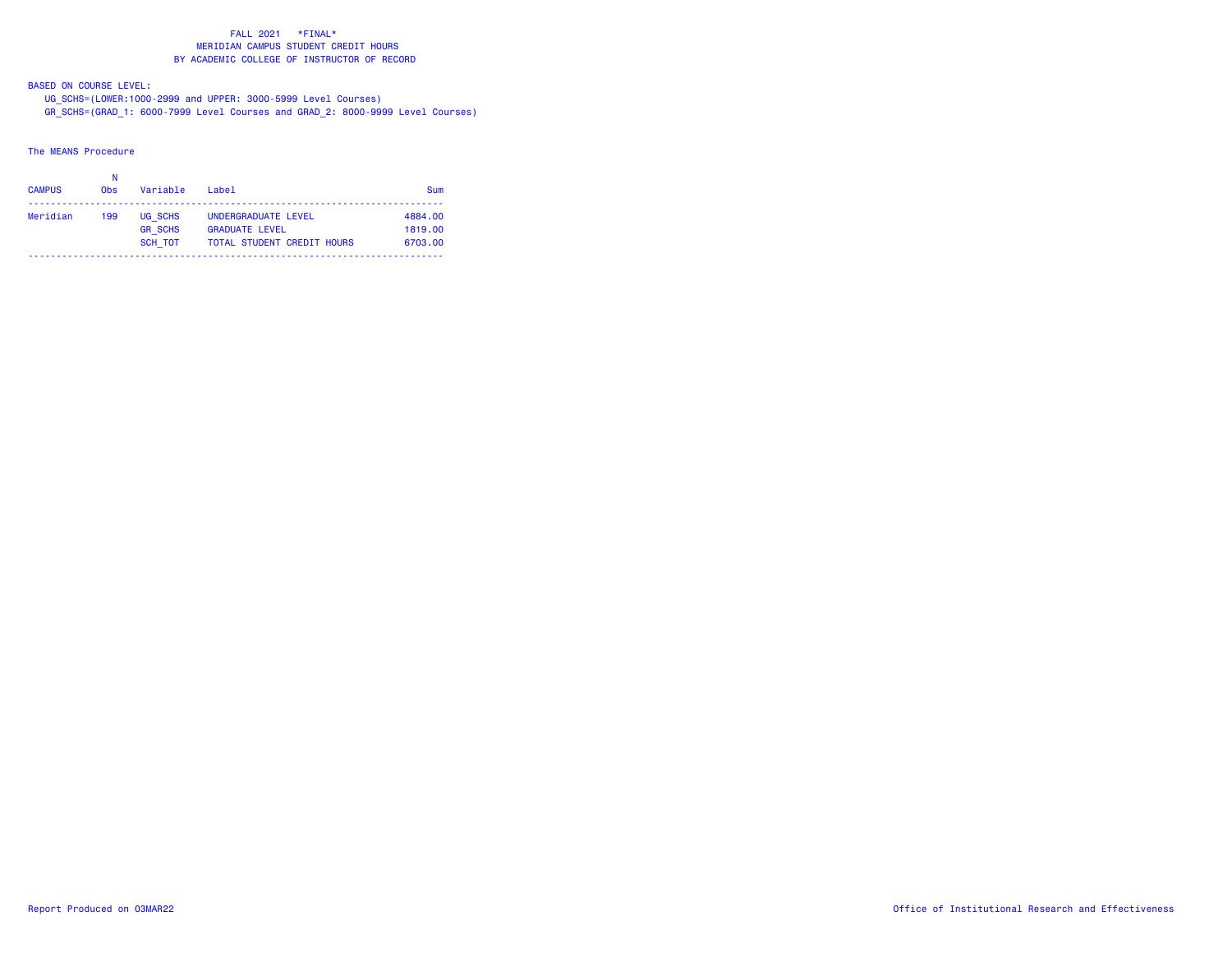BASED ON COURSE LEVEL:

UG\_SCHS=(LOWER:1000-2999 and UPPER: 3000-5999 Level Courses)

GR\_SCHS=(GRAD\_1: 6000-7999 Level Courses and GRAD\_2: 8000-9999 Level Courses)

## The MEANS Procedure

| <b>ACADEMIC COLLEGE</b>                                  | N<br><b>Obs</b> | Variable | Label                                | <b>Sum</b> |
|----------------------------------------------------------|-----------------|----------|--------------------------------------|------------|
| Architecture, Art & Design 5 UG SCHS UNDERGRADUATE LEVEL |                 |          |                                      | 120,00     |
|                                                          |                 |          | GR SCHS GRADUATE LEVEL               | 0.00       |
|                                                          |                 |          | SCH TOT TOTAL STUDENT CREDIT HOURS   | 120.00     |
| Arts & Sciences                                          | 76              |          | UG SCHS UNDERGRADUATE LEVEL          | 1980.00    |
|                                                          |                 |          | GR SCHS GRADUATE LEVEL               | 135.00     |
|                                                          |                 |          | SCH TOT TOTAL STUDENT CREDIT HOURS   | 2115.00    |
| <b>Business</b>                                          | 30              |          | UG SCHS UNDERGRADUATE LEVEL          | 912.00     |
|                                                          |                 |          | GR SCHS GRADUATE LEVEL               | 220,00     |
|                                                          |                 |          | SCH TOT   TOTAL STUDENT CREDIT HOURS | 1132.00    |
| Education                                                | 84              |          | UG SCHS UNDERGRADUATE LEVEL          | 1872.00    |
|                                                          |                 |          | GR_SCHS GRADUATE LEVEL               | 1236.00    |
|                                                          |                 | SCH TOT  | TOTAL STUDENT CREDIT HOURS           | 3108.00    |
| Academic Affairs                                         | $\overline{4}$  |          | UG SCHS UNDERGRADUATE LEVEL          | 0.00       |
|                                                          |                 |          | GR SCHS GRADUATE LEVEL               | 228.00     |
|                                                          |                 | SCH TOT  | TOTAL STUDENT CREDIT HOURS           | 228.00     |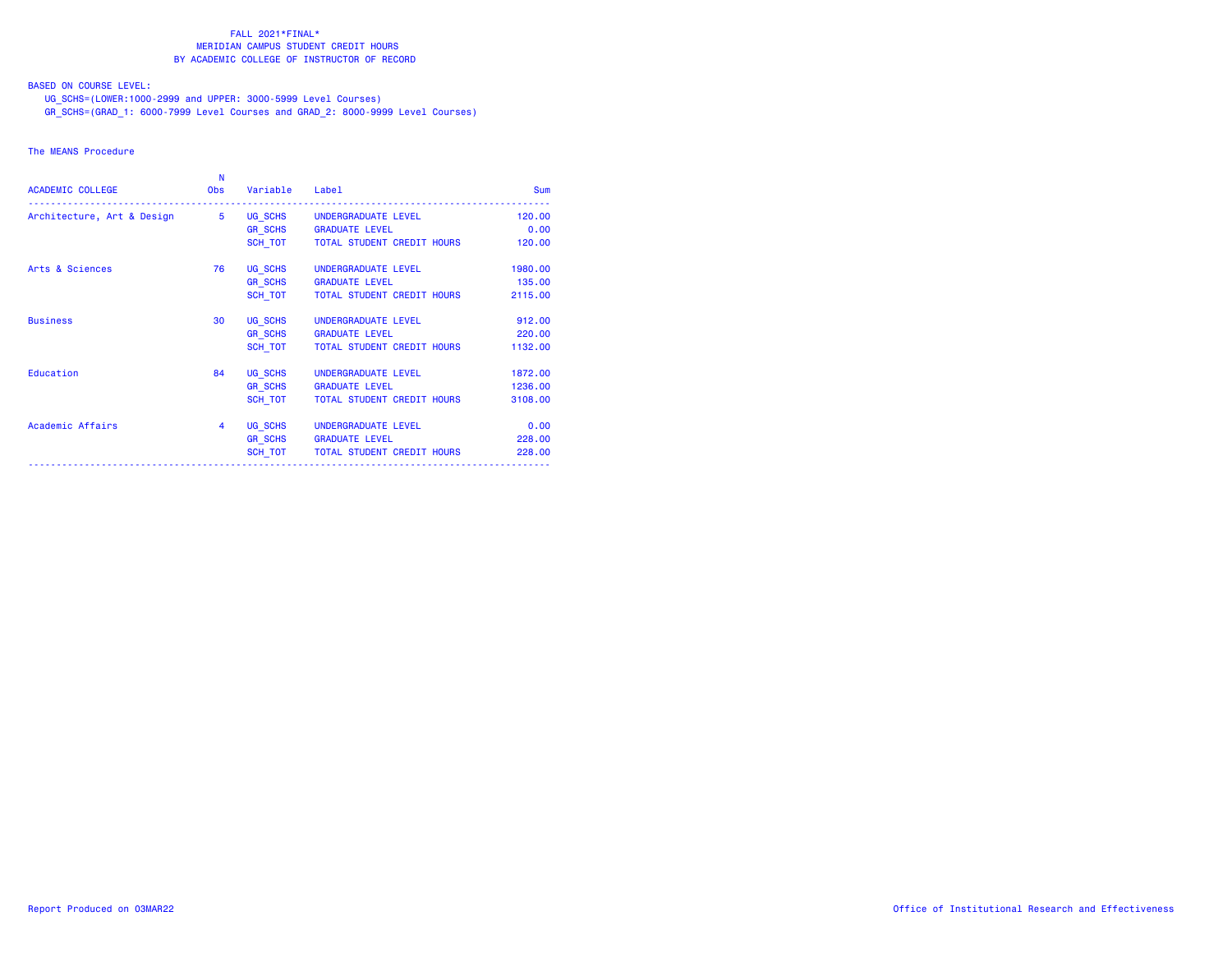BASED ON COURSE LEVEL:

 UG\_SCHS=(LOWER:1000-2999 and UPPER: 3000-5999 Level Courses \*\*Excludes CVM 5000-5999 Level Courses\*\*) GR\_SCHS=(GRAD\_1: 6000-7999 Level Courses and GRAD\_2: 8000-9999 Level Courses)

ACADEMIC COLLEGE=Architecture, Art & Design

| <b>ACADEMIC DEPARTMENT</b>           | <b>UNDERGRADUATE</b><br>LEVEL | <b>GRADUATE</b><br>LEVEL | <b>TOTAL</b> |
|--------------------------------------|-------------------------------|--------------------------|--------------|
| <b>Building Construction Science</b> | 120.00                        | 0.00                     | 120.00       |
|                                      | 120.00                        | 0.00                     | 120.00       |
|                                      |                               |                          |              |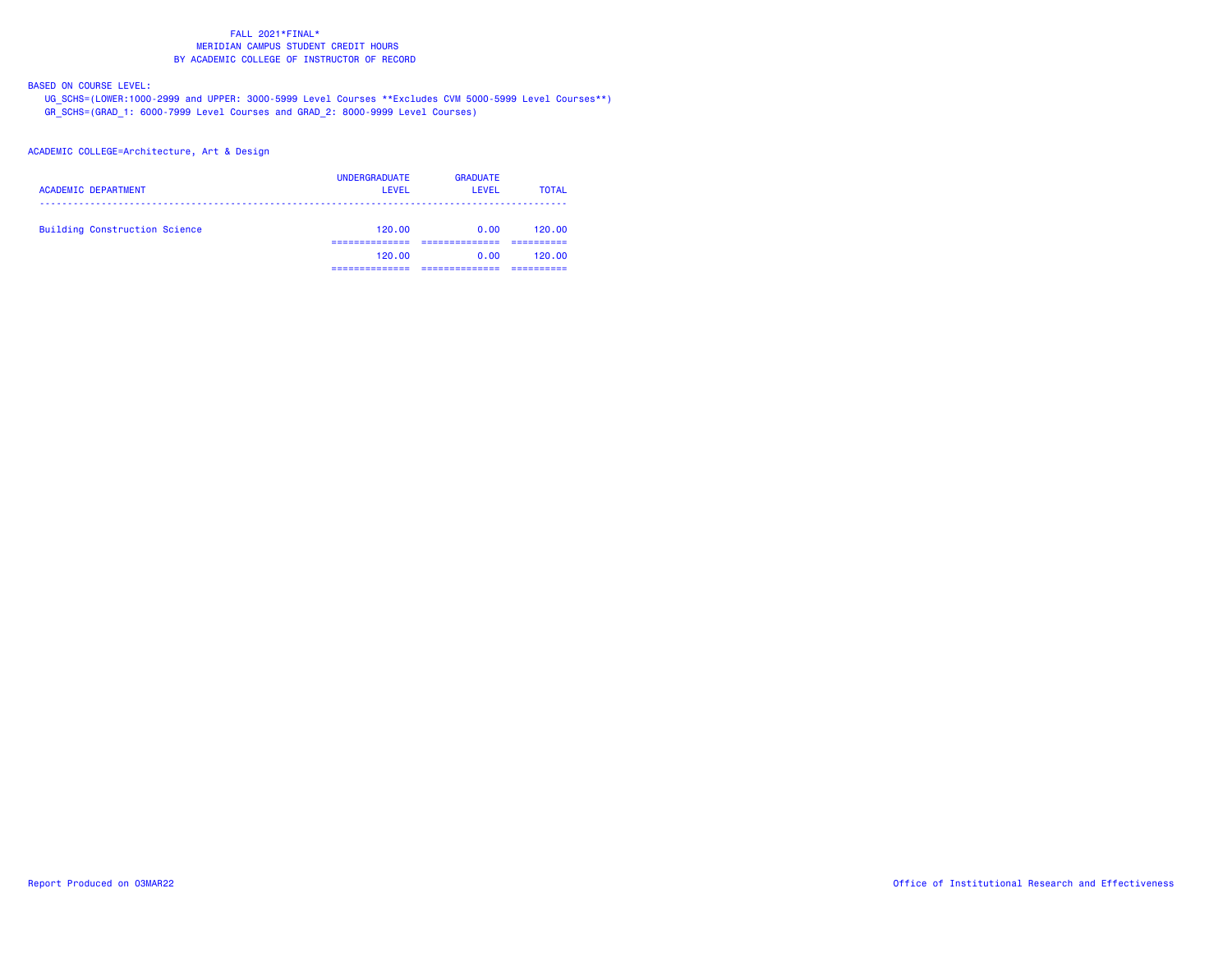# BASED ON COURSE LEVEL:

 UG\_SCHS=(LOWER:1000-2999 and UPPER: 3000-5999 Level Courses \*\*Excludes CVM 5000-5999 Level Courses\*\*) GR\_SCHS=(GRAD\_1: 6000-7999 Level Courses and GRAD\_2: 8000-9999 Level Courses)

|                                            | <b>UNDERGRADUATE</b> | <b>GRADUATE</b> |              |
|--------------------------------------------|----------------------|-----------------|--------------|
| <b>ACADEMIC DEPARTMENT</b>                 | <b>LEVEL</b>         | <b>LEVEL</b>    | <b>TOTAL</b> |
| Anthropology & Middle Eastern Cultures     | 78.00                | 0.00            | 78.00        |
| <b>Biological Sciences</b>                 | 99.00                | 0.00            | 99.00        |
| Classical & Modern Languages & Literatures | 51.00                | 0.00            | 51.00        |
| Communication                              | 156.00               | 0.00            | 156.00       |
| English                                    | 120.00               | 12.00           | 132,00       |
| Geosciences                                | 322,00               | 0.00            | 322,00       |
| History                                    | 150.00               | 48.00           | 198,00       |
| Mathematics & Statistics                   | 144.00               | 0.00            | 144.00       |
| Philosophy & Religion                      | 30,00                | 0.00            | 30.00        |
| Political Science & Public Administration  | 84.00                | 0.00            | 84.00        |
| Psychology                                 | 333,00               | 75.00           | 408,00       |
| Sociology                                  | 413,00               | 0.00            | 413,00       |
|                                            |                      | -------------   |              |
|                                            | 1980.00              | 135,00          | 2115.00      |
|                                            | ==============       | ==============  | ==========   |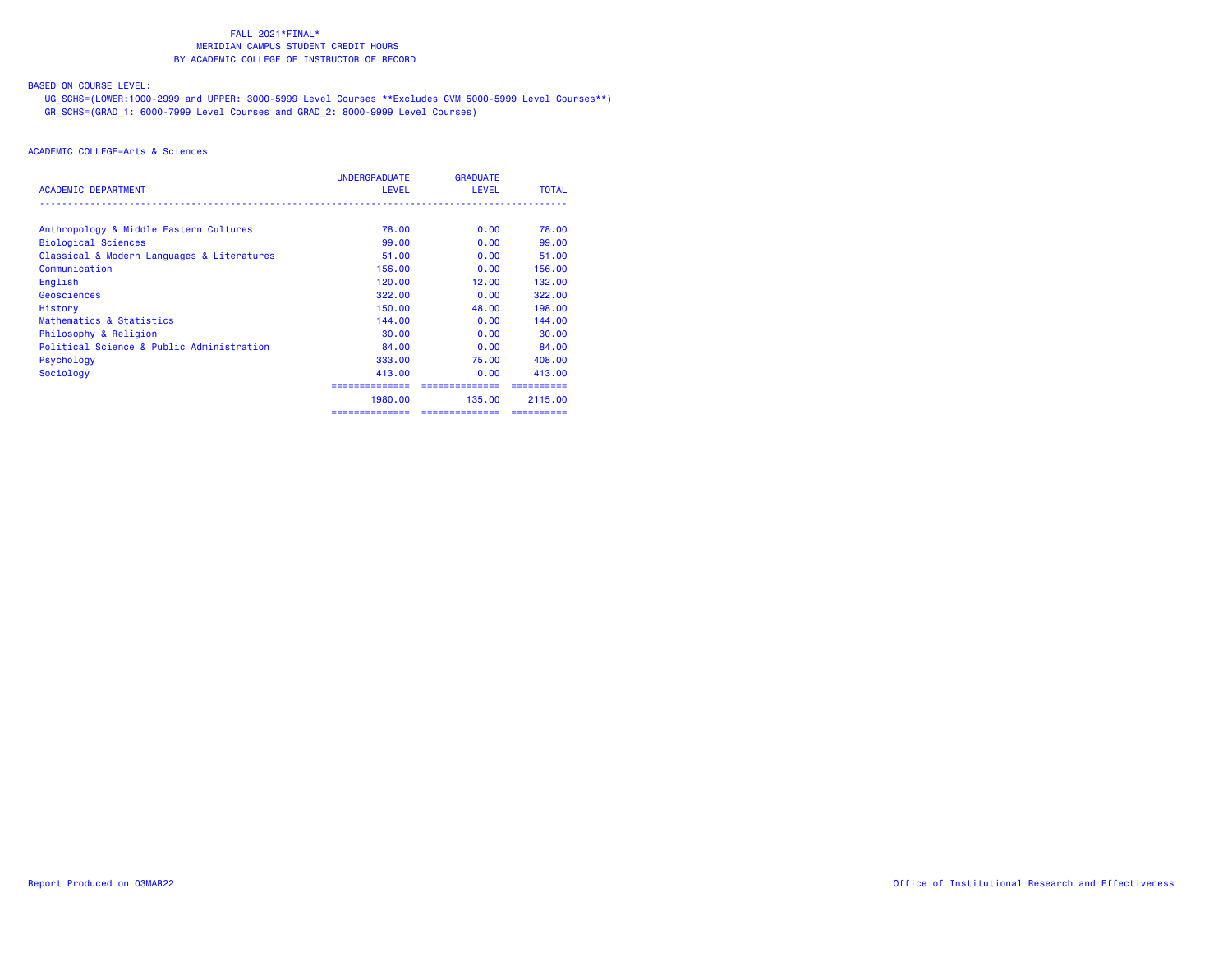BASED ON COURSE LEVEL:

 UG\_SCHS=(LOWER:1000-2999 and UPPER: 3000-5999 Level Courses \*\*Excludes CVM 5000-5999 Level Courses\*\*) GR\_SCHS=(GRAD\_1: 6000-7999 Level Courses and GRAD\_2: 8000-9999 Level Courses)

| <b>ACADEMIC DEPARTMENT</b>                      | <b>UNDERGRADUATE</b><br>LEVEL | <b>GRADUATE</b><br>LEVEL | <b>TOTAL</b> |
|-------------------------------------------------|-------------------------------|--------------------------|--------------|
| Accountancy, School of                          | 120.00                        | 0.00                     | 120.00       |
| Finance & Economics                             | 42.00                         | 100.00                   | 142.00       |
| Management & Information Systems                | 612.00                        | 120.00                   | 732.00       |
| Marketing, Quantitative Analysis & Business Law | 138.00                        | 0.00                     | 138.00       |
|                                                 | 912.00                        | 220.00                   | 1132.00      |
|                                                 |                               |                          |              |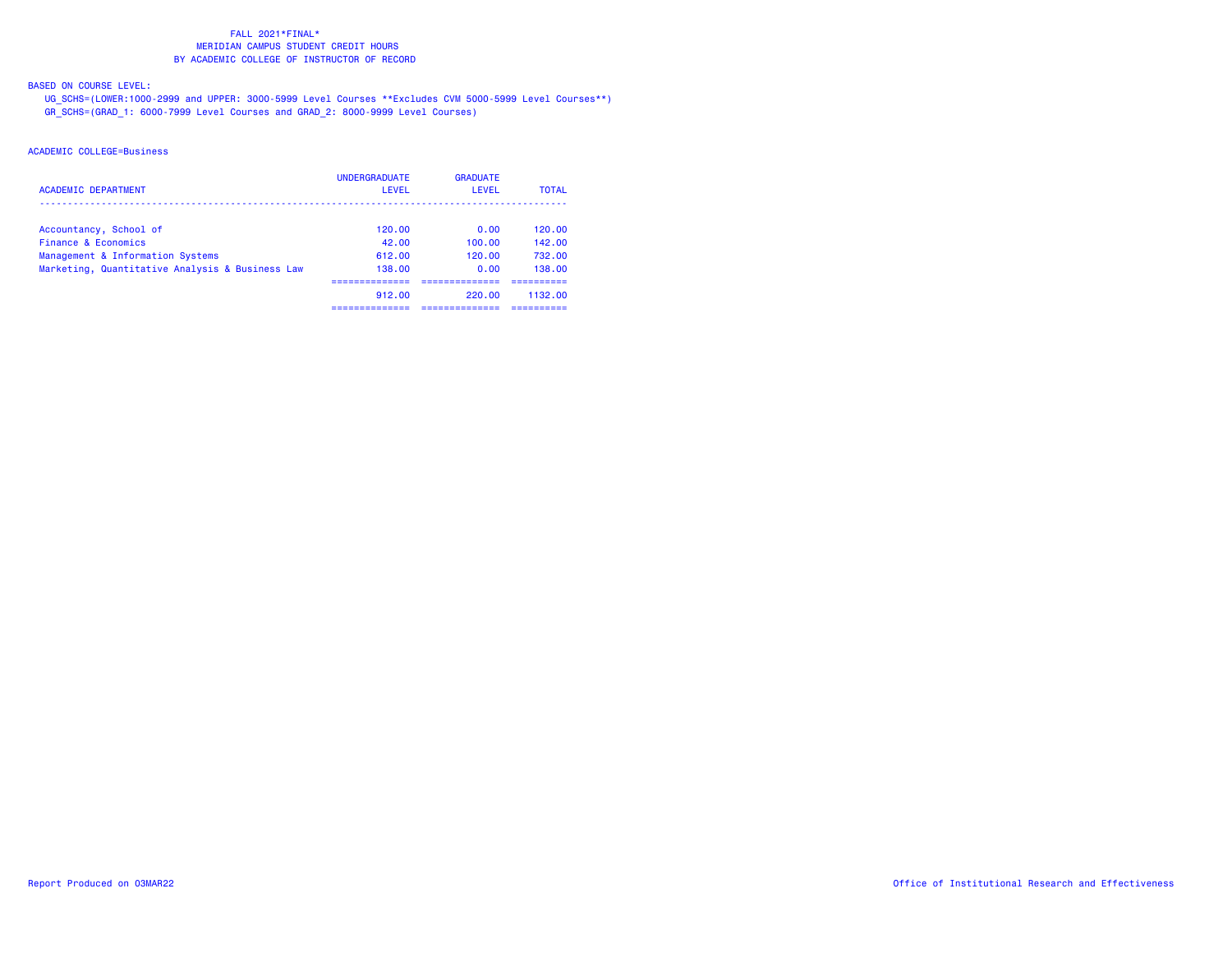BASED ON COURSE LEVEL:

 UG\_SCHS=(LOWER:1000-2999 and UPPER: 3000-5999 Level Courses \*\*Excludes CVM 5000-5999 Level Courses\*\*) GR\_SCHS=(GRAD\_1: 6000-7999 Level Courses and GRAD\_2: 8000-9999 Level Courses)

| ACADEMIC DEPARTMENT                                | <b>UNDERGRADUATE</b><br>LEVEL | <b>GRADUATE</b><br>LEVEL | <b>TOTAL</b> |
|----------------------------------------------------|-------------------------------|--------------------------|--------------|
| Counseling, Educational Psychology, and Foundation | 57.00                         | 434.00                   | 491.00       |
| Curriculum, Instruction & Special Education        | 1239.00                       | 532.00                   | 1771.00      |
| Educational Leadership                             | 303.00                        | 267.00                   | 570.00       |
| Instructional Systems and Workforce Development    | 171.00                        | 3.00                     | 174.00       |
| Kinesiology                                        | 102.00                        | 0.00                     | 102.00       |
|                                                    |                               |                          |              |
|                                                    | 1872.00                       | 1236.00                  | 3108.00      |
|                                                    |                               |                          |              |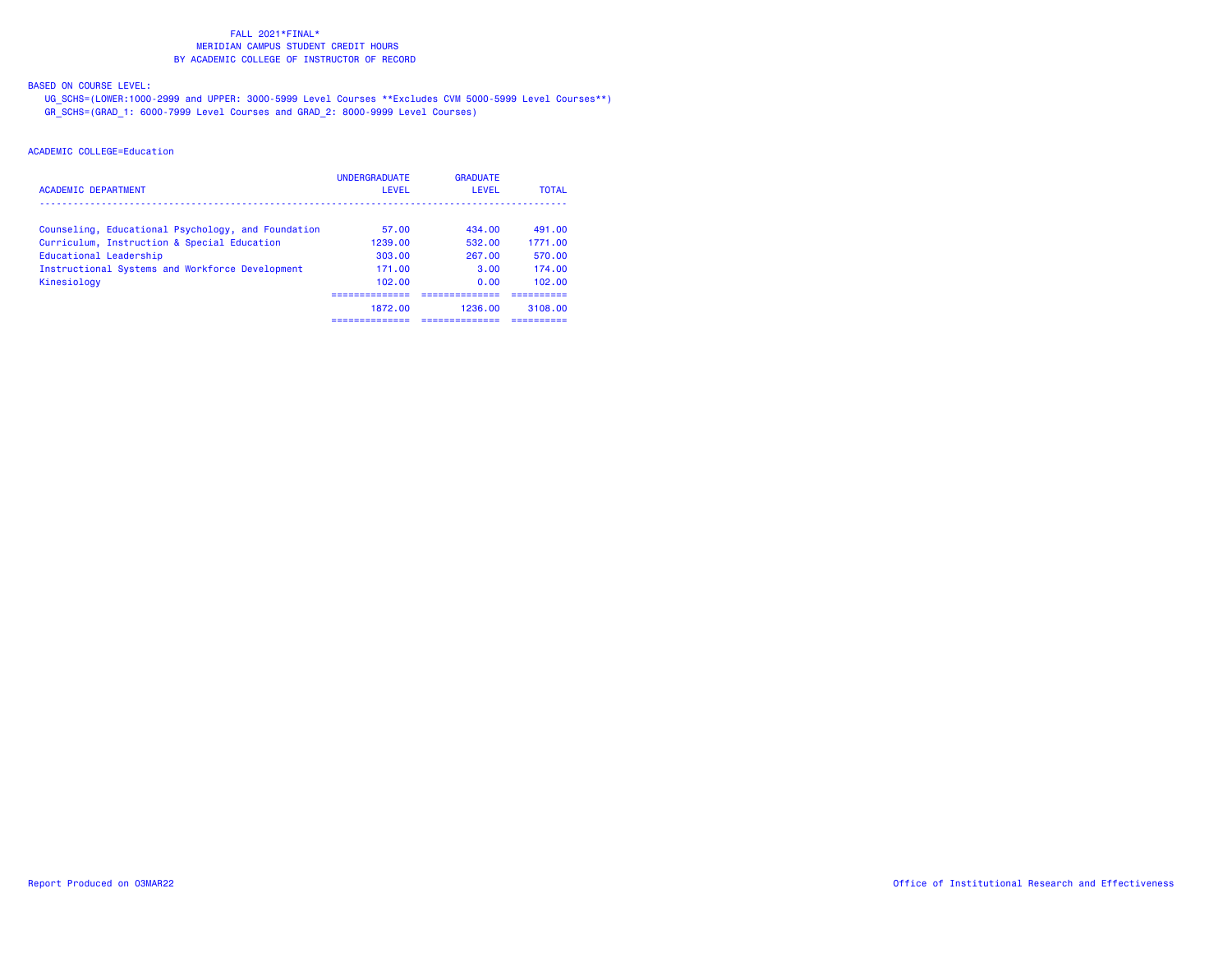BASED ON COURSE LEVEL:

 UG\_SCHS=(LOWER:1000-2999 and UPPER: 3000-5999 Level Courses \*\*Excludes CVM 5000-5999 Level Courses\*\*) GR\_SCHS=(GRAD\_1: 6000-7999 Level Courses and GRAD\_2: 8000-9999 Level Courses)

### ACADEMIC COLLEGE=Academic Affairs

| <b>ACADEMIC DEPARTMENT</b>  | <b>UNDERGRADUATE</b><br><b>LEVEL</b> | <b>GRADUATE</b><br>LEVEL | <b>TOTAL</b>         |
|-----------------------------|--------------------------------------|--------------------------|----------------------|
| Physician Assistant Program | 0.00                                 | 228.00                   | 228.00               |
|                             | 0.00<br>._____________               | 228.00                   | 228.00<br>__________ |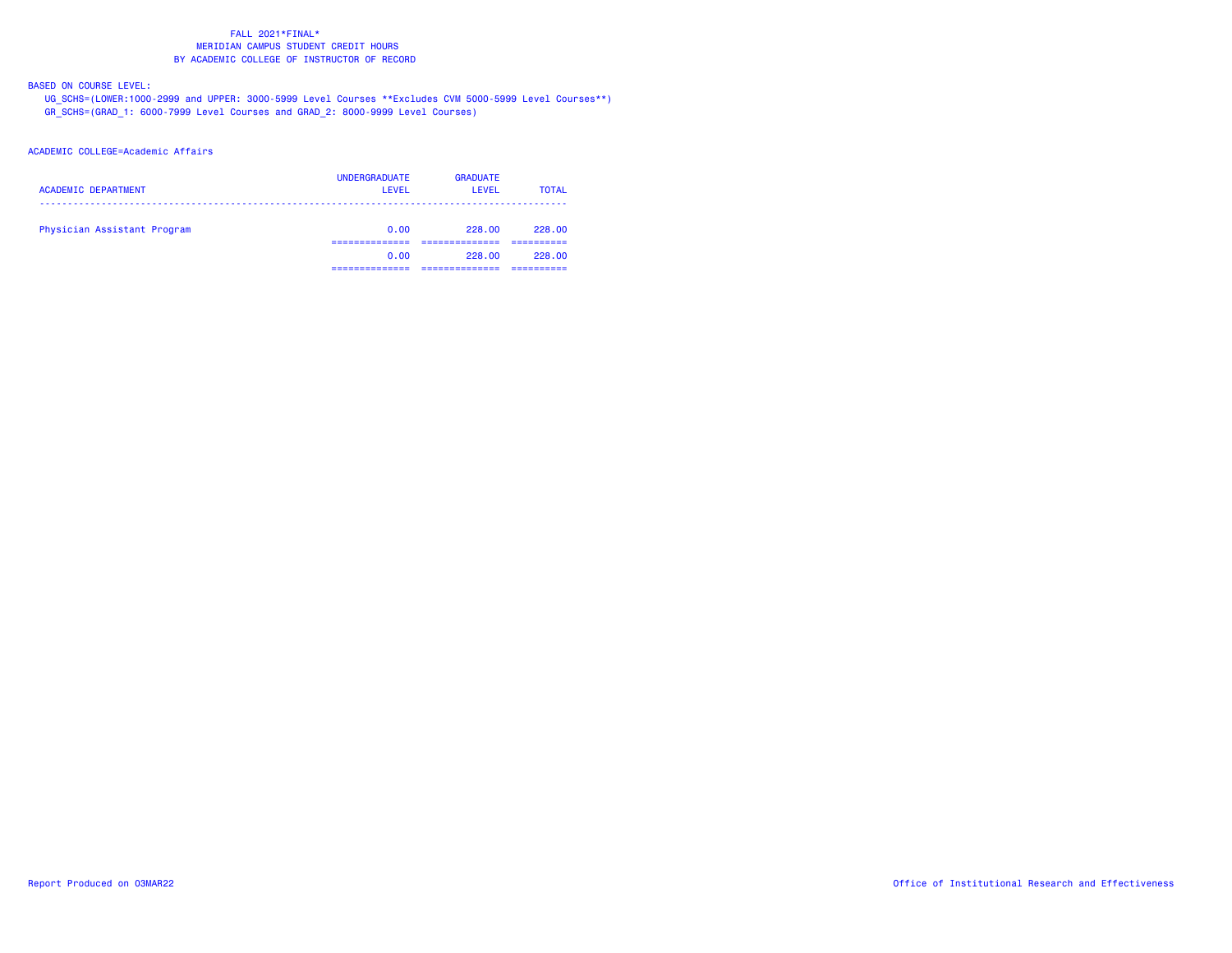# ACADEMIC COLLEGE=Architecture, Art & Design

| <b>ACADEMIC DEPARTMENT</b>           | Instructor Name | Rank      | <b>Tenure</b><br><b>Status</b> | Course<br>Cip# | <b>CRN</b> | Course #        |               | Crs | Sec Type Title            | Inst<br>Per | <b>UG</b><br><b>SCHS</b> | <b>GR</b><br><b>SCHS</b> | Total<br><b>SCHS</b> |
|--------------------------------------|-----------------|-----------|--------------------------------|----------------|------------|-----------------|---------------|-----|---------------------------|-------------|--------------------------|--------------------------|----------------------|
| <b>Building Construction Science</b> | Brown, Stuart   | Lecturer  | Non-Ten Track                  | 522001         |            | 35822 BCS 3413  | $201 \quad C$ |     | Graphic Constr. Comm 0.95 |             | 25.65                    | 0.00                     | 25.65                |
|                                      |                 |           |                                |                |            | 35823 BCS 3423  | 201 C         |     | Materials and Method 0.95 |             | 22.80                    | 0.00                     | 22.80                |
|                                      |                 |           |                                |                |            |                 |               |     |                           |             | --------<br>48.45        | ---------<br>0.00        | .<br>48.45           |
|                                      | Ford, George    | Professor | Tenured                        | 049999         | 37120      | <b>BCS 2013</b> | $201 \quad C$ |     | Construction and Cul 1.00 |             | 69.00                    | 0.00                     | 69.00                |
|                                      |                 |           |                                | 522001         |            | 35822 BCS 3413  | 201 C         |     | Graphic Constr. Comm 0.05 |             | 1.35                     | 0.00                     | 1.35                 |
|                                      |                 |           |                                |                |            | 35823 BCS 3423  | $201$ C       |     | Materials and Method 0.05 |             | 1.20                     | 0.00                     | 1.20                 |
|                                      |                 |           |                                |                |            |                 |               |     |                           |             | --------<br>71.55        | 0.00                     | .<br>71.55           |
|                                      |                 |           |                                |                |            |                 |               |     |                           |             | ========                 | ---------                | ==========           |
| <b>Building Construction Science</b> |                 |           |                                |                |            |                 |               |     |                           |             | 120.00                   | 0.00                     | 120,00               |
|                                      |                 |           |                                |                |            |                 |               |     |                           |             | ========                 |                          | ==========           |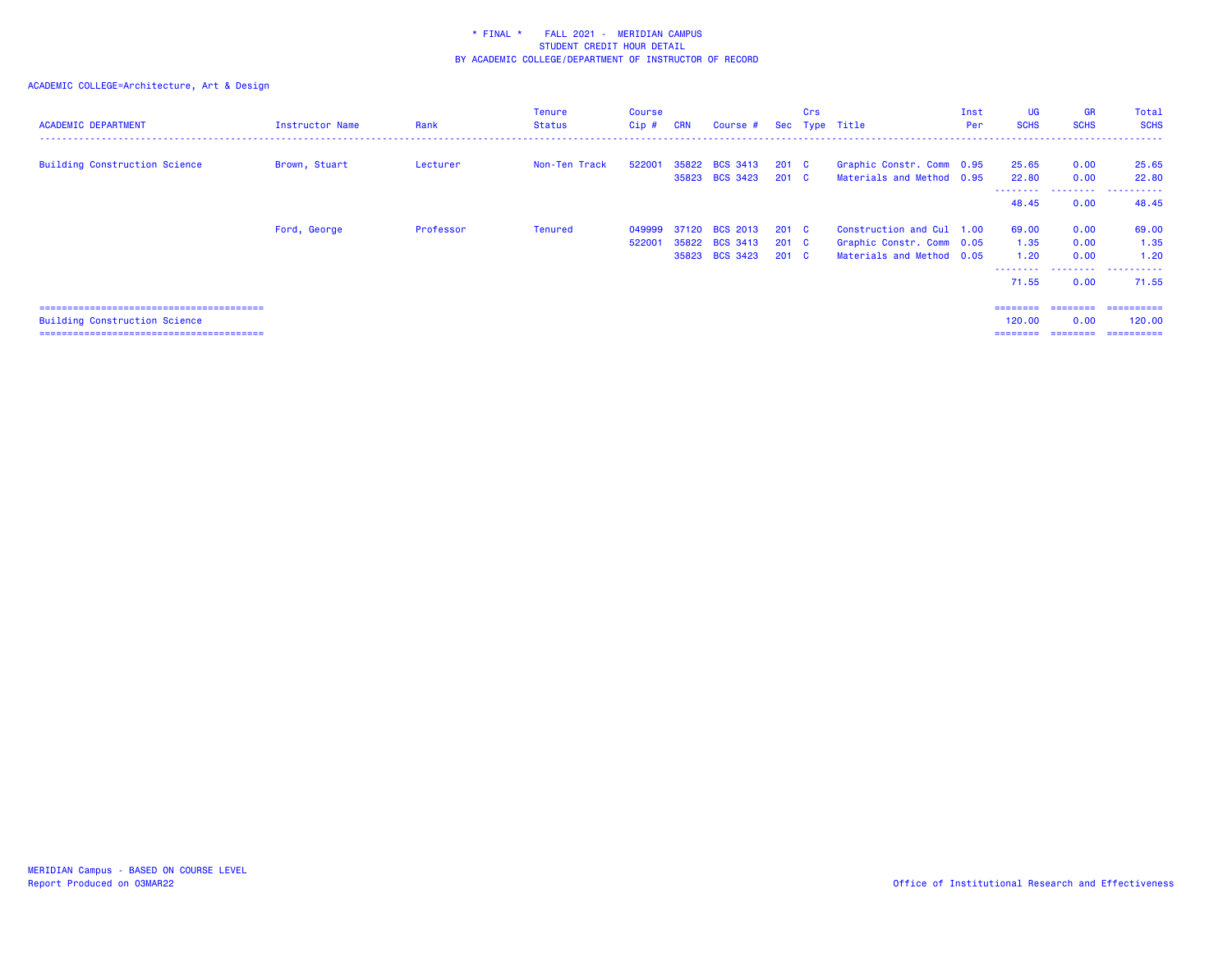| <b>ACADEMIC DEPARTMENT</b>                                                | <b>Instructor Name</b> | Rank     | Tenure<br><b>Status</b> | Course<br>Cip# | <b>CRN</b> | Course # Sec Type Title |       | Crs |                           | Inst<br>Per | UG<br><b>SCHS</b>   | <b>GR</b><br><b>SCHS</b> | Total<br><b>SCHS</b>              |
|---------------------------------------------------------------------------|------------------------|----------|-------------------------|----------------|------------|-------------------------|-------|-----|---------------------------|-------------|---------------------|--------------------------|-----------------------------------|
| Anthropology & Middle Eastern Cultures                                    | Turner, James          | Lecturer | Non-Ten Track           |                |            | 450201 34348 AN 2203    | 201 C |     | Intro to Race & Ethn 1.00 |             | 78.00<br>.<br>78.00 | 0.00<br>.<br>0.00        | 78.00<br>.<br>78.00               |
| Anthropology & Middle Eastern Cultures<br>_______________________________ |                        |          |                         |                |            |                         |       |     |                           |             | ========<br>78.00   | ---------<br>0.00        | ==========<br>78.00<br>========== |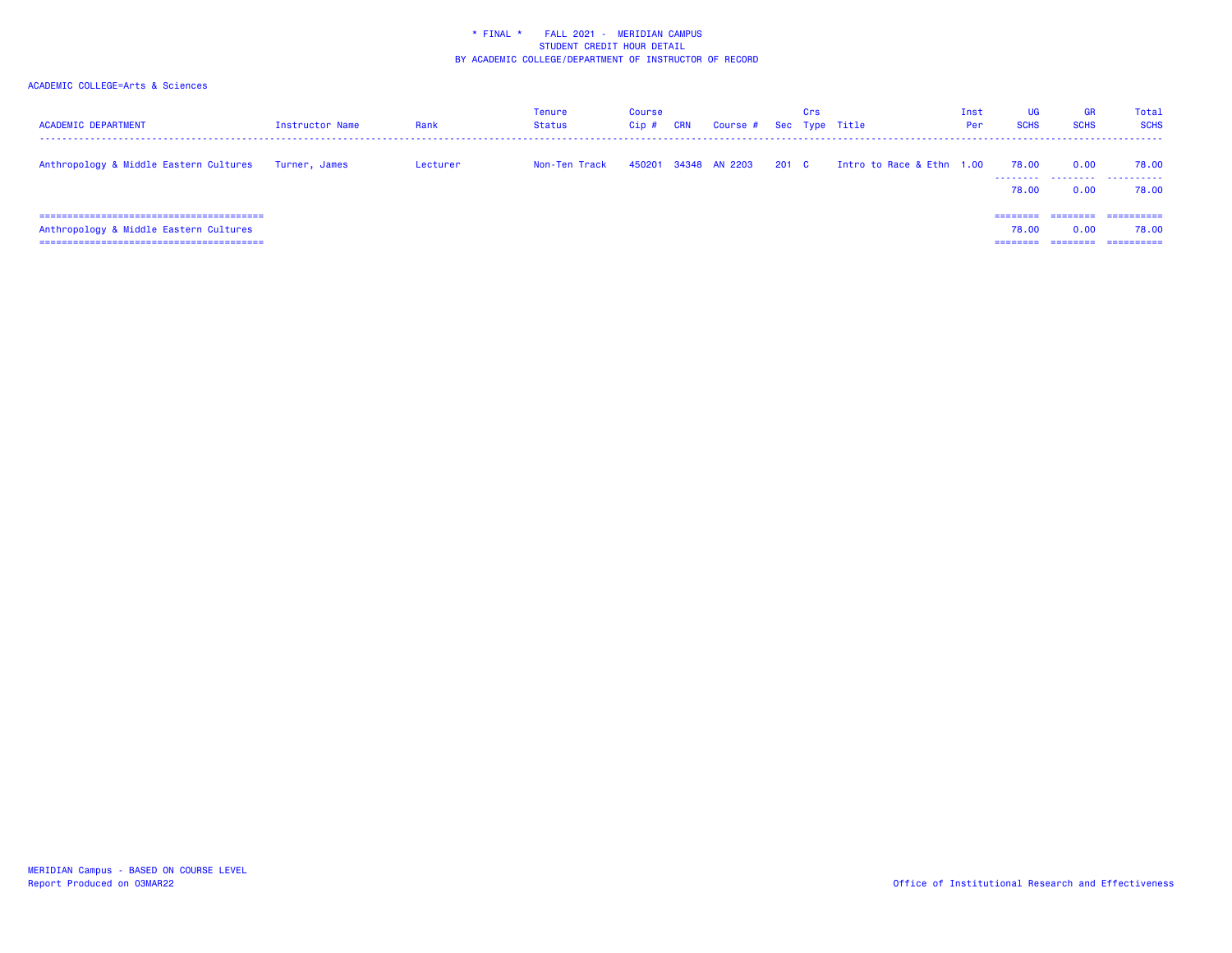| <b>ACADEMIC DEPARTMENT</b> | Instructor Name | Rank       | Tenure<br><b>Status</b> | Course<br>$Cip$ # | <b>CRN</b> | Course #                                                                                           |                                                           | Crs | Sec Type Title                                                                                         | Inst<br>Per                  | <b>UG</b><br><b>SCHS</b>                  | <b>GR</b><br><b>SCHS</b>             | Total<br><b>SCHS</b>                                       |
|----------------------------|-----------------|------------|-------------------------|-------------------|------------|----------------------------------------------------------------------------------------------------|-----------------------------------------------------------|-----|--------------------------------------------------------------------------------------------------------|------------------------------|-------------------------------------------|--------------------------------------|------------------------------------------------------------|
| Biological Sciences        | Fogarty, Jarrod | Instructor | Non-Ten Track           | 260701<br>270501  |            | 240102 34458 IDS 4111<br>35833 BIO 3213<br>261302 34350 BIO 3113<br>34465 MA 2113<br>34510 ST 2113 | 201 C<br>201 B<br>201 C<br>$202 \quad C$<br>$202 \quad C$ |     | Professional Seminar 1.00<br>Bio Reps Amphibians<br>Marine Biology<br>Intro to Stats<br>Intro to Stats | 1.00<br>1.00<br>1.00<br>1.00 | 15.00<br>15.00<br>12.00<br>30.00<br>27.00 | 0.00<br>0.00<br>0.00<br>0.00<br>0.00 | 15.00<br>15.00<br>12.00<br>30.00<br>27.00                  |
| <b>Biological Sciences</b> |                 |            |                         |                   |            |                                                                                                    |                                                           |     |                                                                                                        |                              | --------<br>99.00<br>========<br>99.00    | 0.00<br>========<br>0.00             | _________________________<br>99.00<br>-----------<br>99.00 |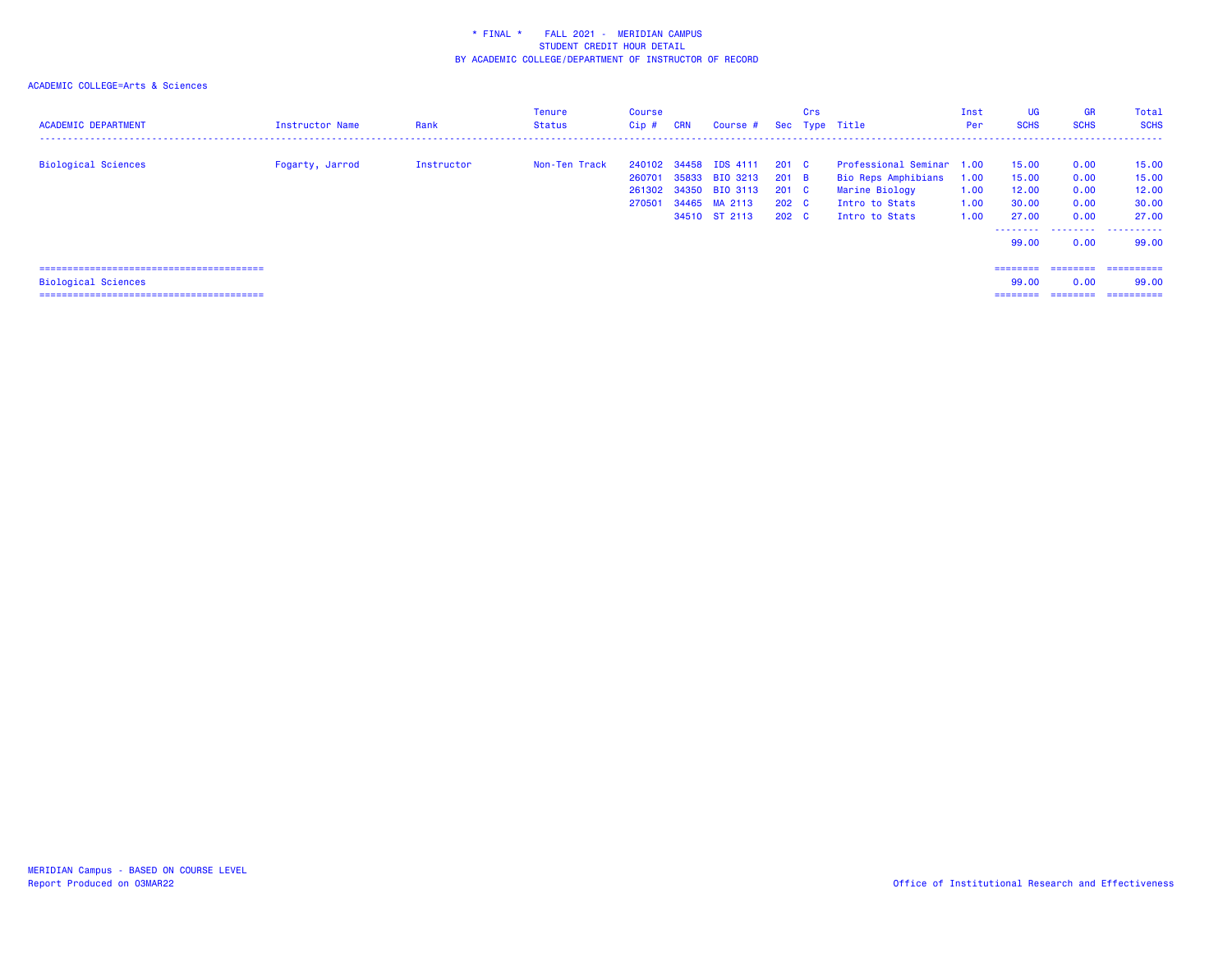| <b>ACADEMIC DEPARTMENT</b>                                                 | <b>Instructor Name</b> | Rank     | Tenure<br><b>Status</b> | Course<br>Cip# | <b>CRN</b> | Course # Sec Type Title     | Crs |                           | Inst<br>Per | UG<br><b>SCHS</b>   | <b>GR</b><br><b>SCHS</b> | Total<br><b>SCHS</b>              |
|----------------------------------------------------------------------------|------------------------|----------|-------------------------|----------------|------------|-----------------------------|-----|---------------------------|-------------|---------------------|--------------------------|-----------------------------------|
| Classical & Modern Languages & Literatur Calderon, Beth                    |                        | Lecturer | Non-Ten Track           |                |            | 160905 34435 FLS 3323 201 C |     | Entrprs Span-Speak W 1.00 |             | 51.00<br>.<br>51.00 | 0.00<br>.<br>0.00        | 51.00<br>.<br>51.00               |
| Classical & Modern Languages & Literatur<br>------------------------------ |                        |          |                         |                |            |                             |     |                           |             | ========<br>51.00   | ========<br>0.00         | ==========<br>51.00<br>========== |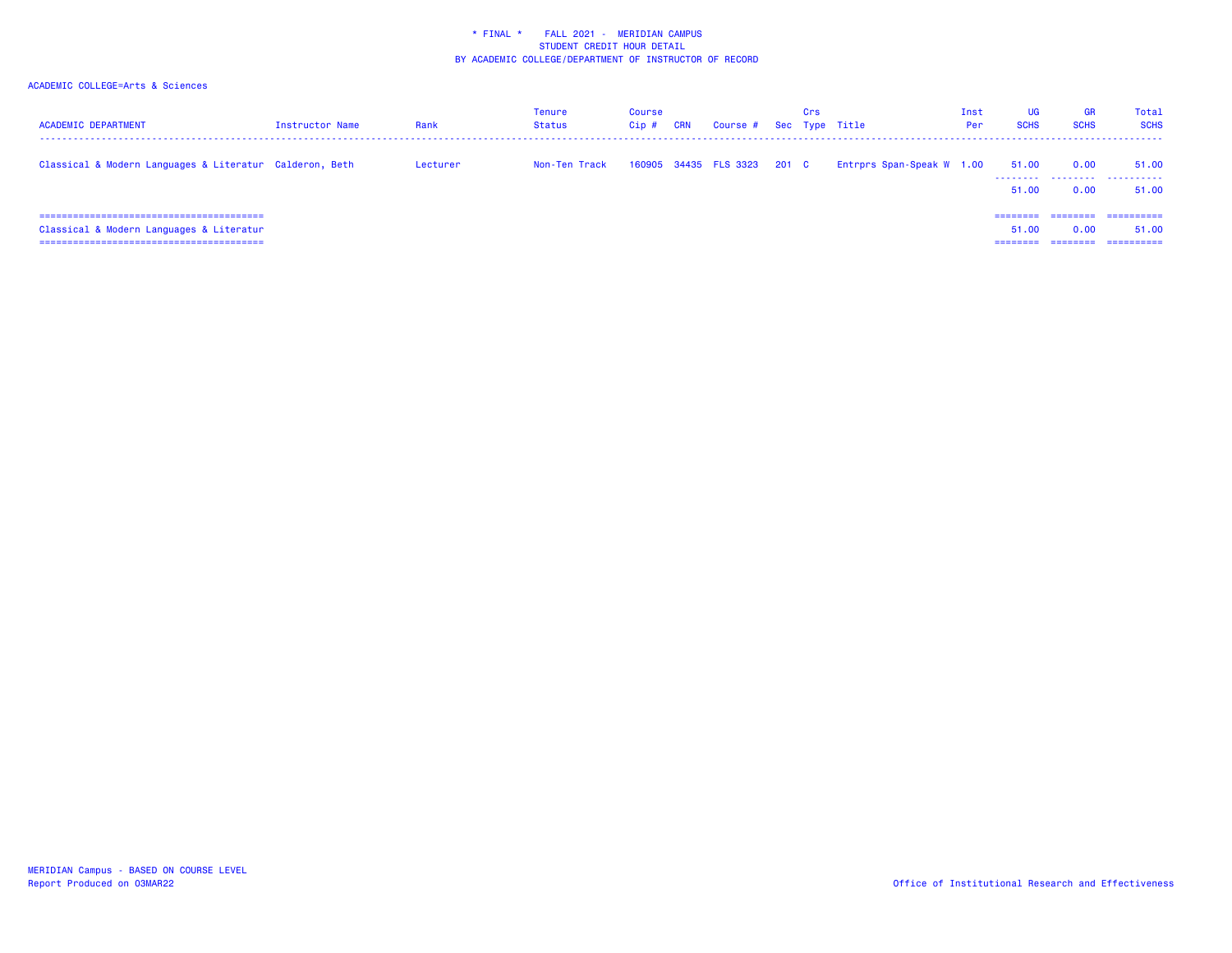| <b>ACADEMIC DEPARTMENT</b> | <b>Instructor Name</b> | Rank     | <b>Tenure</b><br><b>Status</b> | <b>Course</b><br>Cip#      | <b>CRN</b>     | Course #                                             |                                                    | Crs | Sec Type Title                                                             | Inst<br>Per                  | UG<br><b>SCHS</b>                       | <b>GR</b><br><b>SCHS</b>                         | Total<br><b>SCHS</b>                                   |
|----------------------------|------------------------|----------|--------------------------------|----------------------------|----------------|------------------------------------------------------|----------------------------------------------------|-----|----------------------------------------------------------------------------|------------------------------|-----------------------------------------|--------------------------------------------------|--------------------------------------------------------|
| Communication              | Kraft, Julie           | Lecturer | Non-Ten Track                  | 090701                     | 35827          | CO 4433                                              | $201 \quad C$                                      |     | Television Criticism 1.00                                                  |                              | 45.00<br>--------                       | 0.00<br>--------                                 | 45.00<br>----------                                    |
|                            |                        |          |                                |                            |                |                                                      |                                                    |     |                                                                            |                              | 45.00                                   | 0.00                                             | 45.00                                                  |
|                            | Landress, Christana    | Lecturer | Non-Ten Track                  | 090701                     |                | 37349 CO 2413                                        | 201 B                                              |     | Intro News Writ-Repo 1.00                                                  |                              | 18.00<br>- - - - - - - -                | 0.00<br>--------                                 | 18.00                                                  |
|                            |                        |          |                                |                            |                |                                                      |                                                    |     |                                                                            |                              | 18.00                                   | 0.00                                             | 18.00                                                  |
|                            | Taylor, Joshua         | Lecturer | Non-Ten Track                  | 090101<br>090401<br>090701 | 34357<br>34359 | CO 1223<br>CO 3423<br>37255 CO 4053<br>35842 CO 4373 | $201 \quad C$<br>$201 \quad C$<br>$201$ E<br>201 B |     | Intro Comm Theory<br>Feature Writing<br>Internship Comm<br>Prac In Tv News | 1.00<br>1.00<br>1.00<br>1.00 | 51.00<br>30.00<br>3.00<br>9.00<br>93.00 | 0.00<br>0.00<br>0.00<br>0.00<br>--------<br>0.00 | 51.00<br>30.00<br>3.00<br>9.00<br>.<br>93.00           |
| Communication              |                        |          |                                |                            |                |                                                      |                                                    |     |                                                                            |                              | 156.00                                  | ========<br>0.00                                 | ==========<br>156,00<br>========= ========= ========== |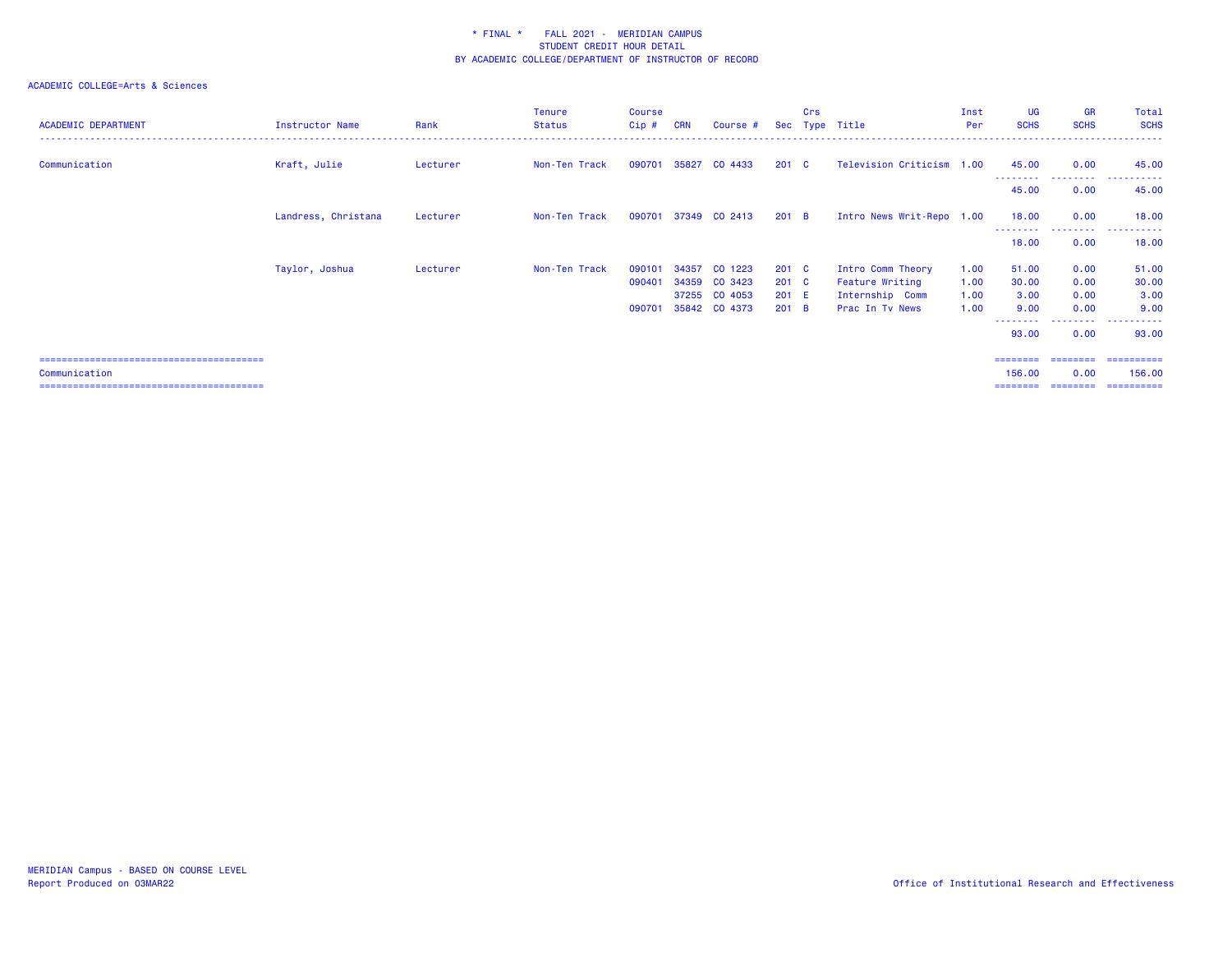### ACADEMIC COLLEGE=Arts & Sciences

| <b>ACADEMIC DEPARTMENT</b> | Instructor Name | Rank      | Tenure<br><b>Status</b> | Course<br>Cip# | <b>CRN</b> | Course #                              |                           | Crs | Sec Type Title                                   | Inst<br>Per  | <b>UG</b><br><b>SCHS</b> | <b>GR</b><br><b>SCHS</b> | Total<br><b>SCHS</b> |
|----------------------------|-----------------|-----------|-------------------------|----------------|------------|---------------------------------------|---------------------------|-----|--------------------------------------------------|--------------|--------------------------|--------------------------|----------------------|
| English                    | Kelley, James   | Professor | Tenured                 | 231401         |            | 231303 34421 EN 3313<br>35840 EN 2203 | 201 C<br>$201 \quad C$    |     | Writing for the Work 1.00<br>Intro To Literature | 1.00         | 45.00<br>33.00           | 0.00<br>0.00             | 45.00<br>33.00       |
|                            |                 |           |                         |                |            |                                       |                           |     |                                                  |              | --------<br>78.00        | 0.00                     | 78.00                |
|                            | Payne, Leslie   | Lecturer  | Non-Ten Track           |                |            | 231301 37264 EN 1113                  | 201 <sub>c</sub>          |     | En Composition II                                | 1.00         | 36.00<br>---------       | 0.00                     | 36.00                |
|                            |                 |           |                         |                |            |                                       |                           |     |                                                  |              | 36.00                    | 0.00                     | 36.00                |
|                            | Slimp, Stephen  | Lecturer  | Non-Ten Track           | 231404         |            | 35843 EN 4503<br>35844 EN 6503        | 201 C<br>201 <sub>c</sub> |     | Shakespeare<br>Shakespeare                       | 1.00<br>1.00 | 6.00<br>0.00             | 0.00<br>12.00<br>.       | 6.00<br>12.00<br>.   |
|                            |                 |           |                         |                |            |                                       |                           |     |                                                  |              | 6.00                     | 12.00                    | 18.00                |

======================================== ======== ======== ==========

English 120.00 12.00 132.00

======================================== ======== ======== ==========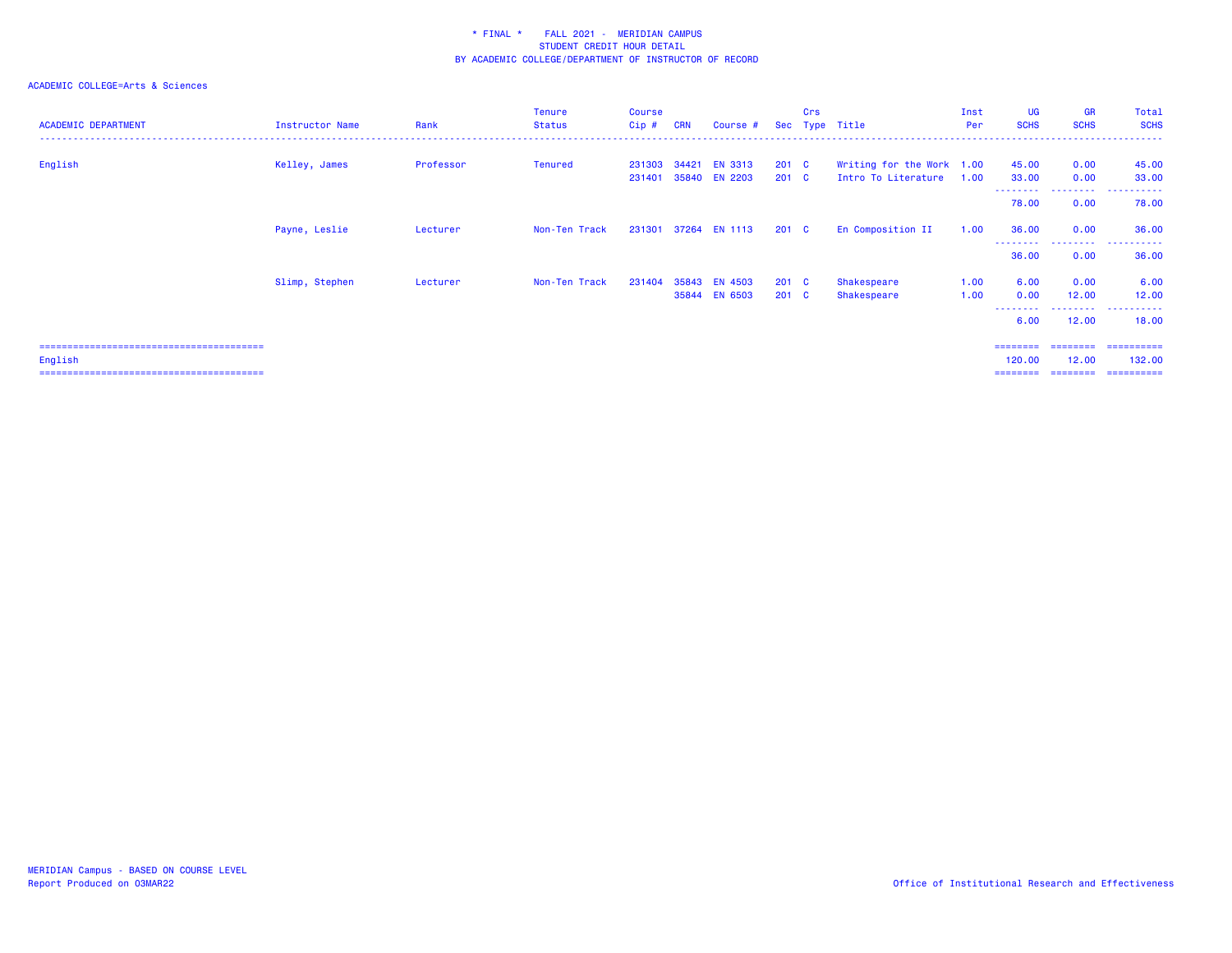| <b>ACADEMIC DEPARTMENT</b> | Instructor Name  | Rank     | <b>Tenure</b><br><b>Status</b> | Course<br>$Cip$ # | <b>CRN</b> | Course #                 |                  | Crs | Sec Type Title                            | Inst<br>Per  | <b>UG</b><br><b>SCHS</b> | <b>GR</b><br><b>SCHS</b> | Total<br><b>SCHS</b>   |
|----------------------------|------------------|----------|--------------------------------|-------------------|------------|--------------------------|------------------|-----|-------------------------------------------|--------------|--------------------------|--------------------------|------------------------|
| Geosciences                | Hutton, Brian    | Lecturer | Non-Ten Track                  | 400404            |            | 35830 GR 1604            | 201 B            |     | Weather and Climate                       | 1.00         | 116.00<br>.              | 0.00<br>.                | 116.00<br>.            |
|                            |                  |          |                                |                   |            |                          |                  |     |                                           |              | 116.00                   | 0.00                     | 116.00                 |
|                            | Threatt, Patrick | Lecturer | Non-Ten Track                  |                   |            | 450701 34439 GR 1114     | 201 C            |     | Physical Geography                        | 1.00         | 92.00                    | 0.00                     | 92.00                  |
|                            |                  |          |                                |                   |            |                          |                  |     |                                           |              | 92.00                    | . <b>.</b> .<br>0.00     | .<br>92.00             |
|                            | Trent, Brittany  | Lecturer | Non-Ten Track                  | 400601            | 34437      | GG 1111<br>34438 GG 1113 | 201 L<br>$201$ C |     | Earth Science I Lab<br>Survey Earth Sci I | 1.00<br>1.00 | 27.00<br>87.00           | 0.00<br>0.00             | 27.00<br>87.00         |
|                            |                  |          |                                |                   |            |                          |                  |     |                                           |              | --------<br>114.00       | ---------<br>0.00        | .<br>114.00            |
| Geosciences                |                  |          |                                |                   |            |                          |                  |     |                                           |              | ========<br>322,00       | ========<br>0.00         | - ==========<br>322,00 |
|                            |                  |          |                                |                   |            |                          |                  |     |                                           |              |                          | ========                 | -----------            |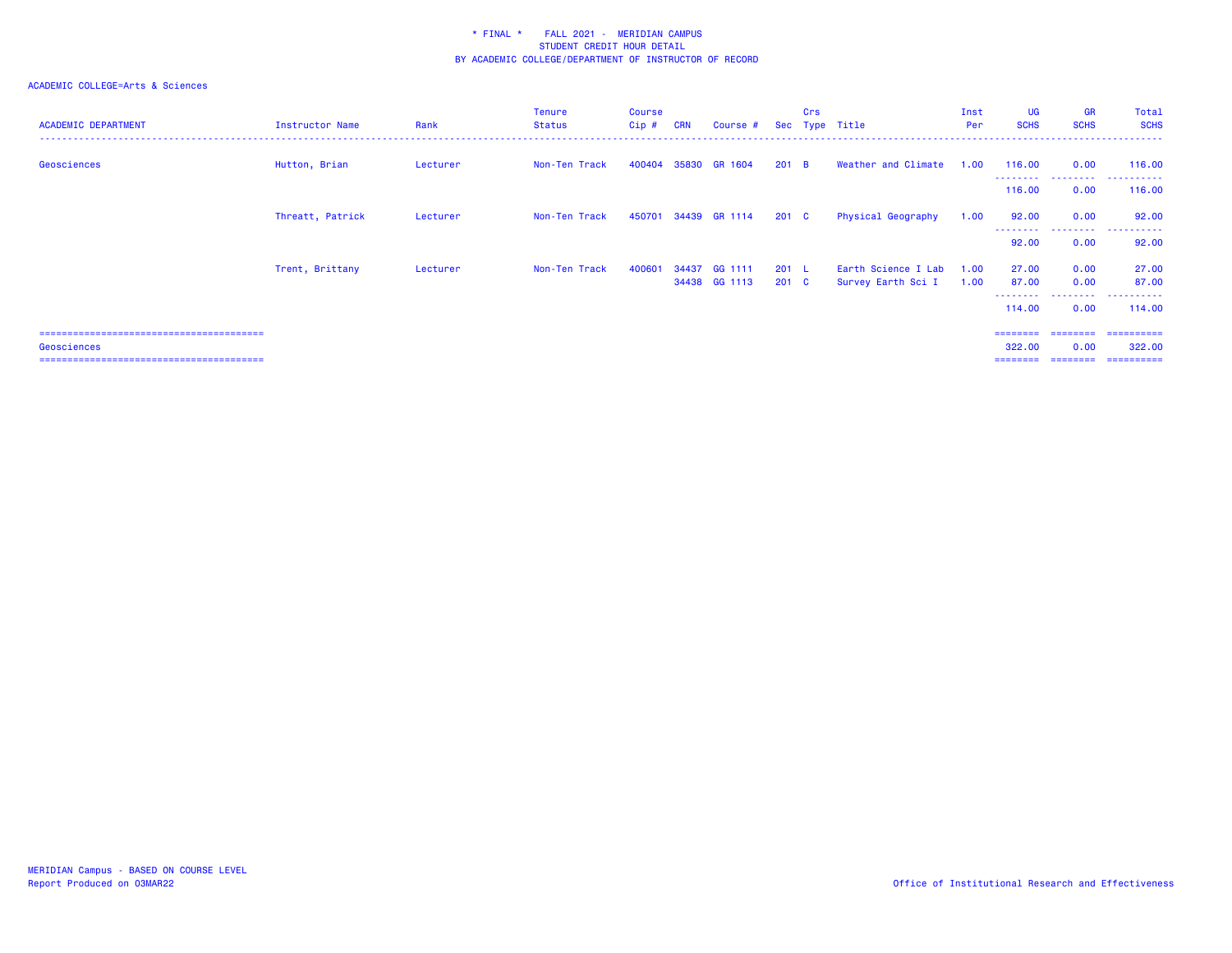| <b>ACADEMIC DEPARTMENT</b> | Instructor Name | Rank                        | <b>Tenure</b><br><b>Status</b> | Course<br>Cip# | <b>CRN</b> | Course               | <b>Sec</b>    | Crs | Type Title                | Inst<br>Per | <b>UG</b><br><b>SCHS</b> | <b>GR</b><br><b>SCHS</b><br>.                                                                                                                                 | Total<br><b>SCHS</b><br>. <u>.</u> . |
|----------------------------|-----------------|-----------------------------|--------------------------------|----------------|------------|----------------------|---------------|-----|---------------------------|-------------|--------------------------|---------------------------------------------------------------------------------------------------------------------------------------------------------------|--------------------------------------|
| History                    | Abdella, Samuel | Lecturer                    | Non-Ten Track                  | 302101         |            | 35845 HI 3773        | $201$ C       |     | The Holocaust             | 1.00        | 21.00                    | 0.00                                                                                                                                                          | 21.00                                |
|                            |                 |                             |                                |                |            |                      |               |     |                           |             | .<br>21.00               | <u> - - - - - - - -</u><br>0.00                                                                                                                               | .<br>21.00                           |
|                            | Campbell, Colin | Grad Teach Assist           | Not Applicable                 |                |            | 540101 34444 HI 3333 | $201$ C       |     | Mississippi History       | 0.75        | 40.50                    | 0.00                                                                                                                                                          | 40.50                                |
|                            |                 |                             |                                |                |            |                      |               |     |                           |             | ---------<br>40.50       | $\frac{1}{2} \left( \frac{1}{2} \right) \left( \frac{1}{2} \right) \left( \frac{1}{2} \right)$<br>0.00                                                        | 40.50                                |
|                            | Giesen, James   | Associate Professor Tenured |                                | 540101         |            | 34446 HI 3903        | $201$ C       |     | Hist & Hist Meth          | 1.00        | 6.00                     | 0.00                                                                                                                                                          | 6.00                                 |
|                            |                 |                             |                                |                |            |                      |               |     |                           |             | <u>.</u><br>6.00         | 0.00                                                                                                                                                          | 6.00                                 |
|                            | Himel, Matthew  | Lecturer                    | Non-Ten Track                  | 050201         |            | 34449 HI 4363        | $201 \quad C$ |     | African American His 0.75 |             | 20.25                    | 0.00                                                                                                                                                          | 20.25                                |
|                            |                 |                             |                                | 540104         | 34451      | HI 4653              | 201 C         |     | Hist Science & Tech       | 0.75        | 11.25                    | 0.00                                                                                                                                                          | 11.25                                |
|                            |                 |                             |                                |                |            | 34455 HI 6363        | 201 C         |     | African American His 0.75 |             | 0.00                     | 11.25                                                                                                                                                         | 11.25                                |
|                            |                 |                             |                                |                |            | 34456 HI 6653        | 201 C         |     | Hist Science & Tech       | 0.75        | 0.00<br><b></b>          | 6.75<br><u>.</u>                                                                                                                                              | 6.75                                 |
|                            |                 |                             |                                |                |            |                      |               |     |                           |             | 31.50                    | 18.00                                                                                                                                                         | 49.50                                |
|                            | Marshall, Anne  | Associate Professor Tenured |                                | 050201         |            | 34449 HI 4363        | $201$ C       |     | African American His 0.25 |             | 6.75                     | 0.00                                                                                                                                                          | 6.75                                 |
|                            |                 |                             |                                | 540101         |            | 34444 HI 3333        | 201 C         |     | Mississippi History       | 0.25        | 13.50                    | 0.00                                                                                                                                                          | 13.50                                |
|                            |                 |                             |                                | 540102         |            | 34448 HI 4313        | 201 C         |     | The New South             | 0.25        | 6.75                     | 0.00                                                                                                                                                          | 6.75                                 |
|                            |                 |                             |                                | 540104         | 34451      | HI 4653              | $201 \quad C$ |     | Hist Science & Tech       | 0.25        | 3.75                     | 0.00                                                                                                                                                          | 3.75                                 |
|                            |                 |                             |                                |                |            | 34454 HI 6313        | 201 C         |     | The New South             | 0.25        | 0.00                     | 6.00                                                                                                                                                          | 6.00                                 |
|                            |                 |                             |                                |                |            | 34455 HI 6363        | 201 C         |     | African American His      | 0.25        | 0.00                     | 3.75                                                                                                                                                          | 3.75                                 |
|                            |                 |                             |                                |                |            | 34456 HI 6653        | 201 C         |     | Hist Science & Tech       | 0.25        | 0.00                     | 2.25                                                                                                                                                          | 2.25                                 |
|                            |                 |                             |                                |                |            |                      |               |     |                           |             | .<br>30.75               | $\frac{1}{2} \left( \frac{1}{2} \right) \left( \frac{1}{2} \right) \left( \frac{1}{2} \right) \left( \frac{1}{2} \right) \left( \frac{1}{2} \right)$<br>12.00 | 42.75                                |
|                            | Murphy, Michael | Lecturer                    | Non-Ten Track                  | 540102         |            | 34448 HI 4313        | $201 \quad C$ |     | The New South             | 0.75        | 20.25                    | 0.00                                                                                                                                                          | 20.25                                |
|                            |                 |                             |                                | 540104         |            | 34454 HI 6313        | 201 C         |     | The New South             | 0.75        | 0.00                     | 18.00                                                                                                                                                         | 18.00                                |
|                            |                 |                             |                                |                |            |                      |               |     |                           |             | --------<br>20.25        | ------<br>18.00                                                                                                                                               | 38.25                                |
| History                    |                 |                             |                                |                |            |                      |               |     |                           |             | ========<br>150.00       | ========<br>48.00                                                                                                                                             | -----------<br>198.00                |
|                            |                 |                             |                                |                |            |                      |               |     |                           |             | ========                 |                                                                                                                                                               | ===================                  |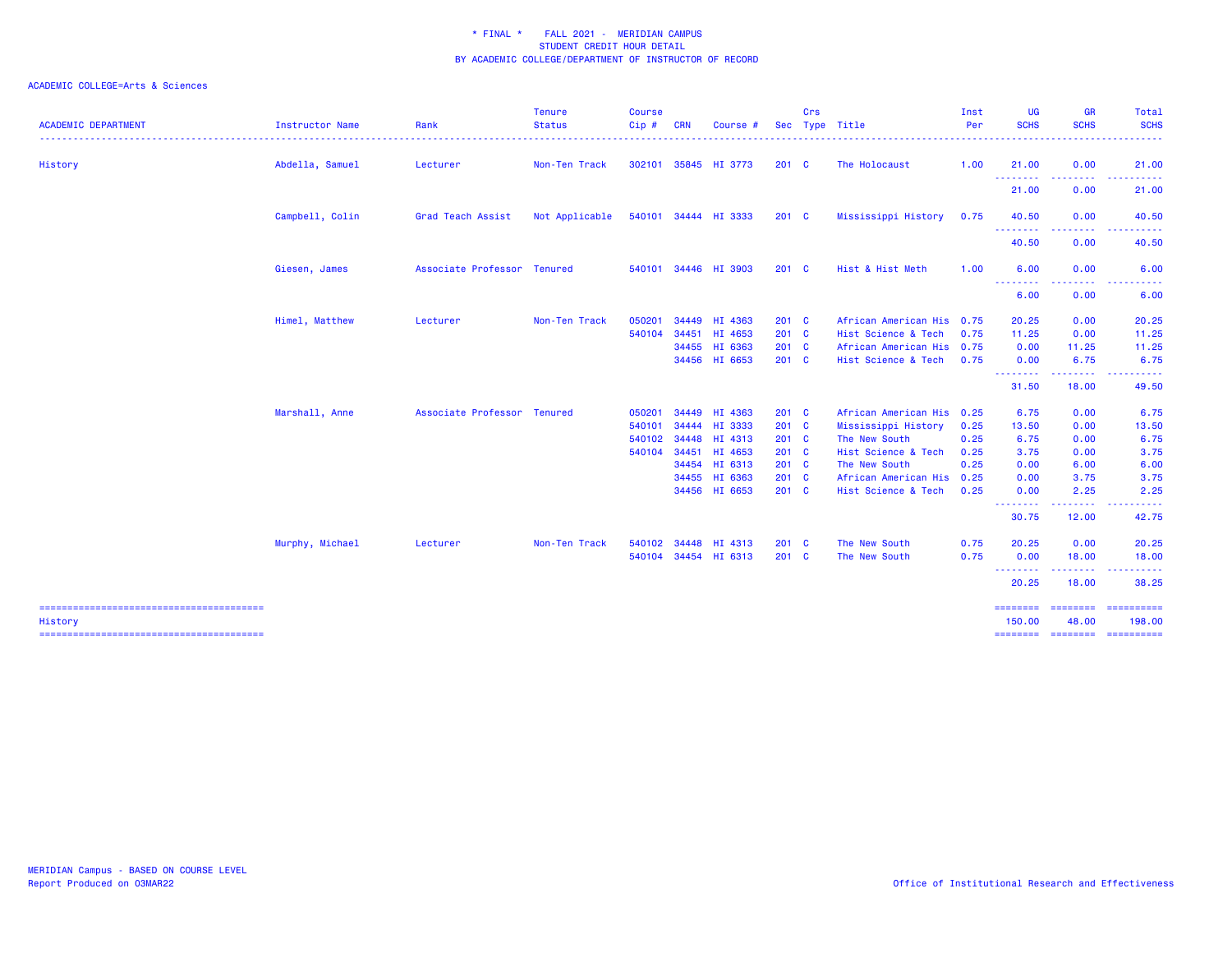| <b>ACADEMIC DEPARTMENT</b> | Instructor Name | Rank                              | Tenure<br><b>Status</b> | Course<br>Cip # | <b>CRN</b> | Course # Sec Type Title                |                        | Crs |                                       | Inst<br>Per  | <b>UG</b><br><b>SCHS</b> | <b>GR</b><br><b>SCHS</b> | Total<br><b>SCHS</b> |
|----------------------------|-----------------|-----------------------------------|-------------------------|-----------------|------------|----------------------------------------|------------------------|-----|---------------------------------------|--------------|--------------------------|--------------------------|----------------------|
| Mathematics & Statistics   | Ge, Lin         | Clinical Assist Pro Non-Ten Track |                         |                 |            | 270101 34462 MA 1323<br>34463 MA 1613  | 201 C<br>$201 \quad C$ |     | Trigonometry<br>Cal Bus & Life Sc I   | 1.00<br>1.00 | 33.00<br>18.00           | 0.00<br>0.00             | 33.00<br>18.00       |
|                            |                 |                                   |                         | 270501          |            | 34464 MA 2113                          | 201 C                  |     | Intro to Stats                        | 1.00         | 24.00                    | 0.00                     | 24.00                |
|                            |                 |                                   |                         |                 |            | 34509 ST 2113<br>521302 34354 BQA 3123 | 201 C<br>$201 \quad C$ |     | Intro to Stats<br>Bus Stat Methods II | 1.00<br>1.00 | 15.00<br>54.00           | 0.00<br>0.00             | 15.00<br>54.00       |
|                            |                 |                                   |                         |                 |            |                                        |                        |     |                                       |              | 144,00                   |                          | <br>144.00           |
|                            |                 |                                   |                         |                 |            |                                        |                        |     |                                       |              |                          | 0.00                     |                      |
|                            |                 |                                   |                         |                 |            |                                        |                        |     |                                       |              | $=$ = = = = = = =        | ========                 | -----------          |
| Mathematics & Statistics   |                 |                                   |                         |                 |            |                                        |                        |     |                                       |              | 144,00                   | 0.00                     | 144,00               |
|                            |                 |                                   |                         |                 |            |                                        |                        |     |                                       |              | ========                 | ========                 | ==========           |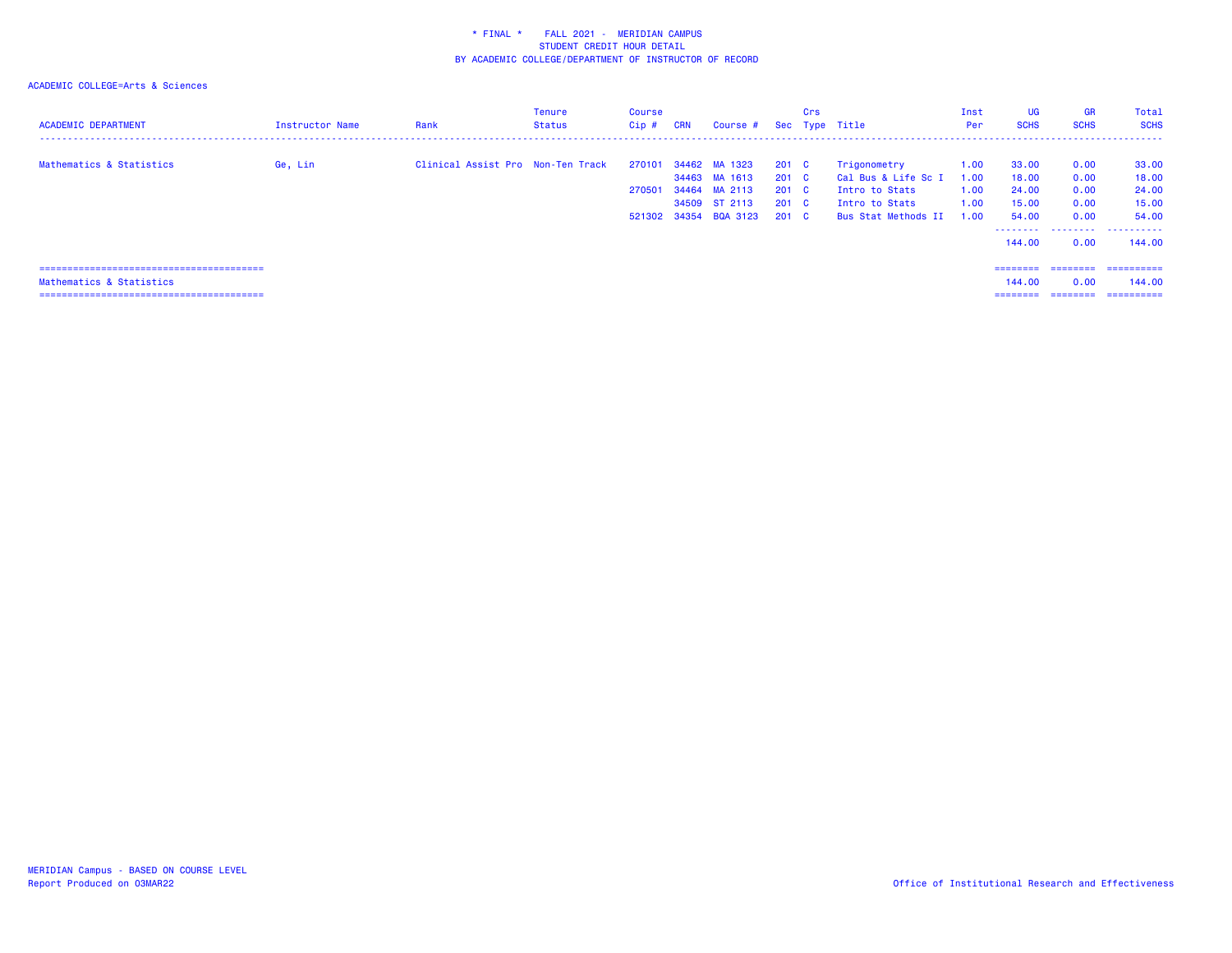| <b>ACADEMIC DEPARTMENT</b>     | <b>Instructor Name</b> | Rank       | <b>Tenure</b><br>Status | Course<br>$Cip$ # | CRN | Course # Sec Type Title                        |                | <b>Crs</b> |                                          | Inst<br>Per  | UG<br><b>SCHS</b> | <b>GR</b><br><b>SCHS</b> | Total<br><b>SCHS</b> |
|--------------------------------|------------------------|------------|-------------------------|-------------------|-----|------------------------------------------------|----------------|------------|------------------------------------------|--------------|-------------------|--------------------------|----------------------|
| Philosophy & Religion          | Johnson, Gregory       | Instructor | Non-Ten Track           |                   |     | 380102 34483 PHI 1113<br>380103 34484 PHI 3013 | 201 C<br>201 C |            | Intro To Logic<br><b>Business Ethics</b> | 1.00<br>1.00 | 9.00<br>21.00     | 0.00<br>0.00             | 9.00<br>21.00        |
|                                |                        |            |                         |                   |     |                                                |                |            |                                          |              | 30.00             | 0.00                     | <br>30.00            |
| ============================== |                        |            |                         |                   |     |                                                |                |            |                                          |              | $= 222222222$     | ========                 | ==========           |
| Philosophy & Religion          |                        |            |                         |                   |     |                                                |                |            |                                          |              | 30.00             | 0.00                     | 30.00                |
|                                |                        |            |                         |                   |     |                                                |                |            |                                          |              | ---------         | ========                 | ==========           |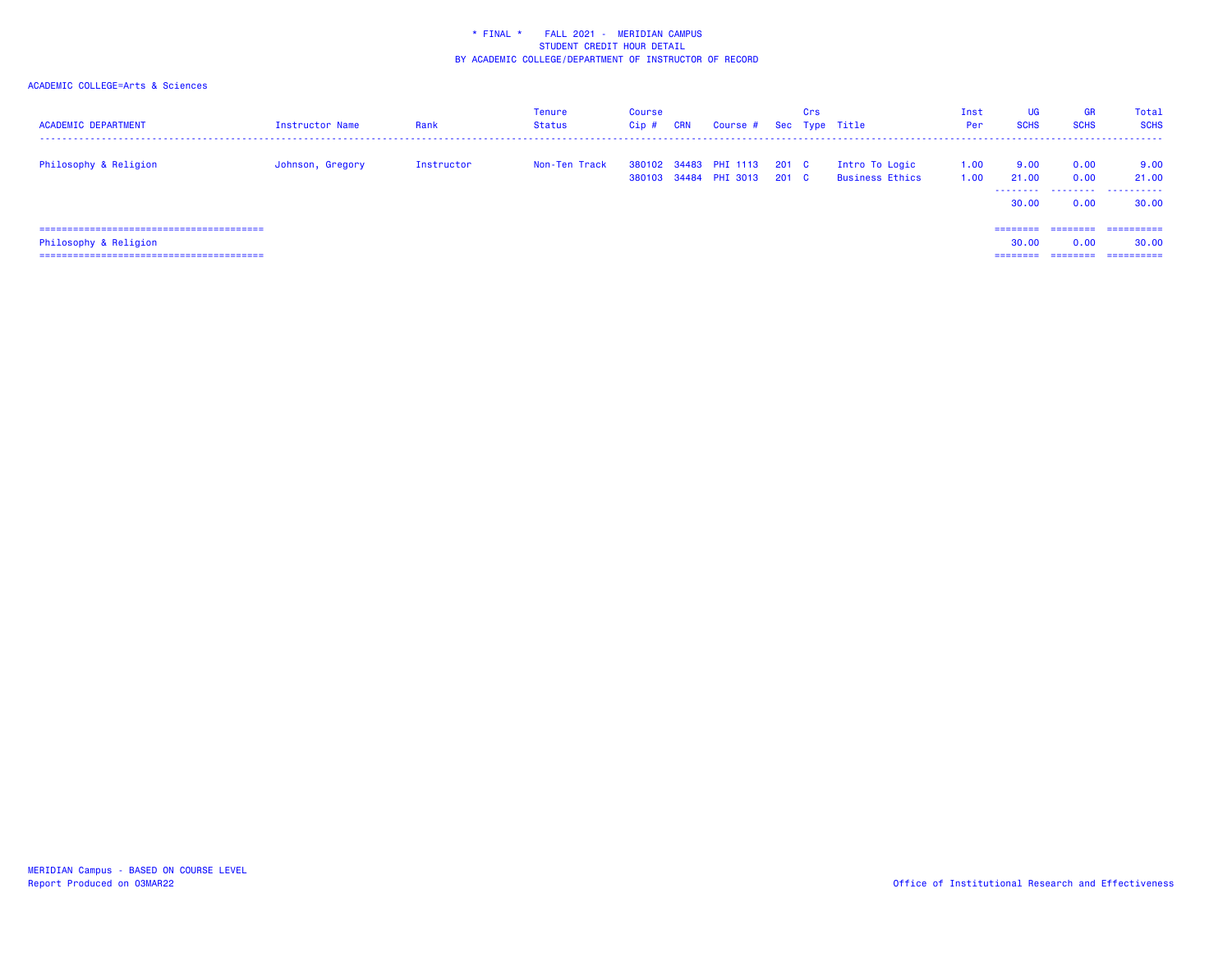| <b>ACADEMIC DEPARTMENT</b>                                                    | Instructor Name | Rank       | <b>Tenure</b><br>Status | Course<br>Cip# | <b>CRN</b> | Course # Sec Type Title |       | Crs |                  | Inst<br>Per | <b>UG</b><br><b>SCHS</b> | <b>GR</b><br><b>SCHS</b> | Total<br><b>SCHS</b>              |
|-------------------------------------------------------------------------------|-----------------|------------|-------------------------|----------------|------------|-------------------------|-------|-----|------------------|-------------|--------------------------|--------------------------|-----------------------------------|
| Political Science & Public Administratio Baker, Leslie                        |                 | Instructor | Non-Ten Track           |                |            | 451001 35831 PS 1513    | 201 C |     | Comparative Govt | 1.00        | 84.00<br>.<br>84.00      | 0.00<br>.<br>0.00        | 84.00<br>.<br>84.00               |
| Political Science & Public Administratio<br>. =============================== |                 |            |                         |                |            |                         |       |     |                  |             | 84.00                    | 0.00                     | ==========<br>84.00<br>========== |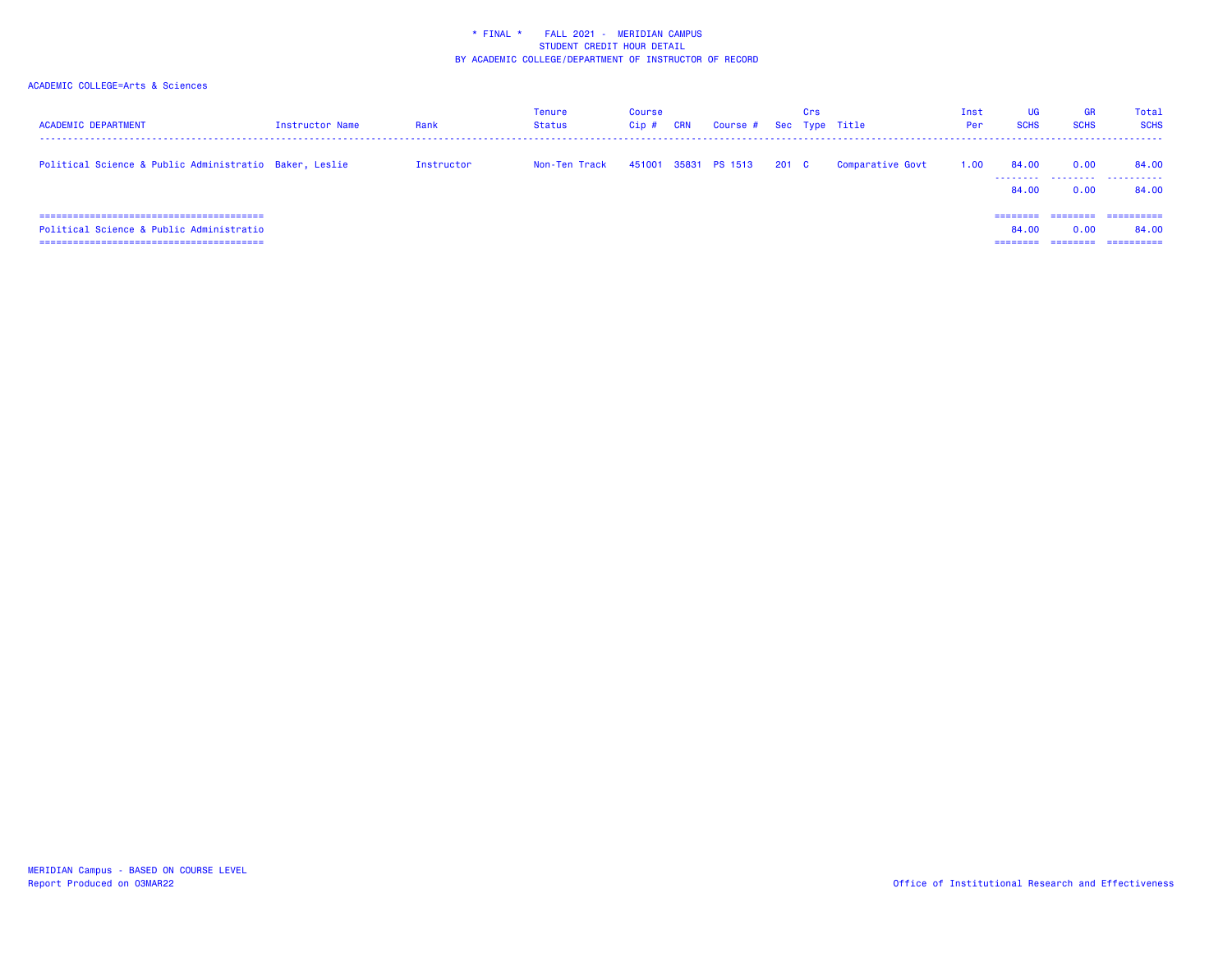| <b>ACADEMIC DEPARTMENT</b> | <b>Instructor Name</b> | Rank                        | <b>Tenure</b><br><b>Status</b> | <b>Course</b><br>$Cip$ # | <b>CRN</b> | Course #        | <b>Sec</b>    | Crs | Type Title                 | Inst<br>Per | UG<br><b>SCHS</b>          | <b>GR</b><br><b>SCHS</b>                                                                                                           | Total<br><b>SCHS</b><br>$\frac{1}{2} \left( \frac{1}{2} \right) \left( \frac{1}{2} \right) \left( \frac{1}{2} \right) \left( \frac{1}{2} \right)$                                                                                                                                                                                                                                                                                                                                                |
|----------------------------|------------------------|-----------------------------|--------------------------------|--------------------------|------------|-----------------|---------------|-----|----------------------------|-------------|----------------------------|------------------------------------------------------------------------------------------------------------------------------------|--------------------------------------------------------------------------------------------------------------------------------------------------------------------------------------------------------------------------------------------------------------------------------------------------------------------------------------------------------------------------------------------------------------------------------------------------------------------------------------------------|
| Psychology                 | Cooper, Stephanie      | Lecturer                    | Non-Ten Track                  | 510912                   |            | 35858 PAS 6213  | $201$ C       |     | <b>Behavioral Medicine</b> | 1.00        | 0.00                       | 57.00                                                                                                                              | 57.00                                                                                                                                                                                                                                                                                                                                                                                                                                                                                            |
|                            |                        |                             |                                |                          |            |                 |               |     |                            |             | .<br>0.00                  | -------<br>57.00                                                                                                                   | .<br>57.00                                                                                                                                                                                                                                                                                                                                                                                                                                                                                       |
|                            | Gier, Vicki            | Associate Professor         | <b>Tenured</b>                 | 302501                   | 34494      | <b>PSY 4813</b> | $201 \quad C$ |     | Positive Psychology        | 1.00        | 48.00                      | 0.00                                                                                                                               | 48.00                                                                                                                                                                                                                                                                                                                                                                                                                                                                                            |
|                            |                        |                             |                                | 422701                   | 34492      | <b>PSY 3713</b> | 201 C         |     | Cognitive Psychology       | 1.00        | 36.00                      | 0.00                                                                                                                               | 36.00                                                                                                                                                                                                                                                                                                                                                                                                                                                                                            |
|                            |                        |                             |                                | 440401                   | 34487      | <b>PSY 3073</b> | $201$ C       |     | Psy Interper Relat         | 1.00        | 45.00                      | 0.00                                                                                                                               | 45.00                                                                                                                                                                                                                                                                                                                                                                                                                                                                                            |
|                            |                        |                             |                                |                          |            |                 |               |     |                            |             | .<br>129.00                | .<br>0.00                                                                                                                          | .<br>129.00                                                                                                                                                                                                                                                                                                                                                                                                                                                                                      |
|                            | Hogan, Russell         | Lecturer                    | Non-Ten Track                  | 420101                   | 35839      | <b>PSY 6423</b> | 201 C         |     | Sensation/Perception 1.00  |             | 0.00                       | 3.00                                                                                                                               | 3.00                                                                                                                                                                                                                                                                                                                                                                                                                                                                                             |
|                            |                        |                             |                                | 422706                   |            | 35838 PSY 4423  | 201 C         |     | Sensation/Perception 1.00  |             | 24.00                      | 0.00                                                                                                                               | 24.00                                                                                                                                                                                                                                                                                                                                                                                                                                                                                            |
|                            |                        |                             |                                |                          |            |                 |               |     |                            |             | - - - - - - - - -<br>24.00 | 3.00                                                                                                                               | 27.00                                                                                                                                                                                                                                                                                                                                                                                                                                                                                            |
|                            | Shumate, James         | Lecturer                    | Non-Ten Track                  | 420101                   | 35847      | <b>PSY 6983</b> | 201 C         |     | Psychology Of Aging        | 1.00        | 0.00                       | 12.00                                                                                                                              | 12.00                                                                                                                                                                                                                                                                                                                                                                                                                                                                                            |
|                            |                        |                             |                                | 422708                   | 34488      | <b>PSY 3104</b> | 201 B         |     | Introductory Psychol       | 1.00        | 20.00                      | 0.00                                                                                                                               | 20.00                                                                                                                                                                                                                                                                                                                                                                                                                                                                                            |
|                            |                        |                             |                                | 422809                   |            | 35846 PSY 4983  | $201$ C       |     | Psychology Of Aging        | 1.00        | 18.00                      | 0.00                                                                                                                               | 18.00                                                                                                                                                                                                                                                                                                                                                                                                                                                                                            |
|                            |                        |                             |                                |                          |            |                 |               |     |                            |             | .<br>38.00                 | $\frac{1}{2} \left( \frac{1}{2} \right) \left( \frac{1}{2} \right) \left( \frac{1}{2} \right) \left( \frac{1}{2} \right)$<br>12.00 | . <b>.</b><br>50.00                                                                                                                                                                                                                                                                                                                                                                                                                                                                              |
|                            | Spencer, Jordan        | Non-Faculty                 | Not Applicable                 | 422805                   | 37373      | EPY 4103        | $201$ C       |     | ABA for Behavior Tec       | 1.00        | 69.00                      | 0.00                                                                                                                               | 69.00                                                                                                                                                                                                                                                                                                                                                                                                                                                                                            |
|                            |                        |                             |                                |                          |            |                 |               |     |                            |             | --------<br>69.00          | .<br>0.00                                                                                                                          | .<br>69.00                                                                                                                                                                                                                                                                                                                                                                                                                                                                                       |
|                            | Wilson, Rodney         | Associate Professor Tenured |                                | 420101                   | 34486      | <b>PSY 1021</b> | $201$ C       |     | Career in Psychology       | 1.00        | 7.00                       | 0.00                                                                                                                               | 7.00                                                                                                                                                                                                                                                                                                                                                                                                                                                                                             |
|                            |                        |                             |                                |                          | 35834      | <b>PSY 4713</b> | 201 C         |     | Language & Thought         | 1.00        | 15.00                      | 0.00                                                                                                                               | 15.00                                                                                                                                                                                                                                                                                                                                                                                                                                                                                            |
|                            |                        |                             |                                |                          | 35835      | <b>PSY 6713</b> | 201 C         |     | Language & Thought         | 1.00        | 0.00                       | 3.00                                                                                                                               | 3.00                                                                                                                                                                                                                                                                                                                                                                                                                                                                                             |
|                            |                        |                             |                                | 422707                   | 34491      | <b>PSY 3623</b> | 201 C         |     | Social Psychology          | 1.00        | 27.00                      | 0.00                                                                                                                               | 27.00                                                                                                                                                                                                                                                                                                                                                                                                                                                                                            |
|                            |                        |                             |                                | 422810                   | 34490      | <b>PSY 3503</b> | $201$ C       |     | <b>Health Psychology</b>   | 1.00        | 24.00                      | 0.00                                                                                                                               | 24.00                                                                                                                                                                                                                                                                                                                                                                                                                                                                                            |
|                            |                        |                             |                                |                          |            |                 |               |     |                            |             | .<br>73.00                 | المتمامين<br>3.00                                                                                                                  | .<br>76.00                                                                                                                                                                                                                                                                                                                                                                                                                                                                                       |
| Psychology                 |                        |                             |                                |                          |            |                 |               |     |                            |             | ========<br>333,00         | ========<br>75.00                                                                                                                  | $\begin{array}{cccccccccc} \multicolumn{2}{c}{} & \multicolumn{2}{c}{} & \multicolumn{2}{c}{} & \multicolumn{2}{c}{} & \multicolumn{2}{c}{} & \multicolumn{2}{c}{} & \multicolumn{2}{c}{} & \multicolumn{2}{c}{} & \multicolumn{2}{c}{} & \multicolumn{2}{c}{} & \multicolumn{2}{c}{} & \multicolumn{2}{c}{} & \multicolumn{2}{c}{} & \multicolumn{2}{c}{} & \multicolumn{2}{c}{} & \multicolumn{2}{c}{} & \multicolumn{2}{c}{} & \multicolumn{2}{c}{} & \multicolumn{2}{c}{} & \mult$<br>408,00 |
|                            |                        |                             |                                |                          |            |                 |               |     |                            |             | <b>SEESSEES</b>            | <b>ESSESSED</b>                                                                                                                    | -----------                                                                                                                                                                                                                                                                                                                                                                                                                                                                                      |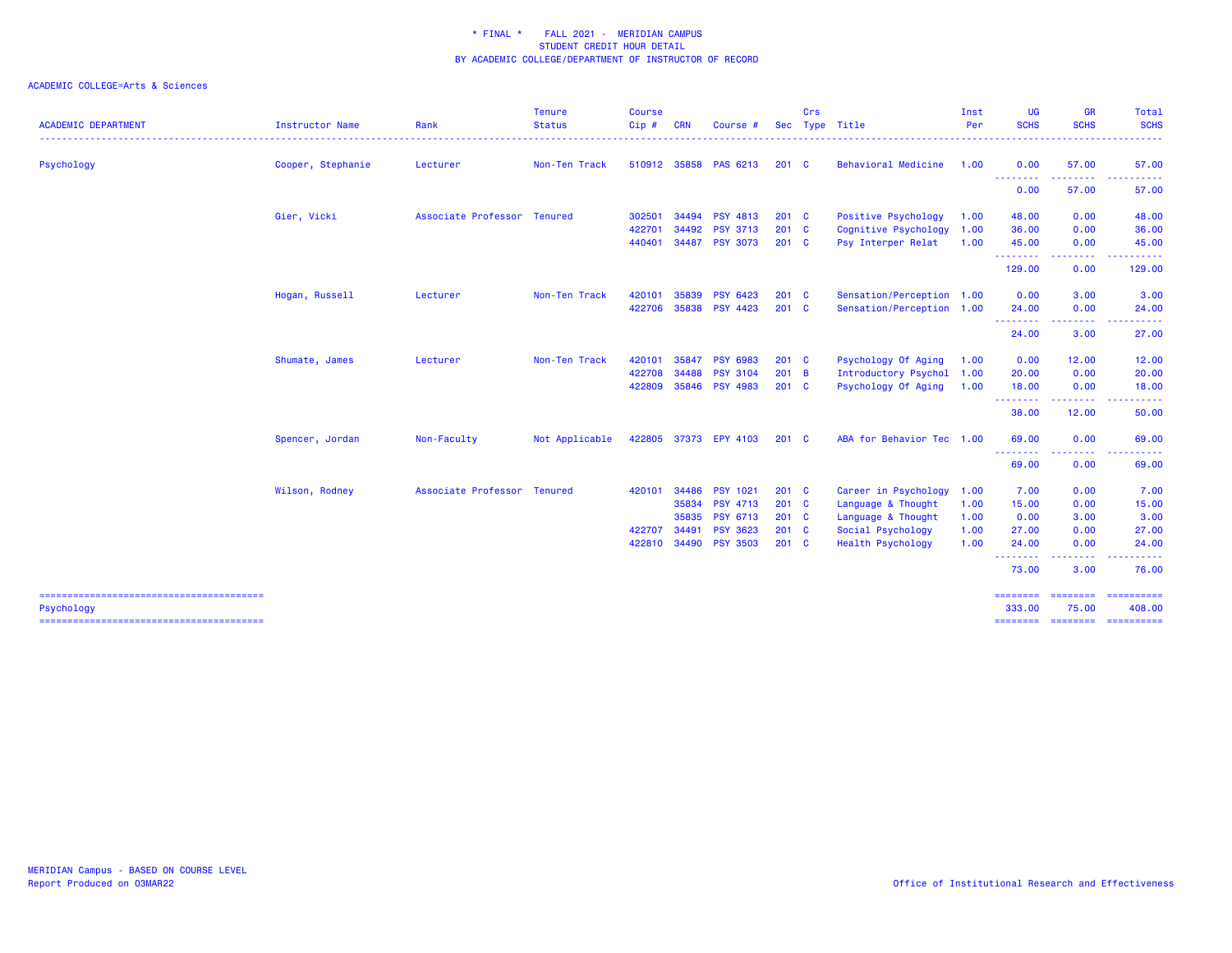| <b>ACADEMIC DEPARTMENT</b> | Instructor Name   | Rank                              | <b>Tenure</b><br><b>Status</b> | <b>Course</b><br>Cip# | <b>CRN</b> | Course #        | Sec           | Crs | Type Title                 | Inst<br>Per | <b>UG</b><br><b>SCHS</b> | <b>GR</b><br><b>SCHS</b>                     | Total<br><b>SCHS</b> |
|----------------------------|-------------------|-----------------------------------|--------------------------------|-----------------------|------------|-----------------|---------------|-----|----------------------------|-------------|--------------------------|----------------------------------------------|----------------------|
|                            |                   |                                   |                                |                       |            |                 |               |     | -------------------------- |             |                          | . <u>.</u> .                                 | .                    |
| Sociology                  | Cook, Amanda      | Associate Professor Tenured       |                                | 450401                |            | 34370 CRM 3603  | $201 \quad C$ |     | Criminological Theor 1.00  |             | 12.00                    | 0.00                                         | 12.00                |
|                            |                   |                                   |                                | 451101                | 34506      | SO 3213         | 201 C         |     | Intr To Social Res         | 1.00        | 15.00                    | 0.00                                         | 15.00                |
|                            |                   |                                   |                                |                       | 34507      | SO 3603         | $201$ C       |     | Criminological Theor 1.00  |             | 9.00                     | 0.00                                         | 9.00                 |
|                            |                   |                                   |                                |                       | 34508      | SO 4804         | $201$ B       |     | Social Research Prac 1.00  |             | 20.00<br>.               | 0.00                                         | 20.00                |
|                            |                   |                                   |                                |                       |            |                 |               |     |                            |             | 56.00                    | 0.00                                         | 56.00                |
|                            | Germany, Andrea   | Instructor                        | Non-Ten Track                  | 440701                | 34516      | <b>SW 3523</b>  | $201$ C       |     | Social Work Pract II 1.00  |             | 30.00                    | 0.00                                         | 30.00                |
|                            |                   |                                   |                                |                       |            | 34517 SW 3533   | 201 C         |     | Soc Work w/Commun &        | 1.00        | 36.00                    | 0.00                                         | 36.00                |
|                            |                   |                                   |                                |                       |            | 34519 SW 4713   | 201 S         |     | Sen Sem Social Work        | 1.00        | 33.00                    | 0.00                                         | 33.00                |
|                            |                   |                                   |                                |                       |            |                 |               |     |                            |             | .<br>99.00               | <b><i><u><u> - - - -</u></u></i></b><br>0.00 | 99.00                |
|                            | Loftin, Christina | Lecturer                          | Non-Ten Track                  | 450401                | 35828      | <b>CRM 3343</b> | $201$ C       |     | Gender, Crime & Justi 1.00 |             | 54.00                    | 0.00                                         | 54.00                |
|                            |                   |                                   |                                | 451101                |            | 35829 SO 3343   | $201$ C       |     | Gender, Crime & Just 1.00  |             | 18.00                    | 0.00                                         | 18.00                |
|                            |                   |                                   |                                |                       |            |                 |               |     |                            |             | .<br>72.00               | .<br>0.00                                    | 72.00                |
|                            | Savage, Angela    | Clinical Assist Pro Non-Ten Track |                                | 440701                | 34511      | <b>SW 2303</b>  | $201$ C       |     | Welfare Policy I           | 1.00        | 30.00                    | 0.00                                         | 30.00                |
|                            |                   |                                   |                                |                       |            | 34512 SW 2313   | 201 C         |     | Int Soc Work/Soc Wel 1.00  |             | 27.00                    | 0.00                                         | 27.00                |
|                            |                   |                                   |                                |                       |            | 34513 SW 3003   | $201$ C       |     | Populations At-risk        | 1.00        | 33.00                    | 0.00                                         | 33.00                |
|                            |                   |                                   |                                |                       |            |                 |               |     |                            |             | .<br>90.00               | .<br>0.00                                    | 90.00                |
|                            | Swindell, Marian  | Professor                         | <b>Tenured</b>                 | 440701                | 34514      | <b>SW 3013</b>  | $201$ C       |     | Hum Beh Soc Envir I        | 1.00        | 30.00                    | 0.00                                         | 30.00                |
|                            |                   |                                   |                                |                       |            | 34515 SW 3213   | 201 C         |     | Research Meth in SW        | 1.00        | 33.00                    | 0.00                                         | 33.00                |
|                            |                   |                                   |                                |                       |            | 34518 SW 4633   | $201$ C       |     | Sw Health Care             | 1.00        | 33.00                    | 0.00<br>----                                 | 33.00                |
|                            |                   |                                   |                                |                       |            |                 |               |     |                            |             | .<br>96.00               | 0.00                                         | 96.00                |
| Sociology                  |                   |                                   |                                |                       |            |                 |               |     |                            |             | ========<br>413.00       | <b>ESSESSES</b><br>0.00                      | ==========<br>413.00 |
|                            |                   |                                   |                                |                       |            |                 |               |     |                            |             |                          |                                              |                      |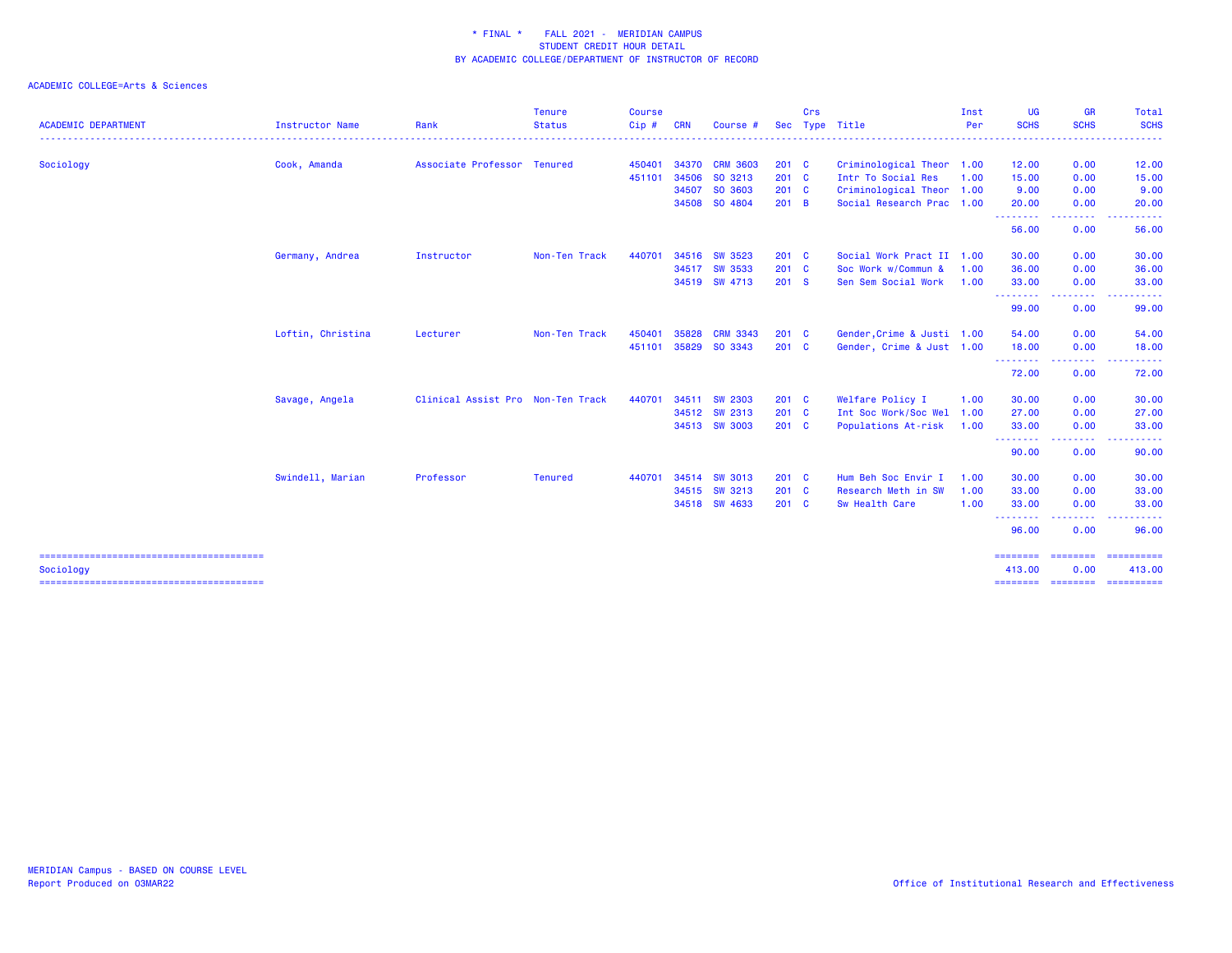| <b>ACADEMIC DEPARTMENT</b> | Instructor Name | Rank                        | <b>Tenure</b><br><b>Status</b> | Course<br>$Cip$ # | <b>CRN</b> | Course #       |               | Crs | Sec Type Title     | Inst<br>Per | <b>UG</b><br><b>SCHS</b> | <b>GR</b><br><b>SCHS</b> | Total<br><b>SCHS</b>     |
|----------------------------|-----------------|-----------------------------|--------------------------------|-------------------|------------|----------------|---------------|-----|--------------------|-------------|--------------------------|--------------------------|--------------------------|
| Accountancy, School of     | Ennis, Kevin    | Professor                   | Tenured                        | 520301            |            | 34344 ACC 3013 | 201 C         |     | Cost Accounting    | 1.00        | 33.00                    | 0.00                     | 33.00                    |
|                            |                 |                             |                                |                   |            | 34346 ACC 4033 | 201 C         |     | Auditing           | 1.00        | 9.00                     | 0.00                     | 9.00                     |
|                            |                 |                             |                                | 521601            |            | 34347 ACC 4063 | 201 C         |     | Income Tax II      | 1.00        | 9.00                     | 0.00                     | 9.00                     |
|                            |                 |                             |                                |                   |            |                |               |     |                    |             | 51.00                    | ---------<br>0.00        | .<br>51.00               |
|                            | Faello, Joseph  | Associate Professor Tenured |                                | 520301            |            | 34343 ACC 3003 | $201 \quad C$ |     | Acct Systems I     | 1.00        | 33.00                    | 0.00                     | 33.00                    |
|                            |                 |                             |                                |                   |            | 34345 ACC 3023 | $201 \quad C$ |     | Intermediate Acc I | 1.00        | 36.00                    | 0.00                     | 36.00                    |
|                            |                 |                             |                                |                   |            |                |               |     |                    |             | 69.00                    | ---------<br>0.00        | ------<br>.<br>69.00     |
|                            |                 |                             |                                |                   |            |                |               |     |                    |             | $=$ = = = = = = =        | ========                 | -==========              |
| Accountancy, School of     |                 |                             |                                |                   |            |                |               |     |                    |             | 120,00                   | 0.00                     | 120,00                   |
|                            |                 |                             |                                |                   |            |                |               |     |                    |             | ========                 |                          | ________________________ |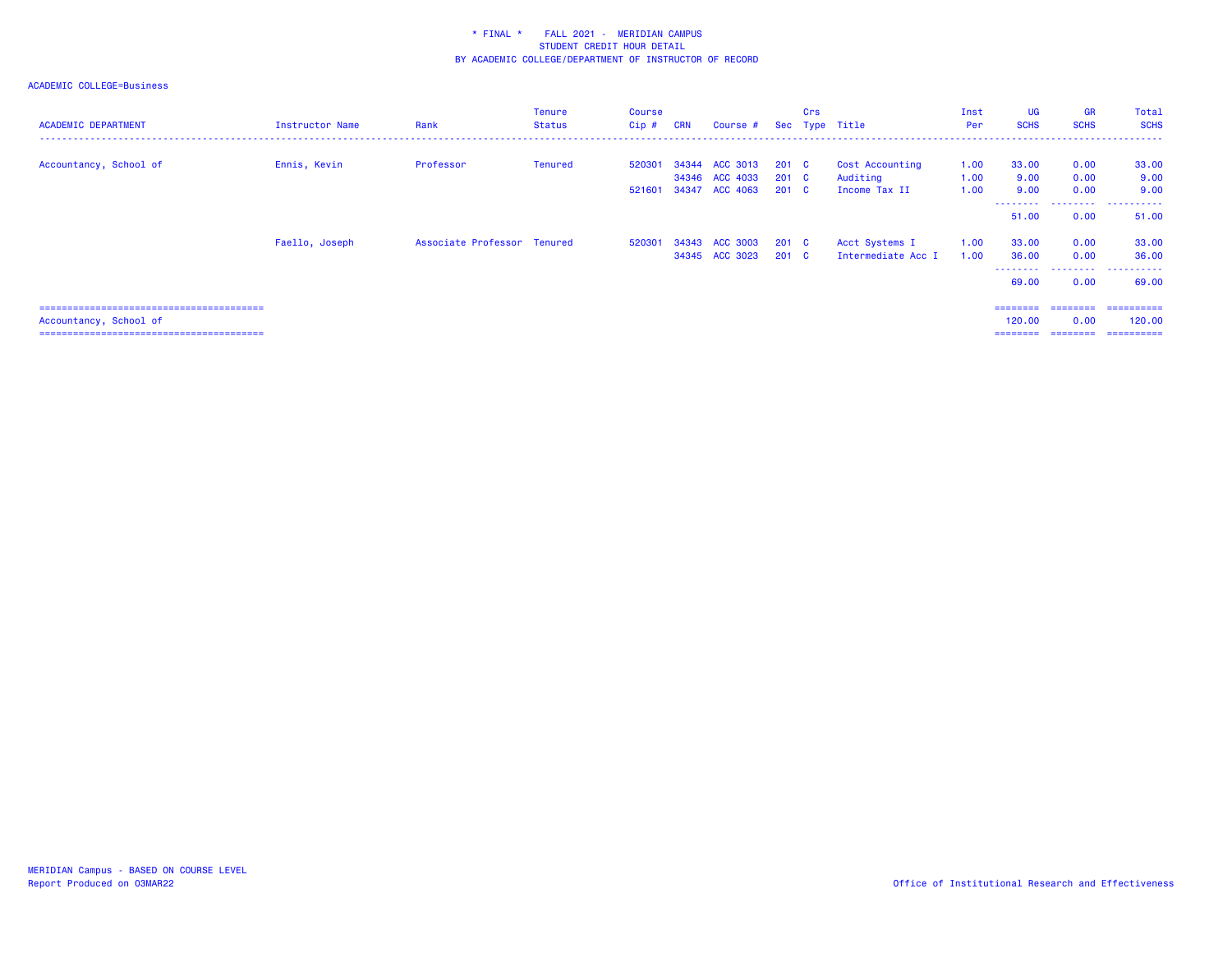| <b>ACADEMIC DEPARTMENT</b> | Instructor Name  | Rank                              | <b>Tenure</b><br>Status | Course<br>$Cip$ # | <b>CRN</b> | Course #                                |                  | Crs | Sec Type Title                                         | Inst<br>Per | <b>UG</b><br><b>SCHS</b>           | <b>GR</b><br><b>SCHS</b>                                                                                                                                                                                                                                                                                                                                                                                                                                                                                     | Total<br><b>SCHS</b>                |
|----------------------------|------------------|-----------------------------------|-------------------------|-------------------|------------|-----------------------------------------|------------------|-----|--------------------------------------------------------|-------------|------------------------------------|--------------------------------------------------------------------------------------------------------------------------------------------------------------------------------------------------------------------------------------------------------------------------------------------------------------------------------------------------------------------------------------------------------------------------------------------------------------------------------------------------------------|-------------------------------------|
| Finance & Economics        | Milligan, Tara   | Clinical Assist Pro Non-Ten Track |                         |                   |            | 510912 35855 PAS 6208                   | $201 \quad C$    |     | Clinical Medicine II 0.50                              |             | 0.00                               | 76.00                                                                                                                                                                                                                                                                                                                                                                                                                                                                                                        | 76.00                               |
|                            |                  |                                   |                         |                   |            |                                         |                  |     |                                                        |             | --------<br>0.00                   | 76.00                                                                                                                                                                                                                                                                                                                                                                                                                                                                                                        | _________________________<br>76.00  |
|                            | Spurlin, William | Associate Professor Tenured       |                         | 520801            |            | 34434 FIN 3123<br>520899 37101 FIN 6453 | 201 C<br>$201$ C |     | Financial Management 1.00<br>Financing the Americ 1.00 |             | 42.00<br>0.00<br>--------<br>42.00 | 0.00<br>24.00<br>24.00                                                                                                                                                                                                                                                                                                                                                                                                                                                                                       | 42.00<br>24.00<br>.<br>66.00        |
| Finance & Economics        |                  |                                   |                         |                   |            |                                         |                  |     |                                                        |             | ========<br>42.00<br>========      | ========<br>100.00<br>$\begin{array}{cccccccccc} \multicolumn{2}{c}{} & \multicolumn{2}{c}{} & \multicolumn{2}{c}{} & \multicolumn{2}{c}{} & \multicolumn{2}{c}{} & \multicolumn{2}{c}{} & \multicolumn{2}{c}{} & \multicolumn{2}{c}{} & \multicolumn{2}{c}{} & \multicolumn{2}{c}{} & \multicolumn{2}{c}{} & \multicolumn{2}{c}{} & \multicolumn{2}{c}{} & \multicolumn{2}{c}{} & \multicolumn{2}{c}{} & \multicolumn{2}{c}{} & \multicolumn{2}{c}{} & \multicolumn{2}{c}{} & \multicolumn{2}{c}{} & \mult$ | ==========<br>142,00<br>----------- |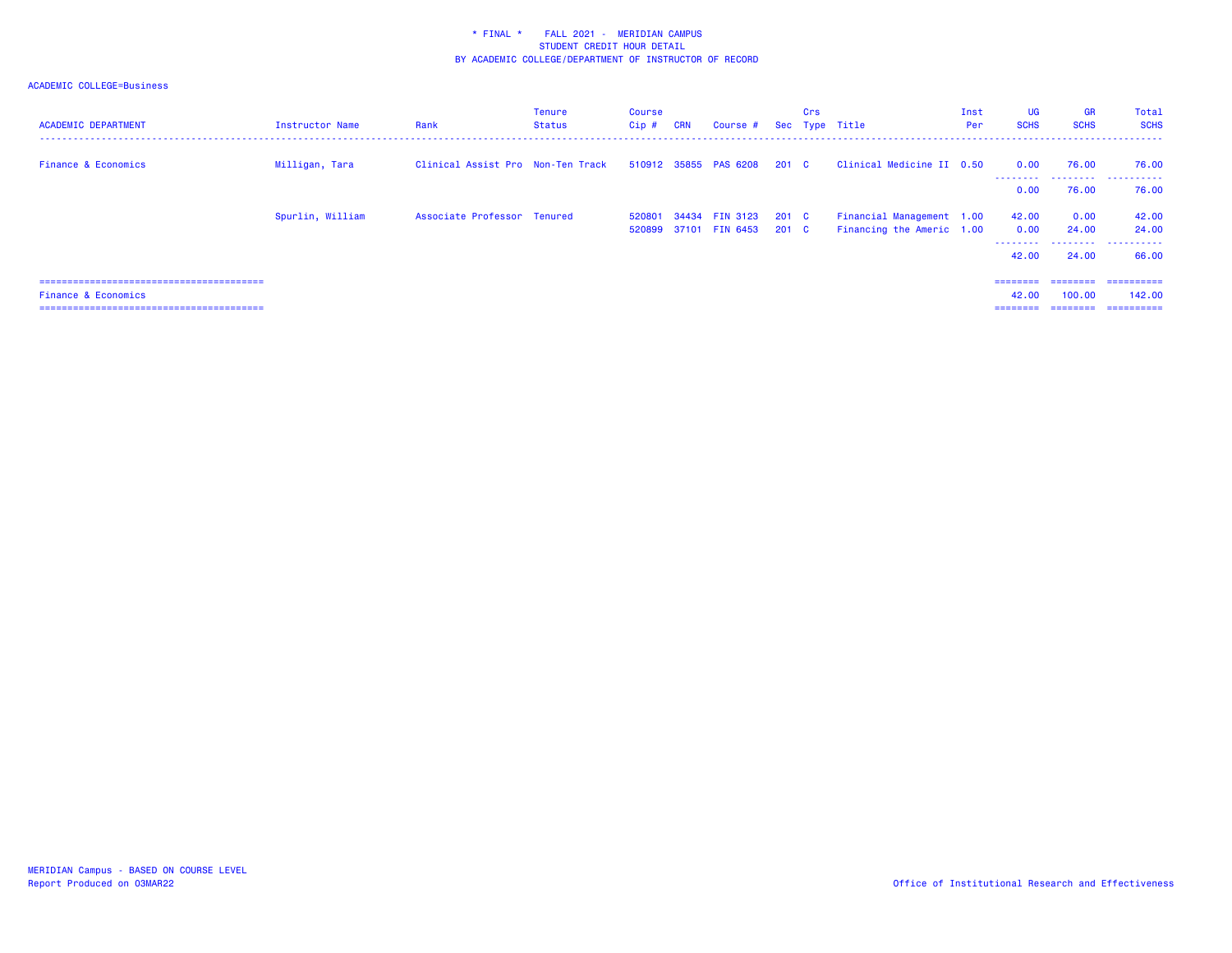| <b>ACADEMIC DEPARTMENT</b>       | Instructor Name<br>. | Rank                          | <b>Tenure</b><br><b>Status</b><br>. | <b>Course</b><br>$Cip$ # | <b>CRN</b>     | Course #                                             |                           | Crs | Sec Type Title                                                         | Inst<br>Per          | <b>UG</b><br><b>SCHS</b><br><u>.</u>  | <b>GR</b><br><b>SCHS</b><br>$\frac{1}{2} \left( \frac{1}{2} \right) \left( \frac{1}{2} \right) \left( \frac{1}{2} \right) \left( \frac{1}{2} \right) \left( \frac{1}{2} \right)$ | Total<br><b>SCHS</b><br>. <u>.</u> . |
|----------------------------------|----------------------|-------------------------------|-------------------------------------|--------------------------|----------------|------------------------------------------------------|---------------------------|-----|------------------------------------------------------------------------|----------------------|---------------------------------------|----------------------------------------------------------------------------------------------------------------------------------------------------------------------------------|--------------------------------------|
| Management & Information Systems | Dearing, Kristi      | Non-Faculty                   | Not Applicable                      | 520201<br>521003         | 34467          | <b>MGT 3213</b><br>34470 MGT 3813                    | 201<br>$201$ C            | C   | Org Communications<br>Organizational Behav 1.00                        | 1.00                 | 66.00<br>33.00                        | 0.00<br>0.00                                                                                                                                                                     | 66.00<br>33.00                       |
|                                  |                      |                               |                                     |                          |                |                                                      |                           |     |                                                                        |                      | .<br>99.00                            | .<br>0.00                                                                                                                                                                        | .<br>99.00                           |
|                                  | Goodwin, Amber       | Lecturer                      | Non-Ten Track                       | 521001                   |                | 34469 MGT 3513                                       | $201 \quad C$             |     | Intro Human Res Mgt 1.00                                               |                      | 90.00<br>.                            | 0.00<br>.                                                                                                                                                                        | 90.00                                |
|                                  |                      |                               |                                     |                          |                |                                                      |                           |     |                                                                        |                      | 90.00                                 | 0.00                                                                                                                                                                             | 90.00                                |
|                                  | Hammond, Nathaniel   | Lecturer                      | Non-Ten Track                       |                          |                | 521101 34471 MGT 4613                                | $201$ C                   |     | Cross-Cultural Mgt                                                     | 1.00                 | 48.00<br>.                            | 0.00                                                                                                                                                                             | 48.00                                |
|                                  |                      |                               |                                     |                          |                |                                                      |                           |     |                                                                        |                      | 48.00                                 | 0.00                                                                                                                                                                             | 48.00                                |
|                                  | Jones, Gabrielle     | Non-Faculty                   | Not Applicable                      |                          |                | 521201 34351 BIS 3233                                | $201$ C                   |     | Management Informati 1.00                                              |                      | 51.00<br>.                            | 0.00                                                                                                                                                                             | 51.00                                |
|                                  |                      |                               |                                     |                          |                |                                                      |                           |     |                                                                        |                      | 51.00                                 | 0.00                                                                                                                                                                             | 51.00                                |
|                                  | Long, Rebecca        | Professor                     | <b>Tenured</b>                      | 510701<br>521401         | 34443          | <b>HCA 4443</b><br>34476 MKT 3513                    | 201 E<br>201 E            |     | Healthcare Internshi 1.00<br>Marketing Internship 1.00                 |                      | 9.00<br>3.00                          | 0.00<br>0.00                                                                                                                                                                     | 9.00<br>3.00                         |
|                                  |                      |                               |                                     |                          |                |                                                      |                           |     |                                                                        |                      | --------<br>12.00                     | .<br>0.00                                                                                                                                                                        | . <b>.</b> .<br>12.00                |
|                                  | Macbean, Meagan      | Lecturer                      | Non-Ten Track                       | 521501                   | 34352          | <b>BL 4333</b><br>34353 BL 6333                      | $201 \quad C$<br>201 C    |     | Real Estate Law<br>Real Estate Law                                     | 1.00<br>1.00         | 48.00<br>0.00                         | 0.00<br>27.00                                                                                                                                                                    | 48.00<br>27.00                       |
|                                  |                      |                               |                                     |                          |                |                                                      |                           |     |                                                                        |                      | - - - - - - - -<br>48.00              | 22222<br>27.00                                                                                                                                                                   | .<br>75.00                           |
|                                  | Pervez, Adam         | Assistant Professor Ten Track |                                     | 520101                   | 34355          | <b>BUS 4853</b>                                      | 201 C                     |     | <b>Business Policy</b>                                                 | 1.00                 | 24.00                                 | 0.00                                                                                                                                                                             | 24.00                                |
|                                  |                      |                               |                                     | 520201<br>520701         | 34466          | <b>MGT 3113</b><br>34468 MGT 3323                    | 201 C<br>201 C            |     | Principles of Manag 1.00<br>Entrepreneurship                           | 1.00                 | 36.00<br>93.00                        | 0.00<br>0.00                                                                                                                                                                     | 36.00<br>93.00                       |
|                                  |                      |                               |                                     |                          |                |                                                      |                           |     |                                                                        |                      | 153.00                                | .<br>0.00                                                                                                                                                                        | .<br>153.00                          |
|                                  | Shin, Seungjae       | Professor                     | <b>Tenured</b>                      | 520203<br>521403         | 34482          | <b>MKT 8213</b><br>34475 MKT 3323                    | 201 C<br>201 C            |     | Supply Chain Operati 1.00<br>International Logist 1.00                 |                      | 0.00<br>72.00                         | 45.00<br>0.00                                                                                                                                                                    | 45.00<br>72.00                       |
|                                  |                      |                               |                                     |                          |                |                                                      |                           |     |                                                                        |                      | <u> - - - - - - - -</u><br>72.00      | $\frac{1}{2} \left( \frac{1}{2} \right) \left( \frac{1}{2} \right) \left( \frac{1}{2} \right) \left( \frac{1}{2} \right)$<br>45.00                                               | 117.00                               |
|                                  | Young, Carlton       | Professor                     | <b>Tenured</b>                      | 510701<br>520201         | 34441<br>34442 | <b>HCA 3313</b><br><b>HCA 3813</b><br>34472 MGT 8113 | 201 C<br>201 C<br>$201$ C |     | <b>Healthcare Systems</b><br>Healthcare Regulatio<br>Leadership Skills | 1.00<br>1.00<br>1.00 | 21.00<br>18.00<br>0.00                | 0.00<br>0.00<br>48.00                                                                                                                                                            | 21.00<br>18.00<br>48.00              |
|                                  |                      |                               |                                     |                          |                |                                                      |                           |     |                                                                        |                      | .<br>39.00                            | .<br>48.00                                                                                                                                                                       | .<br>87.00                           |
| Management & Information Systems |                      |                               |                                     |                          |                |                                                      |                           |     |                                                                        |                      | ========<br>612.00<br><b>SEBSEBER</b> | 120.00<br>========                                                                                                                                                               | 732.00<br>==========                 |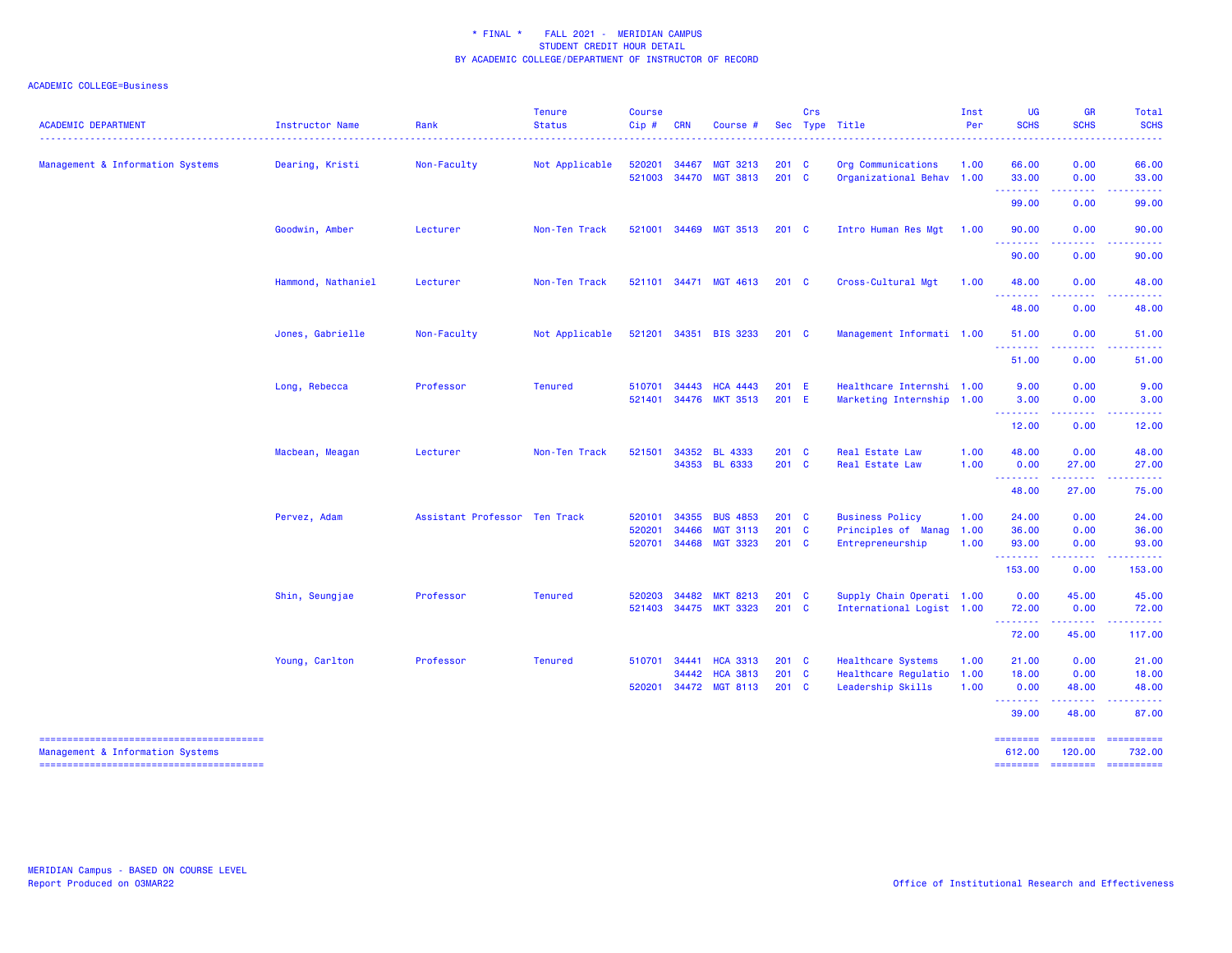# ACADEMIC COLLEGE=Business

| <b>ACADEMIC DEPARTMENT</b>                                 | Instructor Name  | Rank                        | <b>Tenure</b><br><b>Status</b> | Course<br>$Cip$ # | <b>CRN</b> | Course #              |               | Crs | Sec Type Title            | Inst<br>Per | <b>UG</b><br><b>SCHS</b> | <b>GR</b><br><b>SCHS</b> | Total<br><b>SCHS</b>               |
|------------------------------------------------------------|------------------|-----------------------------|--------------------------------|-------------------|------------|-----------------------|---------------|-----|---------------------------|-------------|--------------------------|--------------------------|------------------------------------|
| Marketing, Quantitative Analysis & Busin Pompelia, Anthony |                  | Lecturer                    | Non-Ten Track                  |                   |            | 521401 34478 MKT 4123 | 201 C         |     | Advertising               | 1.00        | 27.00                    | 0.00                     | 27.00<br><b> </b>                  |
|                                                            |                  |                             |                                |                   |            |                       |               |     |                           |             | ---------<br>27.00       | 0.00                     | 27.00                              |
|                                                            | Qu, Yingge       | Associate Professor Tenured |                                | 521401            |            | 34474 MKT 3013        | $201 \quad C$ |     | Principles Of Mkt         | 1.00        | 51.00                    | 0.00                     | 51.00                              |
|                                                            |                  |                             |                                |                   |            | 34479 MKT 4413        | $201 \quad C$ |     | Consumer Behavior         | 1.00        | 27.00                    | 0.00                     | 27.00                              |
|                                                            |                  |                             |                                | 521499            |            | 34481 MKT 4613        | $201 \quad C$ |     | Services Marketing        | 1.00        | 21.00                    | 0.00                     | 21.00                              |
|                                                            |                  |                             |                                |                   |            |                       |               |     |                           |             | 99.00                    | ---------<br>0.00        | ------<br>.<br>99.00               |
|                                                            | Radcliff, Derron | Lecturer                    | Non-Ten Track                  | 521401            |            | 34480 MKT 4513        | 201 C         |     | Resort-Convention Mk 1.00 |             | 12.00                    | 0.00<br>---------        | 12.00<br>.                         |
|                                                            |                  |                             |                                |                   |            |                       |               |     |                           |             | 12.00                    | 0.00                     | 12.00                              |
|                                                            |                  |                             |                                |                   |            |                       |               |     |                           |             | ========                 | ---------                | ==========                         |
| Marketing, Quantitative Analysis & Busin                   |                  |                             |                                |                   |            |                       |               |     |                           |             | 138,00                   | 0.00                     | 138,00                             |
|                                                            |                  |                             |                                |                   |            |                       |               |     |                           |             |                          |                          | ================================== |

138.00 0.00 138.00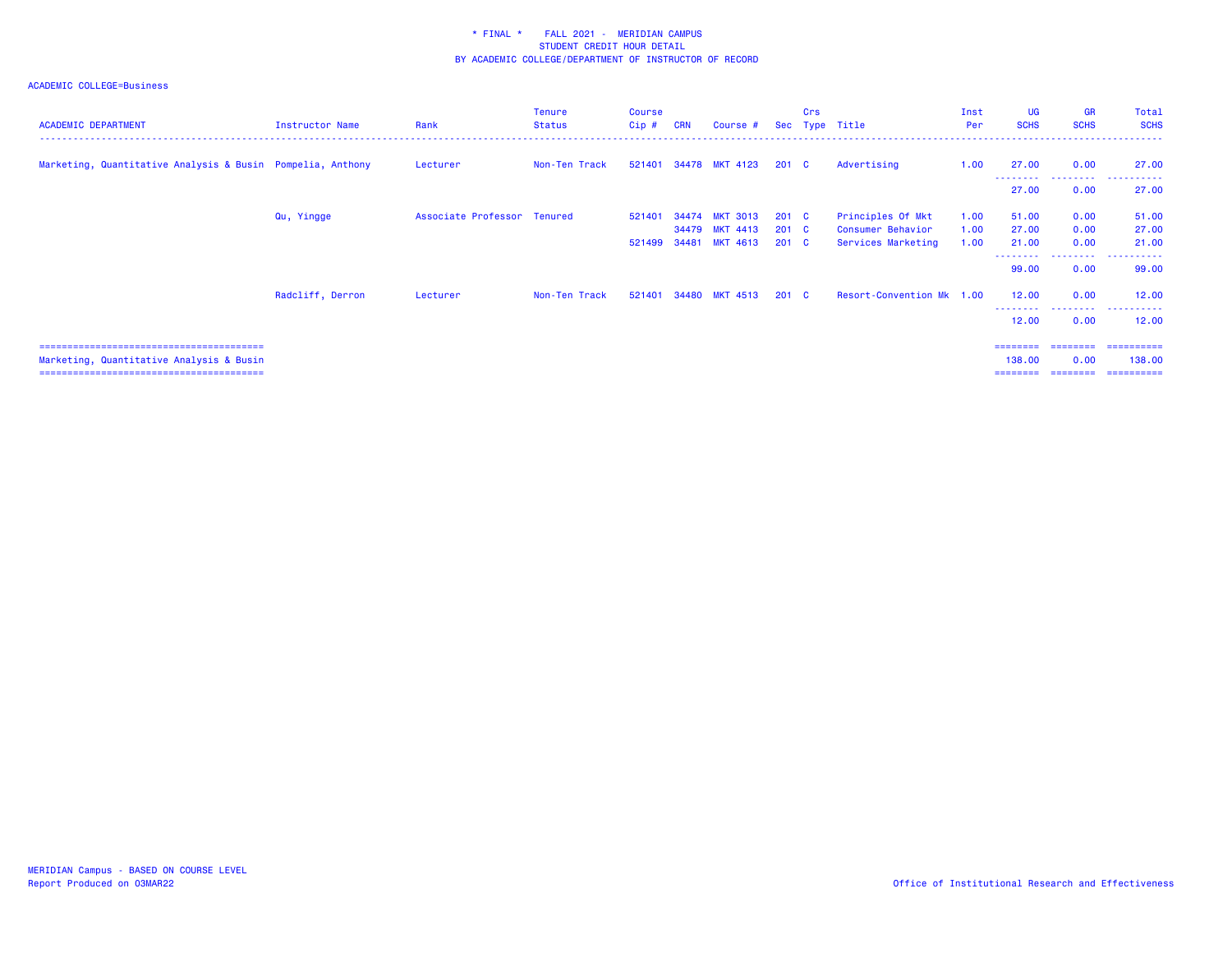| <b>ACADEMIC DEPARTMENT</b>                           | Instructor Name   | Rank                              | <b>Tenure</b><br><b>Status</b> | <b>Course</b><br>$Cip$ # | <b>CRN</b>     | Course #                           |                    | Crs | Sec Type Title                                         | Inst<br>Per  | <b>UG</b><br><b>SCHS</b>                                                                                                                                     | <b>GR</b><br><b>SCHS</b>             | Total<br><b>SCHS</b>                                                                                                                                                                                                                                                                                                                                                                                                                                                                                           |
|------------------------------------------------------|-------------------|-----------------------------------|--------------------------------|--------------------------|----------------|------------------------------------|--------------------|-----|--------------------------------------------------------|--------------|--------------------------------------------------------------------------------------------------------------------------------------------------------------|--------------------------------------|----------------------------------------------------------------------------------------------------------------------------------------------------------------------------------------------------------------------------------------------------------------------------------------------------------------------------------------------------------------------------------------------------------------------------------------------------------------------------------------------------------------|
| Counseling, Educational Psychology, and Adams, Candy |                   | Non-Faculty                       | Not Applicable                 |                          |                | 131315 34461 LSK 1023              | $201 \quad C$      |     | Col Read/Study Skill 1.00                              |              | 57.00                                                                                                                                                        | 0.00                                 | 57.00                                                                                                                                                                                                                                                                                                                                                                                                                                                                                                          |
|                                                      |                   |                                   |                                |                          |                |                                    |                    |     |                                                        |              | 57.00                                                                                                                                                        | 0.00                                 | 57.00                                                                                                                                                                                                                                                                                                                                                                                                                                                                                                          |
|                                                      | Hall, Kimberly    | Professor                         | <b>Tenured</b>                 | 422803                   | 37333          | <b>COE 7000</b>                    | $204$ I            |     | Directed Indiv Study 1.00                              |              | 0.00<br>$\frac{1}{2} \left( \frac{1}{2} \right) \left( \frac{1}{2} \right) \left( \frac{1}{2} \right) \left( \frac{1}{2} \right) \left( \frac{1}{2} \right)$ | 1.00                                 | 1.00                                                                                                                                                                                                                                                                                                                                                                                                                                                                                                           |
|                                                      |                   |                                   |                                |                          |                |                                    |                    |     |                                                        |              | 0.00                                                                                                                                                         | 1.00                                 | 1.00                                                                                                                                                                                                                                                                                                                                                                                                                                                                                                           |
|                                                      | Henington, Carlen | Professor                         | <b>Tenured</b>                 | 130301                   | 34402<br>34403 | <b>EDS 6403</b><br><b>EDS 6403</b> | 201 C<br>202 C     |     | Eval in Sec Schools<br>Eval in Sec Schools             | 1.00<br>1.00 | 0.00<br>0.00<br>.                                                                                                                                            | 39.00<br>42.00<br>.                  | 39.00<br>42.00                                                                                                                                                                                                                                                                                                                                                                                                                                                                                                 |
|                                                      |                   |                                   |                                |                          |                |                                    |                    |     |                                                        |              | 0.00                                                                                                                                                         | 81.00                                | 81.00                                                                                                                                                                                                                                                                                                                                                                                                                                                                                                          |
|                                                      | Nalls, Tommy      | Lecturer                          | Non-Ten Track                  |                          |                | 130101 34404 EDS 8103              | $201 \quad C$      |     | Adv Meth in Mid/Sec                                    | 1.00         | 0.00<br>. <u>.</u> .                                                                                                                                         | 42.00                                | 42.00                                                                                                                                                                                                                                                                                                                                                                                                                                                                                                          |
|                                                      |                   |                                   |                                |                          |                |                                    |                    |     |                                                        |              | 0.00                                                                                                                                                         | 42.00                                | 42.00                                                                                                                                                                                                                                                                                                                                                                                                                                                                                                          |
|                                                      | Nunnery, Rosanne  | Clinical Assoc Prof Non-Ten Track |                                | 422803                   | 34363          | <b>COE 8053</b>                    | 201 E              |     | Practicum                                              | 1.00         | 0.00                                                                                                                                                         | 30.00                                | 30.00                                                                                                                                                                                                                                                                                                                                                                                                                                                                                                          |
|                                                      |                   |                                   |                                |                          | 34365          | <b>COE 8150</b>                    | 201 E              |     | Aca Yr Field Exp I-P 1.00                              |              | 0.00                                                                                                                                                         | 12.00                                | 12.00                                                                                                                                                                                                                                                                                                                                                                                                                                                                                                          |
|                                                      |                   |                                   |                                |                          |                | 37482 COE 8163                     | $201$ C            |     | Spirituality in Coun 1.00                              |              | 0.00<br>.                                                                                                                                                    | 24.00<br>------                      | 24.00<br>.                                                                                                                                                                                                                                                                                                                                                                                                                                                                                                     |
|                                                      |                   |                                   |                                |                          |                |                                    |                    |     |                                                        |              | 0.00                                                                                                                                                         | 66.00                                | 66.00                                                                                                                                                                                                                                                                                                                                                                                                                                                                                                          |
|                                                      | Windham, Melissa  | Clinical Assist Pro Non-Ten Track |                                | 131101                   | 34366          | <b>COE 8203</b>                    | 202 C              |     | Place & Career Dev                                     | 1.00         | 0.00                                                                                                                                                         | 54.00                                | 54.00                                                                                                                                                                                                                                                                                                                                                                                                                                                                                                          |
|                                                      |                   |                                   |                                |                          | 34368          | <b>COE 8903</b>                    | 201 C              |     | School Couns Service 1.00                              |              | 0.00                                                                                                                                                         | 42.00                                | 42.00                                                                                                                                                                                                                                                                                                                                                                                                                                                                                                          |
|                                                      |                   |                                   |                                |                          | 35795          | <b>COE 8740</b>                    | 201 E              |     | Acad Yr Field ExpII- 1.00                              |              | 0.00                                                                                                                                                         | 6.00                                 | 6.00                                                                                                                                                                                                                                                                                                                                                                                                                                                                                                           |
|                                                      |                   |                                   |                                | 422707                   | 37722          | COE 6990                           | 201 C              |     | Special Topic In COE 1.00                              |              | 0.00                                                                                                                                                         | 21.00                                | 21.00                                                                                                                                                                                                                                                                                                                                                                                                                                                                                                          |
|                                                      |                   |                                   |                                | 422803                   | 37318          | <b>COE 7000</b>                    | $203$ I            |     | Directed Indiv Study 1.00                              |              | 0.00                                                                                                                                                         | 1.00                                 | 1.00                                                                                                                                                                                                                                                                                                                                                                                                                                                                                                           |
|                                                      |                   |                                   |                                |                          | 37357          | 37356 COE 7000<br><b>COE 7000</b>  | $205$ I<br>$206$ I |     | Directed Indiv Study 1.00<br>Directed Indiv Study 1.00 |              | 0.00<br>0.00                                                                                                                                                 | 1.00<br>1.00                         | 1.00<br>1.00                                                                                                                                                                                                                                                                                                                                                                                                                                                                                                   |
|                                                      |                   |                                   |                                |                          | 37767          | <b>COE 7000</b>                    | $207$ I            |     | Directed Indiv Study 1.00                              |              | 0.00                                                                                                                                                         | 1.00                                 | 1.00                                                                                                                                                                                                                                                                                                                                                                                                                                                                                                           |
|                                                      |                   |                                   |                                |                          | 37800          | <b>COE 7000</b>                    | $209$ I            |     | Directed Indiv Study 1.00                              |              | 0.00                                                                                                                                                         | 3.00                                 | 3.00                                                                                                                                                                                                                                                                                                                                                                                                                                                                                                           |
|                                                      |                   |                                   |                                |                          |                | 37810 COE 7000                     | $210$ I            |     | Directed Indiv Study 1.00                              |              | 0.00                                                                                                                                                         | 1.00                                 | 1.00                                                                                                                                                                                                                                                                                                                                                                                                                                                                                                           |
|                                                      |                   |                                   |                                |                          |                |                                    |                    |     |                                                        |              | 0.00                                                                                                                                                         | 131.00                               | 131.00                                                                                                                                                                                                                                                                                                                                                                                                                                                                                                         |
|                                                      | Wozny, Darren     | Professor                         | <b>Tenured</b>                 | 422703                   | 34360          | COE 6903                           | 202 C              |     | Dev Coun/Men Health                                    | 1.00         | 0.00                                                                                                                                                         | 39.00                                | 39.00                                                                                                                                                                                                                                                                                                                                                                                                                                                                                                          |
|                                                      |                   |                                   |                                | 422803                   | 34362<br>34364 | <b>COE 8023</b><br><b>COE 8063</b> | 202 C<br>202 C     |     | Counseling Theory<br>Res Tech For Counsel 1.00         | 1.00         | 0.00<br>0.00                                                                                                                                                 | 36.00<br>36.00                       | 36.00<br>36.00                                                                                                                                                                                                                                                                                                                                                                                                                                                                                                 |
|                                                      |                   |                                   |                                |                          | 37175          | <b>COE 7000</b>                    | $201$ I            |     | Directed Indiv Study 1.00                              |              | 0.00                                                                                                                                                         | 1.00                                 | 1.00                                                                                                                                                                                                                                                                                                                                                                                                                                                                                                           |
|                                                      |                   |                                   |                                |                          | 37787          | <b>COE 7000</b>                    | 208 I              |     | Directed Indiv Study 1.00                              |              | 0.00                                                                                                                                                         | 1.00                                 | 1.00                                                                                                                                                                                                                                                                                                                                                                                                                                                                                                           |
|                                                      |                   |                                   |                                |                          |                |                                    |                    |     |                                                        |              | 0.00                                                                                                                                                         | 113.00                               | 113.00                                                                                                                                                                                                                                                                                                                                                                                                                                                                                                         |
| Counseling, Educational Psychology, and              |                   |                                   |                                |                          |                |                                    |                    |     |                                                        |              | ========<br>57.00<br>========                                                                                                                                | <b>ESSESSE</b><br>434.00<br>======== | $\begin{array}{cccccccccc} \multicolumn{2}{c}{} & \multicolumn{2}{c}{} & \multicolumn{2}{c}{} & \multicolumn{2}{c}{} & \multicolumn{2}{c}{} & \multicolumn{2}{c}{} & \multicolumn{2}{c}{} & \multicolumn{2}{c}{} & \multicolumn{2}{c}{} & \multicolumn{2}{c}{} & \multicolumn{2}{c}{} & \multicolumn{2}{c}{} & \multicolumn{2}{c}{} & \multicolumn{2}{c}{} & \multicolumn{2}{c}{} & \multicolumn{2}{c}{} & \multicolumn{2}{c}{} & \multicolumn{2}{c}{} & \multicolumn{2}{c}{} & \mult$<br>491.00<br>========== |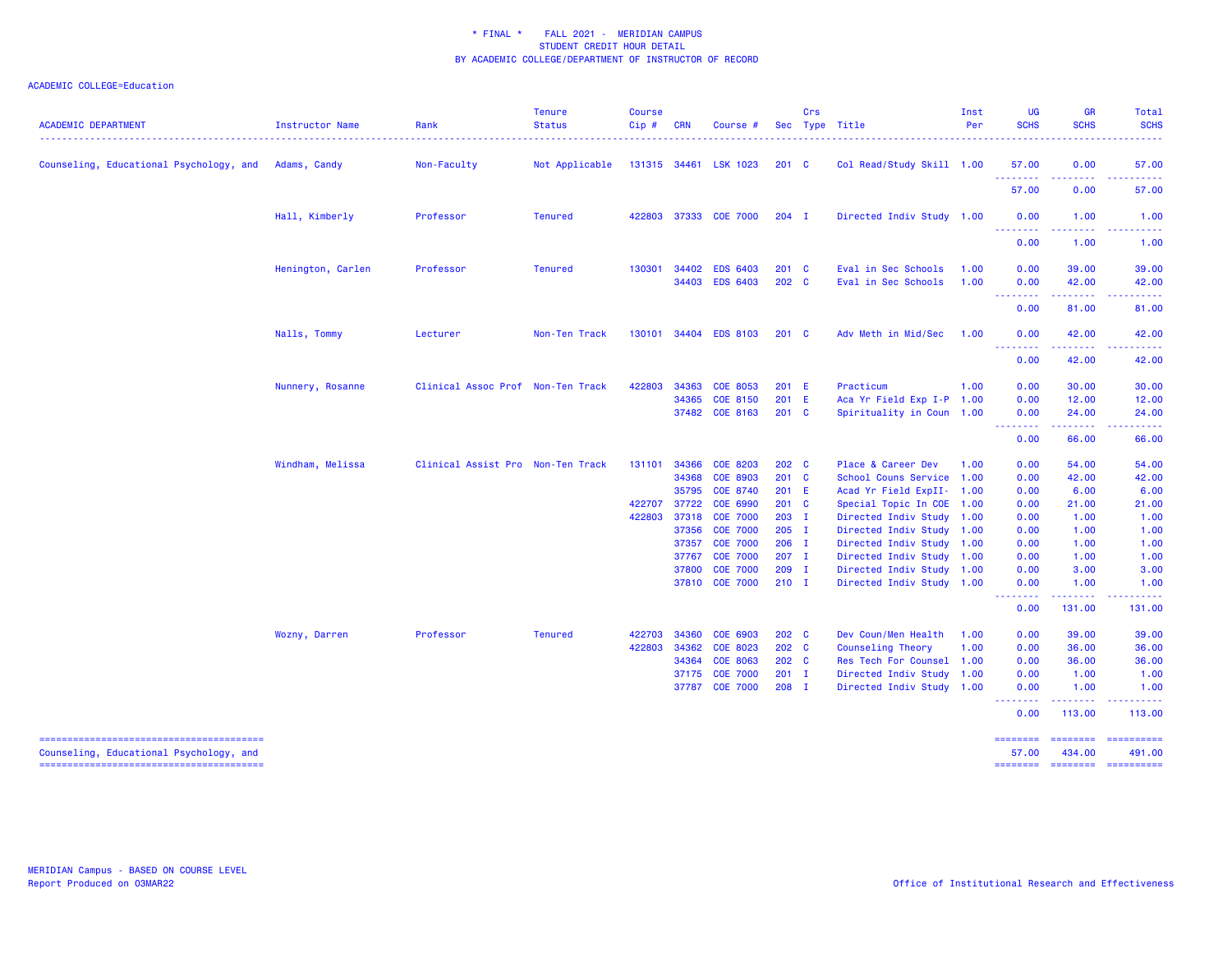| $\frac{1}{2}$<br><b>RDG 3113</b><br>202 C<br>0.00<br>33.00<br>Curriculum, Instruction & Special Educat Adamo, Sherrill<br>Non-Ten Track<br>131315<br>34497<br>Early Literacy Instr 1.00<br>33.00<br>Lecturer<br>34500<br><b>RDG 3123</b><br>202 C<br>0.00<br>Early Lit Instruct I 1.00<br>30.00<br>30.00<br>.<br>.<br>والمستمال<br>63.00<br>0.00<br>63.00<br>Ahonle, Zaccheus<br>Assistant Professor Ten Track<br>37049 COE 8053<br>202 E<br>1.00<br>0.00<br>3.00<br>422803<br>Practicum<br>3.00<br><b></b><br>.<br>$\frac{1}{2} \left( \frac{1}{2} \right) \left( \frac{1}{2} \right) \left( \frac{1}{2} \right) \left( \frac{1}{2} \right)$<br>0.00<br>3.00<br>3.00<br>Bogan, Kevin<br>131318<br>35800<br><b>EDS 6643</b><br>201 C<br>Soc Studies Educ Ped 1.00<br>39.00<br>Lecturer<br>Non-Ten Track<br>0.00<br>39.00<br>د د د د د<br>$\sim$ $\sim$ $\sim$ $\sim$ $\sim$<br>0.00<br>39.00<br>39.00<br>Crum, Karen<br>131305<br>34504<br><b>RDG 4133</b><br>202 C<br>Integrat Literacy In 1.00<br>0.00<br>72.00<br>Lecturer<br>Non-Ten Track<br>72.00<br>35805<br><b>RDG 4133</b><br>$203 \quad B$<br>Integrat Literacy In 1.00<br>54.00<br>0.00<br>54.00<br>.<br>د د د د<br>المتمامين<br>126.00<br>0.00<br>126.00<br>Hanna, Tania<br>Clinical Assist Pro Non-Ten Track<br>131305<br>34503<br><b>RDG 4133</b><br>$201 \quad C$<br>Integrat Literacy In 1.00<br>45.00<br>0.00<br>45.00<br>131315<br>34496<br><b>RDG 3113</b><br>201 C<br>Early Literacy Instr 1.00<br>66.00<br>0.00<br>66.00<br><b>RDG 3123</b><br>201 C<br>34499<br>Early Lit Instruct I 1.00<br>66.00<br>0.00<br>66.00<br><b>RDG 8653</b><br>202 C<br>34505<br><b>Teach Read Sec Sch</b><br>1.00<br>0.00<br>84.00<br>84.00<br>35806<br><b>RDG 8653</b><br>201 C<br>Teach Read Sec Sch<br>1.00<br>0.00<br>39.00<br>39.00<br><u>.</u><br>.<br>د د د د د<br>123.00<br>177.00<br>300.00<br>Henry, Heather<br>Non-Ten Track<br>34381<br><b>EDE 4123</b><br>202 C<br>Teach Elem/Mid Level 1.00<br>72.00<br>0.00<br>72.00<br>Lecturer<br>131311<br>131316 34379 EDE 4113<br>202 C<br>Teach Elem/Mid Level 1.00<br>0.00<br>72.00<br>72.00<br>.<br>.<br><u>.</u><br>144.00<br>0.00<br>144.00<br>Leffler, Jeffrey<br>Directed Indiv Study 1.00<br>3.00<br>Assistant Professor Ten Track<br>131202<br>37784<br><b>EDE 7000</b><br>$201$ I<br>0.00<br>3.00<br>131205<br>37840<br><b>EDS 7000</b><br>$201$ I<br>Directed Indiv Study<br>1.00<br>0.00<br>1.00<br>1.00<br>37841<br><b>EDS 7000</b><br>$202$ I<br>Directed Indiv Study 1.00<br>0.00<br>1.00<br>1.00<br>37842<br><b>EDS 7000</b><br>203 I<br>1.00<br>Directed Indiv Study 1.00<br>0.00<br>1.00<br>37854<br><b>EDS 7000</b><br>$205$ I<br>Directed Indiv Study 1.00<br>1.00<br>0.00<br>1.00<br><b>EDE 4143</b><br>202 C<br>131318 34383<br>Teach Elem/Mid Lvl S 1.00<br>72.00<br>0.00<br>72.00<br>35798<br><b>EDE 4143</b><br>203 B<br>Teach Elem/Mid Lvl S 1.00<br>57.00<br>0.00<br>57.00<br>a a a a a<br><u> - - - - - - - -</u><br>.<br>129.00<br>7.00<br>136.00<br>Mills, Tamra<br>201 C<br>0.00<br>Lecturer<br>Non-Ten Track<br>131202<br>34371 EDE 2521<br>Intro to Elem Ed<br>1.00<br>28.00<br>28.00<br>34372 EDE 2521<br>202 C<br>Intro to Elem Ed<br>1.00<br>14.00<br>0.00<br>14.00<br>.<br>.<br>د د د د د<br>42.00<br>0.00<br>42.00<br>Reed, Ashley<br>Lecturer<br>Non-Ten Track<br>422814 34408 EDX 3203<br>201 C<br>Intro To Learn Disab<br>1.00<br>72.00<br>0.00<br>72.00<br><u>.</u><br>$\frac{1}{2} \left( \frac{1}{2} \right) \left( \frac{1}{2} \right) \left( \frac{1}{2} \right) \left( \frac{1}{2} \right) \left( \frac{1}{2} \right)$<br>.<br>72.00<br>0.00<br>72.00<br>Shea, Donna<br>Non-Faculty<br>Not Applicable<br>131001<br><b>EDS 8886</b><br>202 H<br>Dimensions of Learni 1.00<br>0.00<br>204.00<br>204.00<br>34407<br>131202<br>36134<br><b>EDE 4886</b><br>201 E<br>Elem. Mid Lvl Interns 1.00<br>6.00<br>0.00<br>6.00<br><b>EDE 4896</b><br>201 E<br>36136<br>Elem/Mid Levl Intern 1.00<br>6.00<br>0.00<br>6.00 | <b>ACADEMIC DEPARTMENT</b> | Instructor Name | Rank | <b>Tenure</b><br><b>Status</b> | <b>Course</b><br>Cip# | <b>CRN</b> | Course # | Crs | Sec Type Title | Inst<br>Per | UG<br><b>SCHS</b> | GR<br><b>SCHS</b> | Total<br><b>SCHS</b> |
|-------------------------------------------------------------------------------------------------------------------------------------------------------------------------------------------------------------------------------------------------------------------------------------------------------------------------------------------------------------------------------------------------------------------------------------------------------------------------------------------------------------------------------------------------------------------------------------------------------------------------------------------------------------------------------------------------------------------------------------------------------------------------------------------------------------------------------------------------------------------------------------------------------------------------------------------------------------------------------------------------------------------------------------------------------------------------------------------------------------------------------------------------------------------------------------------------------------------------------------------------------------------------------------------------------------------------------------------------------------------------------------------------------------------------------------------------------------------------------------------------------------------------------------------------------------------------------------------------------------------------------------------------------------------------------------------------------------------------------------------------------------------------------------------------------------------------------------------------------------------------------------------------------------------------------------------------------------------------------------------------------------------------------------------------------------------------------------------------------------------------------------------------------------------------------------------------------------------------------------------------------------------------------------------------------------------------------------------------------------------------------------------------------------------------------------------------------------------------------------------------------------------------------------------------------------------------------------------------------------------------------------------------------------------------------------------------------------------------------------------------------------------------------------------------------------------------------------------------------------------------------------------------------------------------------------------------------------------------------------------------------------------------------------------------------------------------------------------------------------------------------------------------------------------------------------------------------------------------------------------------------------------------------------------------------------------------------------------------------------------------------------------------------------------------------------------------------------------------------------------------------------------------------------------------------------------------------------------------------------------------------------------------------------------------------------------------------------------------------------------------------------------------------------------------------------------------------------------------------------------------------------------------------------------------------------------------------------------|----------------------------|-----------------|------|--------------------------------|-----------------------|------------|----------|-----|----------------|-------------|-------------------|-------------------|----------------------|
|                                                                                                                                                                                                                                                                                                                                                                                                                                                                                                                                                                                                                                                                                                                                                                                                                                                                                                                                                                                                                                                                                                                                                                                                                                                                                                                                                                                                                                                                                                                                                                                                                                                                                                                                                                                                                                                                                                                                                                                                                                                                                                                                                                                                                                                                                                                                                                                                                                                                                                                                                                                                                                                                                                                                                                                                                                                                                                                                                                                                                                                                                                                                                                                                                                                                                                                                                                                                                                                                                                                                                                                                                                                                                                                                                                                                                                                                                                                                                                   |                            |                 |      |                                |                       |            |          |     |                |             |                   |                   |                      |
|                                                                                                                                                                                                                                                                                                                                                                                                                                                                                                                                                                                                                                                                                                                                                                                                                                                                                                                                                                                                                                                                                                                                                                                                                                                                                                                                                                                                                                                                                                                                                                                                                                                                                                                                                                                                                                                                                                                                                                                                                                                                                                                                                                                                                                                                                                                                                                                                                                                                                                                                                                                                                                                                                                                                                                                                                                                                                                                                                                                                                                                                                                                                                                                                                                                                                                                                                                                                                                                                                                                                                                                                                                                                                                                                                                                                                                                                                                                                                                   |                            |                 |      |                                |                       |            |          |     |                |             |                   |                   |                      |
|                                                                                                                                                                                                                                                                                                                                                                                                                                                                                                                                                                                                                                                                                                                                                                                                                                                                                                                                                                                                                                                                                                                                                                                                                                                                                                                                                                                                                                                                                                                                                                                                                                                                                                                                                                                                                                                                                                                                                                                                                                                                                                                                                                                                                                                                                                                                                                                                                                                                                                                                                                                                                                                                                                                                                                                                                                                                                                                                                                                                                                                                                                                                                                                                                                                                                                                                                                                                                                                                                                                                                                                                                                                                                                                                                                                                                                                                                                                                                                   |                            |                 |      |                                |                       |            |          |     |                |             |                   |                   |                      |
|                                                                                                                                                                                                                                                                                                                                                                                                                                                                                                                                                                                                                                                                                                                                                                                                                                                                                                                                                                                                                                                                                                                                                                                                                                                                                                                                                                                                                                                                                                                                                                                                                                                                                                                                                                                                                                                                                                                                                                                                                                                                                                                                                                                                                                                                                                                                                                                                                                                                                                                                                                                                                                                                                                                                                                                                                                                                                                                                                                                                                                                                                                                                                                                                                                                                                                                                                                                                                                                                                                                                                                                                                                                                                                                                                                                                                                                                                                                                                                   |                            |                 |      |                                |                       |            |          |     |                |             |                   |                   |                      |
|                                                                                                                                                                                                                                                                                                                                                                                                                                                                                                                                                                                                                                                                                                                                                                                                                                                                                                                                                                                                                                                                                                                                                                                                                                                                                                                                                                                                                                                                                                                                                                                                                                                                                                                                                                                                                                                                                                                                                                                                                                                                                                                                                                                                                                                                                                                                                                                                                                                                                                                                                                                                                                                                                                                                                                                                                                                                                                                                                                                                                                                                                                                                                                                                                                                                                                                                                                                                                                                                                                                                                                                                                                                                                                                                                                                                                                                                                                                                                                   |                            |                 |      |                                |                       |            |          |     |                |             |                   |                   |                      |
|                                                                                                                                                                                                                                                                                                                                                                                                                                                                                                                                                                                                                                                                                                                                                                                                                                                                                                                                                                                                                                                                                                                                                                                                                                                                                                                                                                                                                                                                                                                                                                                                                                                                                                                                                                                                                                                                                                                                                                                                                                                                                                                                                                                                                                                                                                                                                                                                                                                                                                                                                                                                                                                                                                                                                                                                                                                                                                                                                                                                                                                                                                                                                                                                                                                                                                                                                                                                                                                                                                                                                                                                                                                                                                                                                                                                                                                                                                                                                                   |                            |                 |      |                                |                       |            |          |     |                |             |                   |                   |                      |
|                                                                                                                                                                                                                                                                                                                                                                                                                                                                                                                                                                                                                                                                                                                                                                                                                                                                                                                                                                                                                                                                                                                                                                                                                                                                                                                                                                                                                                                                                                                                                                                                                                                                                                                                                                                                                                                                                                                                                                                                                                                                                                                                                                                                                                                                                                                                                                                                                                                                                                                                                                                                                                                                                                                                                                                                                                                                                                                                                                                                                                                                                                                                                                                                                                                                                                                                                                                                                                                                                                                                                                                                                                                                                                                                                                                                                                                                                                                                                                   |                            |                 |      |                                |                       |            |          |     |                |             |                   |                   |                      |
|                                                                                                                                                                                                                                                                                                                                                                                                                                                                                                                                                                                                                                                                                                                                                                                                                                                                                                                                                                                                                                                                                                                                                                                                                                                                                                                                                                                                                                                                                                                                                                                                                                                                                                                                                                                                                                                                                                                                                                                                                                                                                                                                                                                                                                                                                                                                                                                                                                                                                                                                                                                                                                                                                                                                                                                                                                                                                                                                                                                                                                                                                                                                                                                                                                                                                                                                                                                                                                                                                                                                                                                                                                                                                                                                                                                                                                                                                                                                                                   |                            |                 |      |                                |                       |            |          |     |                |             |                   |                   |                      |
|                                                                                                                                                                                                                                                                                                                                                                                                                                                                                                                                                                                                                                                                                                                                                                                                                                                                                                                                                                                                                                                                                                                                                                                                                                                                                                                                                                                                                                                                                                                                                                                                                                                                                                                                                                                                                                                                                                                                                                                                                                                                                                                                                                                                                                                                                                                                                                                                                                                                                                                                                                                                                                                                                                                                                                                                                                                                                                                                                                                                                                                                                                                                                                                                                                                                                                                                                                                                                                                                                                                                                                                                                                                                                                                                                                                                                                                                                                                                                                   |                            |                 |      |                                |                       |            |          |     |                |             |                   |                   |                      |
|                                                                                                                                                                                                                                                                                                                                                                                                                                                                                                                                                                                                                                                                                                                                                                                                                                                                                                                                                                                                                                                                                                                                                                                                                                                                                                                                                                                                                                                                                                                                                                                                                                                                                                                                                                                                                                                                                                                                                                                                                                                                                                                                                                                                                                                                                                                                                                                                                                                                                                                                                                                                                                                                                                                                                                                                                                                                                                                                                                                                                                                                                                                                                                                                                                                                                                                                                                                                                                                                                                                                                                                                                                                                                                                                                                                                                                                                                                                                                                   |                            |                 |      |                                |                       |            |          |     |                |             |                   |                   |                      |
|                                                                                                                                                                                                                                                                                                                                                                                                                                                                                                                                                                                                                                                                                                                                                                                                                                                                                                                                                                                                                                                                                                                                                                                                                                                                                                                                                                                                                                                                                                                                                                                                                                                                                                                                                                                                                                                                                                                                                                                                                                                                                                                                                                                                                                                                                                                                                                                                                                                                                                                                                                                                                                                                                                                                                                                                                                                                                                                                                                                                                                                                                                                                                                                                                                                                                                                                                                                                                                                                                                                                                                                                                                                                                                                                                                                                                                                                                                                                                                   |                            |                 |      |                                |                       |            |          |     |                |             |                   |                   |                      |
|                                                                                                                                                                                                                                                                                                                                                                                                                                                                                                                                                                                                                                                                                                                                                                                                                                                                                                                                                                                                                                                                                                                                                                                                                                                                                                                                                                                                                                                                                                                                                                                                                                                                                                                                                                                                                                                                                                                                                                                                                                                                                                                                                                                                                                                                                                                                                                                                                                                                                                                                                                                                                                                                                                                                                                                                                                                                                                                                                                                                                                                                                                                                                                                                                                                                                                                                                                                                                                                                                                                                                                                                                                                                                                                                                                                                                                                                                                                                                                   |                            |                 |      |                                |                       |            |          |     |                |             |                   |                   |                      |
|                                                                                                                                                                                                                                                                                                                                                                                                                                                                                                                                                                                                                                                                                                                                                                                                                                                                                                                                                                                                                                                                                                                                                                                                                                                                                                                                                                                                                                                                                                                                                                                                                                                                                                                                                                                                                                                                                                                                                                                                                                                                                                                                                                                                                                                                                                                                                                                                                                                                                                                                                                                                                                                                                                                                                                                                                                                                                                                                                                                                                                                                                                                                                                                                                                                                                                                                                                                                                                                                                                                                                                                                                                                                                                                                                                                                                                                                                                                                                                   |                            |                 |      |                                |                       |            |          |     |                |             |                   |                   |                      |
|                                                                                                                                                                                                                                                                                                                                                                                                                                                                                                                                                                                                                                                                                                                                                                                                                                                                                                                                                                                                                                                                                                                                                                                                                                                                                                                                                                                                                                                                                                                                                                                                                                                                                                                                                                                                                                                                                                                                                                                                                                                                                                                                                                                                                                                                                                                                                                                                                                                                                                                                                                                                                                                                                                                                                                                                                                                                                                                                                                                                                                                                                                                                                                                                                                                                                                                                                                                                                                                                                                                                                                                                                                                                                                                                                                                                                                                                                                                                                                   |                            |                 |      |                                |                       |            |          |     |                |             |                   |                   |                      |
|                                                                                                                                                                                                                                                                                                                                                                                                                                                                                                                                                                                                                                                                                                                                                                                                                                                                                                                                                                                                                                                                                                                                                                                                                                                                                                                                                                                                                                                                                                                                                                                                                                                                                                                                                                                                                                                                                                                                                                                                                                                                                                                                                                                                                                                                                                                                                                                                                                                                                                                                                                                                                                                                                                                                                                                                                                                                                                                                                                                                                                                                                                                                                                                                                                                                                                                                                                                                                                                                                                                                                                                                                                                                                                                                                                                                                                                                                                                                                                   |                            |                 |      |                                |                       |            |          |     |                |             |                   |                   |                      |
|                                                                                                                                                                                                                                                                                                                                                                                                                                                                                                                                                                                                                                                                                                                                                                                                                                                                                                                                                                                                                                                                                                                                                                                                                                                                                                                                                                                                                                                                                                                                                                                                                                                                                                                                                                                                                                                                                                                                                                                                                                                                                                                                                                                                                                                                                                                                                                                                                                                                                                                                                                                                                                                                                                                                                                                                                                                                                                                                                                                                                                                                                                                                                                                                                                                                                                                                                                                                                                                                                                                                                                                                                                                                                                                                                                                                                                                                                                                                                                   |                            |                 |      |                                |                       |            |          |     |                |             |                   |                   |                      |
|                                                                                                                                                                                                                                                                                                                                                                                                                                                                                                                                                                                                                                                                                                                                                                                                                                                                                                                                                                                                                                                                                                                                                                                                                                                                                                                                                                                                                                                                                                                                                                                                                                                                                                                                                                                                                                                                                                                                                                                                                                                                                                                                                                                                                                                                                                                                                                                                                                                                                                                                                                                                                                                                                                                                                                                                                                                                                                                                                                                                                                                                                                                                                                                                                                                                                                                                                                                                                                                                                                                                                                                                                                                                                                                                                                                                                                                                                                                                                                   |                            |                 |      |                                |                       |            |          |     |                |             |                   |                   |                      |
|                                                                                                                                                                                                                                                                                                                                                                                                                                                                                                                                                                                                                                                                                                                                                                                                                                                                                                                                                                                                                                                                                                                                                                                                                                                                                                                                                                                                                                                                                                                                                                                                                                                                                                                                                                                                                                                                                                                                                                                                                                                                                                                                                                                                                                                                                                                                                                                                                                                                                                                                                                                                                                                                                                                                                                                                                                                                                                                                                                                                                                                                                                                                                                                                                                                                                                                                                                                                                                                                                                                                                                                                                                                                                                                                                                                                                                                                                                                                                                   |                            |                 |      |                                |                       |            |          |     |                |             |                   |                   |                      |
|                                                                                                                                                                                                                                                                                                                                                                                                                                                                                                                                                                                                                                                                                                                                                                                                                                                                                                                                                                                                                                                                                                                                                                                                                                                                                                                                                                                                                                                                                                                                                                                                                                                                                                                                                                                                                                                                                                                                                                                                                                                                                                                                                                                                                                                                                                                                                                                                                                                                                                                                                                                                                                                                                                                                                                                                                                                                                                                                                                                                                                                                                                                                                                                                                                                                                                                                                                                                                                                                                                                                                                                                                                                                                                                                                                                                                                                                                                                                                                   |                            |                 |      |                                |                       |            |          |     |                |             |                   |                   |                      |
|                                                                                                                                                                                                                                                                                                                                                                                                                                                                                                                                                                                                                                                                                                                                                                                                                                                                                                                                                                                                                                                                                                                                                                                                                                                                                                                                                                                                                                                                                                                                                                                                                                                                                                                                                                                                                                                                                                                                                                                                                                                                                                                                                                                                                                                                                                                                                                                                                                                                                                                                                                                                                                                                                                                                                                                                                                                                                                                                                                                                                                                                                                                                                                                                                                                                                                                                                                                                                                                                                                                                                                                                                                                                                                                                                                                                                                                                                                                                                                   |                            |                 |      |                                |                       |            |          |     |                |             |                   |                   |                      |
|                                                                                                                                                                                                                                                                                                                                                                                                                                                                                                                                                                                                                                                                                                                                                                                                                                                                                                                                                                                                                                                                                                                                                                                                                                                                                                                                                                                                                                                                                                                                                                                                                                                                                                                                                                                                                                                                                                                                                                                                                                                                                                                                                                                                                                                                                                                                                                                                                                                                                                                                                                                                                                                                                                                                                                                                                                                                                                                                                                                                                                                                                                                                                                                                                                                                                                                                                                                                                                                                                                                                                                                                                                                                                                                                                                                                                                                                                                                                                                   |                            |                 |      |                                |                       |            |          |     |                |             |                   |                   |                      |
|                                                                                                                                                                                                                                                                                                                                                                                                                                                                                                                                                                                                                                                                                                                                                                                                                                                                                                                                                                                                                                                                                                                                                                                                                                                                                                                                                                                                                                                                                                                                                                                                                                                                                                                                                                                                                                                                                                                                                                                                                                                                                                                                                                                                                                                                                                                                                                                                                                                                                                                                                                                                                                                                                                                                                                                                                                                                                                                                                                                                                                                                                                                                                                                                                                                                                                                                                                                                                                                                                                                                                                                                                                                                                                                                                                                                                                                                                                                                                                   |                            |                 |      |                                |                       |            |          |     |                |             |                   |                   |                      |
|                                                                                                                                                                                                                                                                                                                                                                                                                                                                                                                                                                                                                                                                                                                                                                                                                                                                                                                                                                                                                                                                                                                                                                                                                                                                                                                                                                                                                                                                                                                                                                                                                                                                                                                                                                                                                                                                                                                                                                                                                                                                                                                                                                                                                                                                                                                                                                                                                                                                                                                                                                                                                                                                                                                                                                                                                                                                                                                                                                                                                                                                                                                                                                                                                                                                                                                                                                                                                                                                                                                                                                                                                                                                                                                                                                                                                                                                                                                                                                   |                            |                 |      |                                |                       |            |          |     |                |             |                   |                   |                      |
|                                                                                                                                                                                                                                                                                                                                                                                                                                                                                                                                                                                                                                                                                                                                                                                                                                                                                                                                                                                                                                                                                                                                                                                                                                                                                                                                                                                                                                                                                                                                                                                                                                                                                                                                                                                                                                                                                                                                                                                                                                                                                                                                                                                                                                                                                                                                                                                                                                                                                                                                                                                                                                                                                                                                                                                                                                                                                                                                                                                                                                                                                                                                                                                                                                                                                                                                                                                                                                                                                                                                                                                                                                                                                                                                                                                                                                                                                                                                                                   |                            |                 |      |                                |                       |            |          |     |                |             |                   |                   |                      |
|                                                                                                                                                                                                                                                                                                                                                                                                                                                                                                                                                                                                                                                                                                                                                                                                                                                                                                                                                                                                                                                                                                                                                                                                                                                                                                                                                                                                                                                                                                                                                                                                                                                                                                                                                                                                                                                                                                                                                                                                                                                                                                                                                                                                                                                                                                                                                                                                                                                                                                                                                                                                                                                                                                                                                                                                                                                                                                                                                                                                                                                                                                                                                                                                                                                                                                                                                                                                                                                                                                                                                                                                                                                                                                                                                                                                                                                                                                                                                                   |                            |                 |      |                                |                       |            |          |     |                |             |                   |                   |                      |
|                                                                                                                                                                                                                                                                                                                                                                                                                                                                                                                                                                                                                                                                                                                                                                                                                                                                                                                                                                                                                                                                                                                                                                                                                                                                                                                                                                                                                                                                                                                                                                                                                                                                                                                                                                                                                                                                                                                                                                                                                                                                                                                                                                                                                                                                                                                                                                                                                                                                                                                                                                                                                                                                                                                                                                                                                                                                                                                                                                                                                                                                                                                                                                                                                                                                                                                                                                                                                                                                                                                                                                                                                                                                                                                                                                                                                                                                                                                                                                   |                            |                 |      |                                |                       |            |          |     |                |             |                   |                   |                      |
|                                                                                                                                                                                                                                                                                                                                                                                                                                                                                                                                                                                                                                                                                                                                                                                                                                                                                                                                                                                                                                                                                                                                                                                                                                                                                                                                                                                                                                                                                                                                                                                                                                                                                                                                                                                                                                                                                                                                                                                                                                                                                                                                                                                                                                                                                                                                                                                                                                                                                                                                                                                                                                                                                                                                                                                                                                                                                                                                                                                                                                                                                                                                                                                                                                                                                                                                                                                                                                                                                                                                                                                                                                                                                                                                                                                                                                                                                                                                                                   |                            |                 |      |                                |                       |            |          |     |                |             |                   |                   |                      |
|                                                                                                                                                                                                                                                                                                                                                                                                                                                                                                                                                                                                                                                                                                                                                                                                                                                                                                                                                                                                                                                                                                                                                                                                                                                                                                                                                                                                                                                                                                                                                                                                                                                                                                                                                                                                                                                                                                                                                                                                                                                                                                                                                                                                                                                                                                                                                                                                                                                                                                                                                                                                                                                                                                                                                                                                                                                                                                                                                                                                                                                                                                                                                                                                                                                                                                                                                                                                                                                                                                                                                                                                                                                                                                                                                                                                                                                                                                                                                                   |                            |                 |      |                                |                       |            |          |     |                |             |                   |                   |                      |
|                                                                                                                                                                                                                                                                                                                                                                                                                                                                                                                                                                                                                                                                                                                                                                                                                                                                                                                                                                                                                                                                                                                                                                                                                                                                                                                                                                                                                                                                                                                                                                                                                                                                                                                                                                                                                                                                                                                                                                                                                                                                                                                                                                                                                                                                                                                                                                                                                                                                                                                                                                                                                                                                                                                                                                                                                                                                                                                                                                                                                                                                                                                                                                                                                                                                                                                                                                                                                                                                                                                                                                                                                                                                                                                                                                                                                                                                                                                                                                   |                            |                 |      |                                |                       |            |          |     |                |             |                   |                   |                      |
|                                                                                                                                                                                                                                                                                                                                                                                                                                                                                                                                                                                                                                                                                                                                                                                                                                                                                                                                                                                                                                                                                                                                                                                                                                                                                                                                                                                                                                                                                                                                                                                                                                                                                                                                                                                                                                                                                                                                                                                                                                                                                                                                                                                                                                                                                                                                                                                                                                                                                                                                                                                                                                                                                                                                                                                                                                                                                                                                                                                                                                                                                                                                                                                                                                                                                                                                                                                                                                                                                                                                                                                                                                                                                                                                                                                                                                                                                                                                                                   |                            |                 |      |                                |                       |            |          |     |                |             |                   |                   |                      |
|                                                                                                                                                                                                                                                                                                                                                                                                                                                                                                                                                                                                                                                                                                                                                                                                                                                                                                                                                                                                                                                                                                                                                                                                                                                                                                                                                                                                                                                                                                                                                                                                                                                                                                                                                                                                                                                                                                                                                                                                                                                                                                                                                                                                                                                                                                                                                                                                                                                                                                                                                                                                                                                                                                                                                                                                                                                                                                                                                                                                                                                                                                                                                                                                                                                                                                                                                                                                                                                                                                                                                                                                                                                                                                                                                                                                                                                                                                                                                                   |                            |                 |      |                                |                       |            |          |     |                |             |                   |                   |                      |
|                                                                                                                                                                                                                                                                                                                                                                                                                                                                                                                                                                                                                                                                                                                                                                                                                                                                                                                                                                                                                                                                                                                                                                                                                                                                                                                                                                                                                                                                                                                                                                                                                                                                                                                                                                                                                                                                                                                                                                                                                                                                                                                                                                                                                                                                                                                                                                                                                                                                                                                                                                                                                                                                                                                                                                                                                                                                                                                                                                                                                                                                                                                                                                                                                                                                                                                                                                                                                                                                                                                                                                                                                                                                                                                                                                                                                                                                                                                                                                   |                            |                 |      |                                |                       |            |          |     |                |             |                   |                   |                      |
|                                                                                                                                                                                                                                                                                                                                                                                                                                                                                                                                                                                                                                                                                                                                                                                                                                                                                                                                                                                                                                                                                                                                                                                                                                                                                                                                                                                                                                                                                                                                                                                                                                                                                                                                                                                                                                                                                                                                                                                                                                                                                                                                                                                                                                                                                                                                                                                                                                                                                                                                                                                                                                                                                                                                                                                                                                                                                                                                                                                                                                                                                                                                                                                                                                                                                                                                                                                                                                                                                                                                                                                                                                                                                                                                                                                                                                                                                                                                                                   |                            |                 |      |                                |                       |            |          |     |                |             |                   |                   |                      |
|                                                                                                                                                                                                                                                                                                                                                                                                                                                                                                                                                                                                                                                                                                                                                                                                                                                                                                                                                                                                                                                                                                                                                                                                                                                                                                                                                                                                                                                                                                                                                                                                                                                                                                                                                                                                                                                                                                                                                                                                                                                                                                                                                                                                                                                                                                                                                                                                                                                                                                                                                                                                                                                                                                                                                                                                                                                                                                                                                                                                                                                                                                                                                                                                                                                                                                                                                                                                                                                                                                                                                                                                                                                                                                                                                                                                                                                                                                                                                                   |                            |                 |      |                                |                       |            |          |     |                |             |                   |                   |                      |
|                                                                                                                                                                                                                                                                                                                                                                                                                                                                                                                                                                                                                                                                                                                                                                                                                                                                                                                                                                                                                                                                                                                                                                                                                                                                                                                                                                                                                                                                                                                                                                                                                                                                                                                                                                                                                                                                                                                                                                                                                                                                                                                                                                                                                                                                                                                                                                                                                                                                                                                                                                                                                                                                                                                                                                                                                                                                                                                                                                                                                                                                                                                                                                                                                                                                                                                                                                                                                                                                                                                                                                                                                                                                                                                                                                                                                                                                                                                                                                   |                            |                 |      |                                |                       |            |          |     |                |             |                   |                   |                      |
|                                                                                                                                                                                                                                                                                                                                                                                                                                                                                                                                                                                                                                                                                                                                                                                                                                                                                                                                                                                                                                                                                                                                                                                                                                                                                                                                                                                                                                                                                                                                                                                                                                                                                                                                                                                                                                                                                                                                                                                                                                                                                                                                                                                                                                                                                                                                                                                                                                                                                                                                                                                                                                                                                                                                                                                                                                                                                                                                                                                                                                                                                                                                                                                                                                                                                                                                                                                                                                                                                                                                                                                                                                                                                                                                                                                                                                                                                                                                                                   |                            |                 |      |                                |                       |            |          |     |                |             |                   |                   |                      |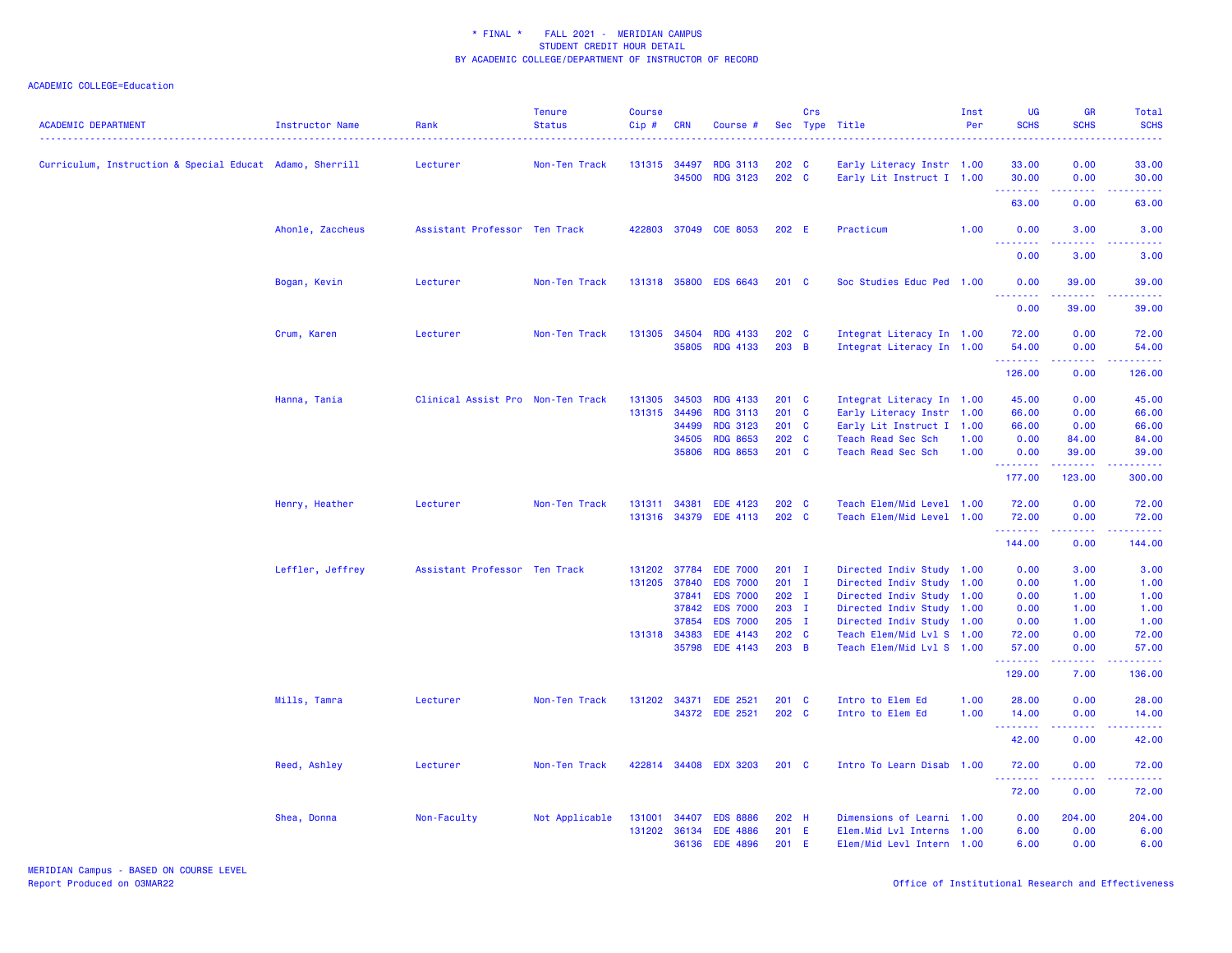| <b>ACADEMIC DEPARTMENT</b>                           | Instructor Name  | Rank                          | <b>Tenure</b><br><b>Status</b> | <b>Course</b><br>Cip # | <b>CRN</b>                       | Course #                                                                 | Sec                                    | Crs | Type Title                                                                                           | Inst<br>Per  | <b>UG</b><br><b>SCHS</b>       | <b>GR</b><br><b>SCHS</b>         | <b>Total</b><br><b>SCHS</b><br>.                                                                                                                                                                                                                                                                                                                                                                                                                                                                                                                                                                                                                                                                                                                                                                                                                                                                                                                                                            |
|------------------------------------------------------|------------------|-------------------------------|--------------------------------|------------------------|----------------------------------|--------------------------------------------------------------------------|----------------------------------------|-----|------------------------------------------------------------------------------------------------------|--------------|--------------------------------|----------------------------------|---------------------------------------------------------------------------------------------------------------------------------------------------------------------------------------------------------------------------------------------------------------------------------------------------------------------------------------------------------------------------------------------------------------------------------------------------------------------------------------------------------------------------------------------------------------------------------------------------------------------------------------------------------------------------------------------------------------------------------------------------------------------------------------------------------------------------------------------------------------------------------------------------------------------------------------------------------------------------------------------|
|                                                      |                  |                               |                                |                        |                                  |                                                                          |                                        |     |                                                                                                      |              | - - - - - - - - -<br>12.00     | ---------<br>204.00              | . <b>.</b> .<br>216.00                                                                                                                                                                                                                                                                                                                                                                                                                                                                                                                                                                                                                                                                                                                                                                                                                                                                                                                                                                      |
| Curriculum, Instruction & Special Educat Smith, Eric |                  | Lecturer                      | Non-Ten Track                  | 131203                 | 34405                            | <b>EDS 8243</b><br>34406 EDS 8243                                        | $201$ C<br>$202 \quad C$               |     | Adv. Plan Manage Lea 1.00<br>Adv. Plan Manage Lea 1.00                                               |              | 0.00<br>0.00                   | 30.00<br>21.00                   | 30.00<br>21.00                                                                                                                                                                                                                                                                                                                                                                                                                                                                                                                                                                                                                                                                                                                                                                                                                                                                                                                                                                              |
|                                                      |                  |                               |                                |                        |                                  |                                                                          |                                        |     |                                                                                                      |              | .<br>0.00                      | .<br>51.00                       | <b></b><br>51.00                                                                                                                                                                                                                                                                                                                                                                                                                                                                                                                                                                                                                                                                                                                                                                                                                                                                                                                                                                            |
|                                                      | Sumrall, Brandi  | Instructor                    | Non-Ten Track                  | 131001                 | 34410<br>34411<br>34416<br>37592 | <b>EDX 4103</b><br><b>EDX 4123</b><br><b>EDX 6103</b><br><b>EDX 6133</b> | $201$ C<br>$201$ C<br>$201$ C<br>201 C |     | Intro to Intell/Dev<br>Mthds & Mtrls Elem D 1.00<br>Intro to Intell/Dev<br>Mthds & Mtrls for Sc 1.00 | 1.00<br>1.00 | 27.00<br>18.00<br>0.00<br>0.00 | 0.00<br>0.00<br>21.00<br>36.00   | 27.00<br>18.00<br>21.00<br>36.00                                                                                                                                                                                                                                                                                                                                                                                                                                                                                                                                                                                                                                                                                                                                                                                                                                                                                                                                                            |
|                                                      |                  |                               |                                | 422814                 | 34409<br>37527                   | <b>EDX 3213</b><br><b>EDX 3213</b>                                       | $201$ C<br>202 C                       |     | Indiv Inst Except Ch 1.00<br>Indiv Inst Except Ch 1.00                                               |              | 87.00<br>81.00                 | 0.00<br>0.00                     | 87.00<br>81.00                                                                                                                                                                                                                                                                                                                                                                                                                                                                                                                                                                                                                                                                                                                                                                                                                                                                                                                                                                              |
|                                                      |                  |                               |                                |                        |                                  |                                                                          |                                        |     |                                                                                                      |              | .<br>213.00                    | . <u>.</u><br>57.00              | .<br>270.00                                                                                                                                                                                                                                                                                                                                                                                                                                                                                                                                                                                                                                                                                                                                                                                                                                                                                                                                                                                 |
|                                                      | Thomas, Jaica    | Lecturer                      | Non-Ten Track                  |                        |                                  | 131001 34412 EDX 4413                                                    | $201 \quad C$                          |     | Wk W/Fams of Stdts w 1.00                                                                            |              | 42.00                          | 0.00                             | 42.00                                                                                                                                                                                                                                                                                                                                                                                                                                                                                                                                                                                                                                                                                                                                                                                                                                                                                                                                                                                       |
|                                                      |                  |                               |                                |                        |                                  |                                                                          |                                        |     |                                                                                                      |              | 42.00                          | 0.00                             | 42.00                                                                                                                                                                                                                                                                                                                                                                                                                                                                                                                                                                                                                                                                                                                                                                                                                                                                                                                                                                                       |
|                                                      | Wachtel, Lois    | Lecturer                      | Non-Ten Track                  | 131202                 | 34373                            | <b>EDE 3123</b><br>34374 EDE 3123                                        | $201$ C<br>202 <sub>c</sub>            |     | Early Childhood Ed<br>Early Childhood Ed                                                             | 1.00<br>1.00 | 69.00<br>30.00                 | 0.00<br>0.00                     | 69.00<br>30.00                                                                                                                                                                                                                                                                                                                                                                                                                                                                                                                                                                                                                                                                                                                                                                                                                                                                                                                                                                              |
|                                                      |                  |                               |                                |                        |                                  |                                                                          |                                        |     |                                                                                                      |              | .<br>99.00                     | .<br>0.00                        | ------<br>99.00                                                                                                                                                                                                                                                                                                                                                                                                                                                                                                                                                                                                                                                                                                                                                                                                                                                                                                                                                                             |
|                                                      | Zhbanova, Ksenia | Assistant Professor Ten Track |                                | 131004<br>131202       | 35804<br>34376                   | <b>EDX 8163</b><br><b>EDE 3443</b><br>34377 EDE 3443                     | $201$ C<br>$201$ C<br>202 <sub>c</sub> |     | Teaching Strategies<br>Creat Arts Elem / Mid 1.00<br>Creat Arts Elem / Mid 1.00                      | 1.00         | 0.00<br>60.00<br>60.00<br>.    | 48.00<br>0.00<br>0.00<br>------- | 48.00<br>60.00<br>60.00                                                                                                                                                                                                                                                                                                                                                                                                                                                                                                                                                                                                                                                                                                                                                                                                                                                                                                                                                                     |
|                                                      |                  |                               |                                |                        |                                  |                                                                          |                                        |     |                                                                                                      |              | 120.00                         | 48.00                            | 168.00                                                                                                                                                                                                                                                                                                                                                                                                                                                                                                                                                                                                                                                                                                                                                                                                                                                                                                                                                                                      |
| Curriculum, Instruction & Special Educat             |                  |                               |                                |                        |                                  |                                                                          |                                        |     |                                                                                                      |              | ========<br>1239.00            | <b>ESSESSED</b><br>532.00        | $\begin{array}{cccccccccc} \multicolumn{2}{c}{} & \multicolumn{2}{c}{} & \multicolumn{2}{c}{} & \multicolumn{2}{c}{} & \multicolumn{2}{c}{} & \multicolumn{2}{c}{} & \multicolumn{2}{c}{} & \multicolumn{2}{c}{} & \multicolumn{2}{c}{} & \multicolumn{2}{c}{} & \multicolumn{2}{c}{} & \multicolumn{2}{c}{} & \multicolumn{2}{c}{} & \multicolumn{2}{c}{} & \multicolumn{2}{c}{} & \multicolumn{2}{c}{} & \multicolumn{2}{c}{} & \multicolumn{2}{c}{} & \multicolumn{2}{c}{} & \mult$<br>1771.00<br>$\begin{array}{cccccccccc} \multicolumn{2}{c}{} & \multicolumn{2}{c}{} & \multicolumn{2}{c}{} & \multicolumn{2}{c}{} & \multicolumn{2}{c}{} & \multicolumn{2}{c}{} & \multicolumn{2}{c}{} & \multicolumn{2}{c}{} & \multicolumn{2}{c}{} & \multicolumn{2}{c}{} & \multicolumn{2}{c}{} & \multicolumn{2}{c}{} & \multicolumn{2}{c}{} & \multicolumn{2}{c}{} & \multicolumn{2}{c}{} & \multicolumn{2}{c}{} & \multicolumn{2}{c}{} & \multicolumn{2}{c}{} & \multicolumn{2}{c}{} & \mult$ |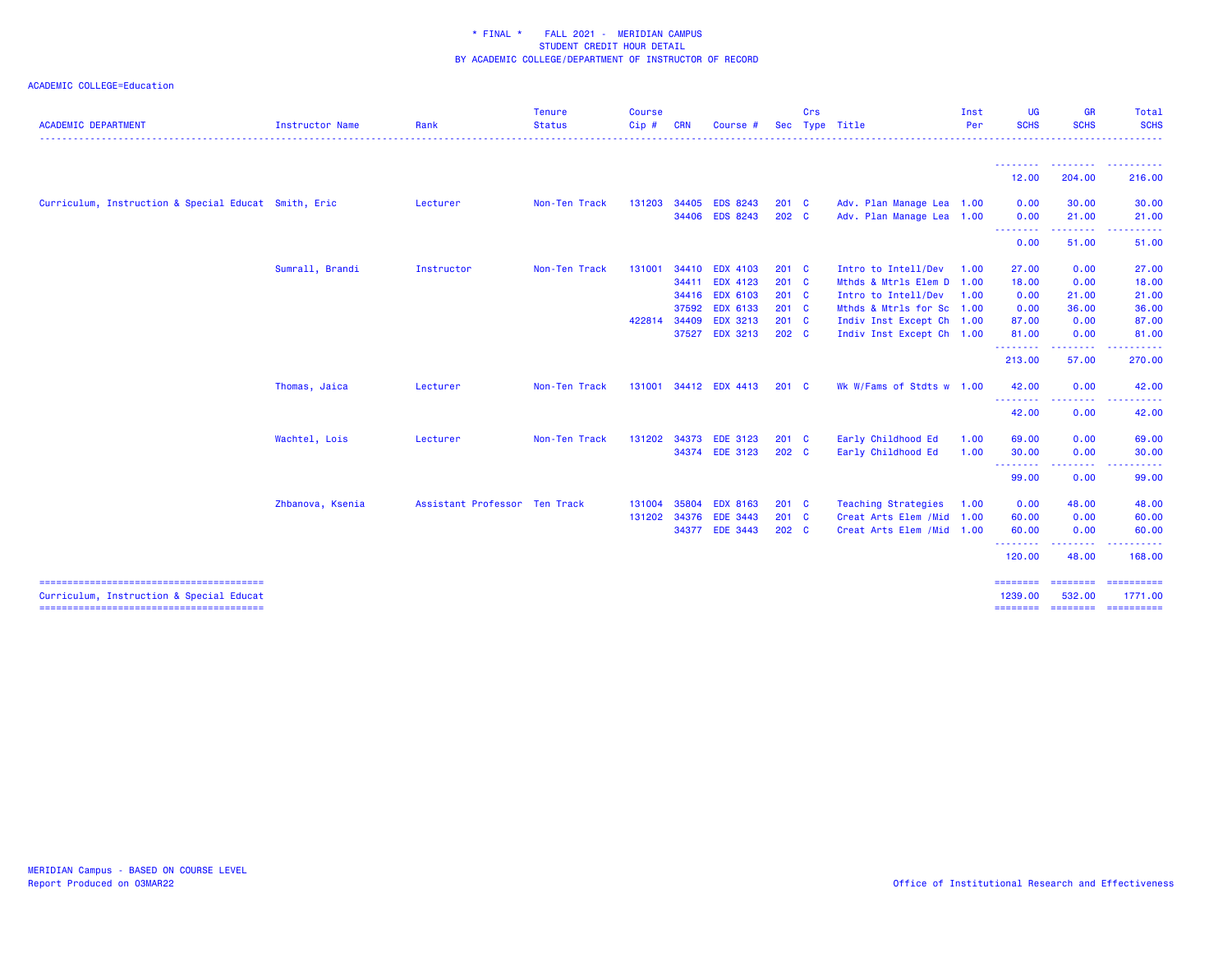| <b>ACADEMIC DEPARTMENT</b> | Instructor Name   | Rank                              | <b>Tenure</b><br><b>Status</b> | <b>Course</b><br>Cip# | <b>CRN</b>     | Course #                                                    |                                   | Crs | Sec Type Title                                                                | Inst<br>Per  | UG<br><b>SCHS</b>                     | <b>GR</b><br><b>SCHS</b>                                                                                                                                      | <b>Total</b><br><b>SCHS</b>                                                                                                                                                                                                                                                                                                                                                                                                                                                                                    |
|----------------------------|-------------------|-----------------------------------|--------------------------------|-----------------------|----------------|-------------------------------------------------------------|-----------------------------------|-----|-------------------------------------------------------------------------------|--------------|---------------------------------------|---------------------------------------------------------------------------------------------------------------------------------------------------------------|----------------------------------------------------------------------------------------------------------------------------------------------------------------------------------------------------------------------------------------------------------------------------------------------------------------------------------------------------------------------------------------------------------------------------------------------------------------------------------------------------------------|
| Educational Leadership     | Biggers, Regina   | Non-Faculty                       | Not Applicable                 |                       |                | 130401 34393 EDL 8323                                       | $201 \quad C$                     |     | Diff Instruction Tea 1.00                                                     |              | 0.00                                  | 42.00                                                                                                                                                         | 42.00                                                                                                                                                                                                                                                                                                                                                                                                                                                                                                          |
|                            |                   |                                   |                                |                       |                |                                                             |                                   |     |                                                                               |              | ----<br>0.00                          | 42.00                                                                                                                                                         | 42.00                                                                                                                                                                                                                                                                                                                                                                                                                                                                                                          |
|                            | Fincher, Mark     | Associate Professor Tenured       |                                | 130407<br>130601      | 34356          | <b>CCL 8173</b><br>34392 EDF 8363                           | $201 \quad C$<br>202 C            |     | Comm College Teachin 1.00<br>Func & Met Res In Ed 1.00                        |              | 0.00<br>0.00                          | 18.00<br>27.00<br><u>.</u>                                                                                                                                    | 18.00<br>27.00                                                                                                                                                                                                                                                                                                                                                                                                                                                                                                 |
|                            |                   |                                   |                                |                       |                |                                                             |                                   |     |                                                                               |              | .<br>0.00                             | 45.00                                                                                                                                                         | 45.00                                                                                                                                                                                                                                                                                                                                                                                                                                                                                                          |
|                            | Hall, Tearsannae  | Lecturer                          | Non-Ten Track                  |                       |                | 131311 35799 EDS 6633                                       | $201 \quad C$                     |     | Math Education Pedag 1.00                                                     |              | 0.00                                  | 15.00                                                                                                                                                         | 15.00                                                                                                                                                                                                                                                                                                                                                                                                                                                                                                          |
|                            |                   |                                   |                                |                       |                |                                                             |                                   |     |                                                                               |              | .<br>0.00                             | .<br>15.00                                                                                                                                                    | - - - - - -<br>15.00                                                                                                                                                                                                                                                                                                                                                                                                                                                                                           |
|                            | Hayden, Latreal   | Lecturer                          | Non-Ten Track                  |                       |                | 131305 35802 EDS 6673                                       | $201 \quad C$                     |     | Language Arts Educ P 1.00                                                     |              | 0.00                                  | 18.00                                                                                                                                                         | 18.00                                                                                                                                                                                                                                                                                                                                                                                                                                                                                                          |
|                            |                   |                                   |                                |                       |                |                                                             |                                   |     |                                                                               |              | <u>.</u><br>0.00                      | $\frac{1}{2} \left( \frac{1}{2} \right) \left( \frac{1}{2} \right) \left( \frac{1}{2} \right) \left( \frac{1}{2} \right) \left( \frac{1}{2} \right)$<br>18.00 | . <u>.</u><br>18.00                                                                                                                                                                                                                                                                                                                                                                                                                                                                                            |
|                            | Maxwell, Pamela   | Lecturer                          | Non-Ten Track                  |                       |                | 131316 34378 EDE 4113<br>35796 EDE 4113                     | $201$ C<br>$203$ B                |     | Teach Elem/Mid Level 1.00<br>Teach Elem/Mid Level 1.00                        |              | 45.00<br>57.00<br>.                   | 0.00<br>0.00                                                                                                                                                  | 45.00<br>57.00                                                                                                                                                                                                                                                                                                                                                                                                                                                                                                 |
|                            |                   |                                   |                                |                       |                |                                                             |                                   |     |                                                                               |              | 102.00                                | 0.00                                                                                                                                                          | 102.00                                                                                                                                                                                                                                                                                                                                                                                                                                                                                                         |
|                            | Operton, Rosalind | Clinical Assist Pro Non-Ten Track |                                | 130401                | 34395<br>34396 | <b>EDL 8513</b><br><b>EDL 8523</b><br>131318 34382 EDE 4143 | $201$ H<br>201 C<br>$201 \quad C$ |     | Leadership Intern I<br>Educ-Diverse Learner 1.00<br>Teach Elem/Mid Lvl S 1.00 | 1.00         | 0.00<br>0.00<br>45.00                 | 24.00<br>33.00<br>0.00                                                                                                                                        | 24.00<br>33.00<br>45.00                                                                                                                                                                                                                                                                                                                                                                                                                                                                                        |
|                            |                   |                                   |                                |                       |                |                                                             |                                   |     |                                                                               |              | .<br>45.00                            | 57.00                                                                                                                                                         | د د د د د<br>102.00                                                                                                                                                                                                                                                                                                                                                                                                                                                                                            |
|                            | Rolison, Dana     | Lecturer                          | Non-Ten Track                  | 131202                | 34387          | <b>EDE 8623</b><br>131315 34502 RDG 3513                    | $201 \quad C$<br>$201 \quad C$    |     | Content Lit and Disc 1.00<br>Rdg Strag Second Sch 1.00                        |              | 0.00<br>54.00                         | 18.00<br>0.00                                                                                                                                                 | 18.00<br>54.00                                                                                                                                                                                                                                                                                                                                                                                                                                                                                                 |
|                            |                   |                                   |                                |                       |                |                                                             |                                   |     |                                                                               |              | .<br>54.00                            | .<br>18.00                                                                                                                                                    | د د د د د<br>72.00                                                                                                                                                                                                                                                                                                                                                                                                                                                                                             |
|                            | Smith, Kaleb      | Lecturer                          | Non-Ten Track                  | 130101<br>131205      | 35803          | <b>EDS 8103</b><br>36817 EDS 8613                           | 202 C<br>$201$ C                  |     | Adv Meth in Mid/Sec<br>Mdle & Sec Sch Curr                                    | 1.00<br>1.00 | 0.00<br>0.00                          | 24.00<br>48.00                                                                                                                                                | 24.00<br>48.00                                                                                                                                                                                                                                                                                                                                                                                                                                                                                                 |
|                            |                   |                                   |                                |                       |                |                                                             |                                   |     |                                                                               |              | .<br>0.00                             | 72.00                                                                                                                                                         | 72.00                                                                                                                                                                                                                                                                                                                                                                                                                                                                                                          |
|                            | Stygles, Sara     | Lecturer                          | Non-Ten Track                  | 131311                | 34380          | <b>EDE 4123</b><br>35797 EDE 4123                           | $201 \quad C$<br>$203$ B          |     | Teach Elem/Mid Level 1.00<br>Teach Elem/Mid Level 1.00                        |              | 48.00<br>54.00<br>.                   | 0.00<br>0.00<br>.                                                                                                                                             | 48.00<br>54.00                                                                                                                                                                                                                                                                                                                                                                                                                                                                                                 |
|                            |                   |                                   |                                |                       |                |                                                             |                                   |     |                                                                               |              | 102.00                                | 0.00                                                                                                                                                          | 102.00                                                                                                                                                                                                                                                                                                                                                                                                                                                                                                         |
| Educational Leadership     |                   |                                   |                                |                       |                |                                                             |                                   |     |                                                                               |              | ========<br>303.00<br><b>ESSESSES</b> | ========<br>267.00<br><b>ESSESSEE</b>                                                                                                                         | ==========<br>570.00<br>$\begin{array}{cccccccccc} \multicolumn{2}{c}{} & \multicolumn{2}{c}{} & \multicolumn{2}{c}{} & \multicolumn{2}{c}{} & \multicolumn{2}{c}{} & \multicolumn{2}{c}{} & \multicolumn{2}{c}{} & \multicolumn{2}{c}{} & \multicolumn{2}{c}{} & \multicolumn{2}{c}{} & \multicolumn{2}{c}{} & \multicolumn{2}{c}{} & \multicolumn{2}{c}{} & \multicolumn{2}{c}{} & \multicolumn{2}{c}{} & \multicolumn{2}{c}{} & \multicolumn{2}{c}{} & \multicolumn{2}{c}{} & \multicolumn{2}{c}{} & \mult$ |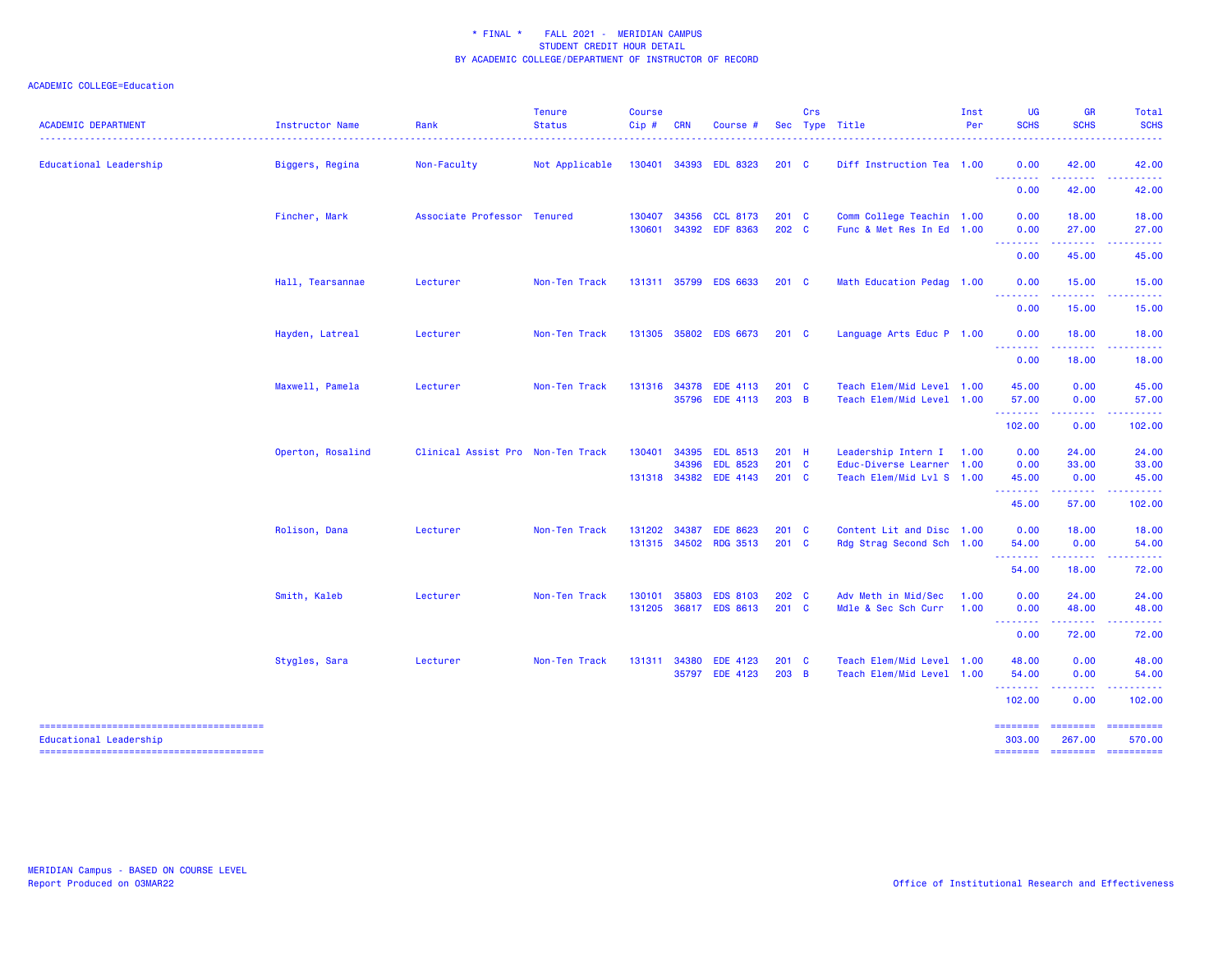| <b>ACADEMIC DEPARTMENT</b>                                   | <b>Instructor Name</b> | Rank     | <b>Tenure</b><br><b>Status</b> | Course<br>Cip# | CRN | Course # Sec Type Title                                                 | Crs |                                                                                     | Inst<br>Per | <b>UG</b><br><b>SCHS</b>                              | <b>GR</b><br><b>SCHS</b>     | Total<br><b>SCHS</b>                 |
|--------------------------------------------------------------|------------------------|----------|--------------------------------|----------------|-----|-------------------------------------------------------------------------|-----|-------------------------------------------------------------------------------------|-------------|-------------------------------------------------------|------------------------------|--------------------------------------|
| Instructional Systems and Workforce Deve Atterberry, La'Toya |                        | Lecturer | Non-Ten Track                  | 131309         |     | 37329 TECH 4763 201 C<br>37330 TECH 6763 201 C<br>37526 TECH 4763 202 C |     | Digital Tools/Learni 1.00<br>Digital Tools/Learni 1.00<br>Digital Tools/Learni 1.00 |             | 78.00<br>0.00<br>93.00<br>-------- <i>-</i><br>171.00 | 0.00<br>3.00<br>0.00<br>3.00 | 78.00<br>3.00<br>93.00<br><br>174.00 |
| Instructional Systems and Workforce Deve                     |                        |          |                                |                |     |                                                                         |     |                                                                                     |             | ---------<br>171.00<br>--------                       | ========<br>3.00<br>======== | ==========<br>174.00<br>=========    |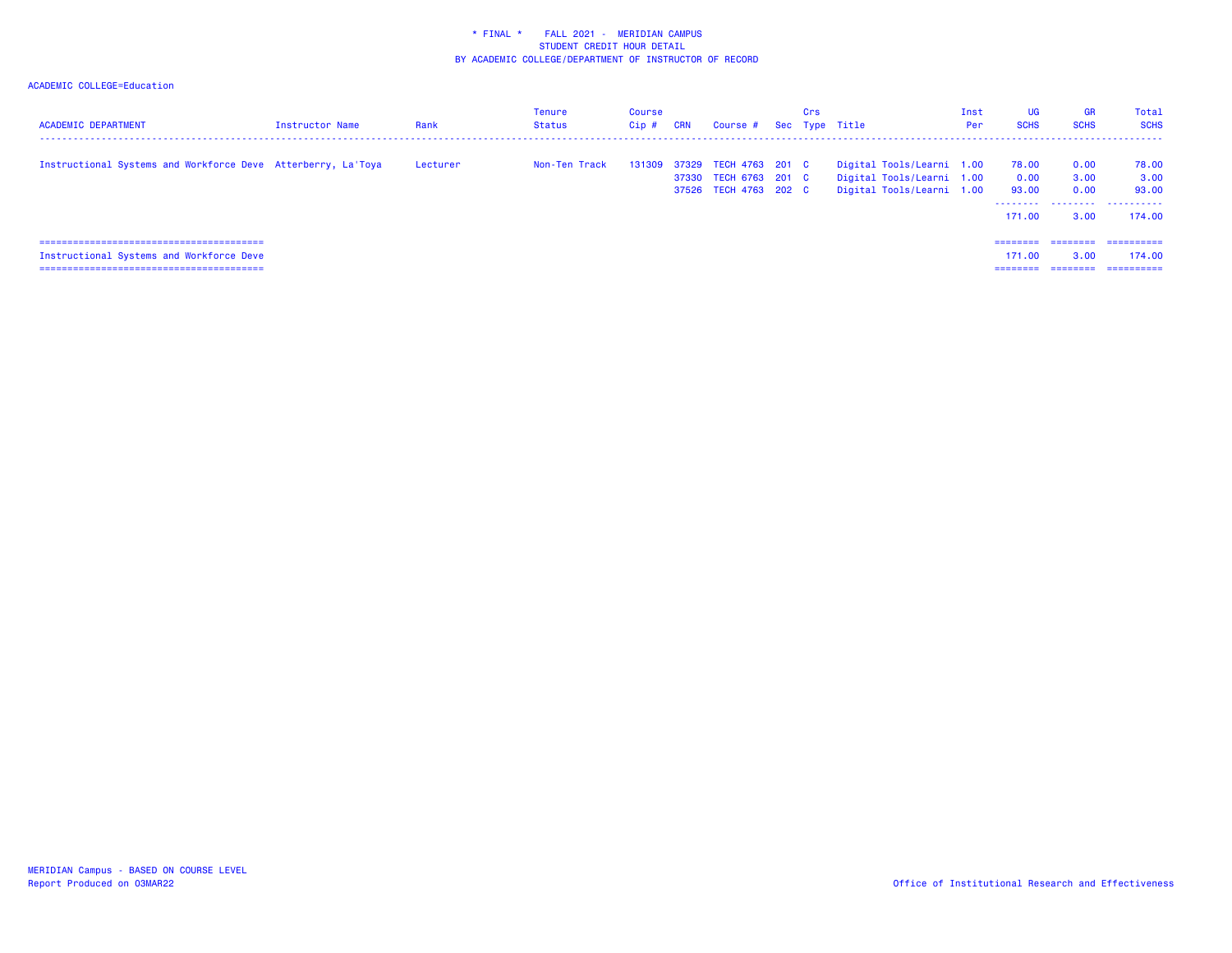| <b>ACADEMIC DEPARTMENT</b> | Instructor Name | Rank     | Tenure<br>Status | Course<br>Cip # | <b>CRN</b> | Course # Sec Type Title               |                           | Crs |                                                  | Inst<br>Per | <b>UG</b><br><b>SCHS</b> | <b>GR</b><br><b>SCHS</b> | Total<br><b>SCHS</b>          |
|----------------------------|-----------------|----------|------------------|-----------------|------------|---------------------------------------|---------------------------|-----|--------------------------------------------------|-------------|--------------------------|--------------------------|-------------------------------|
| Kinesiology                | Winston, Tommy  | Lecturer | Non-Ten Track    |                 |            | 260908 34426 EP 3183<br>34430 EP 4123 | 202 C<br>202 <sub>c</sub> |     | Exercise Psychology<br>Aging and Physical A 1.00 | 1.00        | 90.00<br>12.00<br>102,00 | 0.00<br>0.00<br><br>0.00 | 90.00<br>12.00<br>.<br>102.00 |
| Kinesiology                |                 |          |                  |                 |            |                                       |                           |     |                                                  |             | ========<br>102,00       | ---------<br>0.00        | ==========<br>102.00          |
|                            |                 |          |                  |                 |            |                                       |                           |     |                                                  |             | ========                 | --------                 | ==========                    |